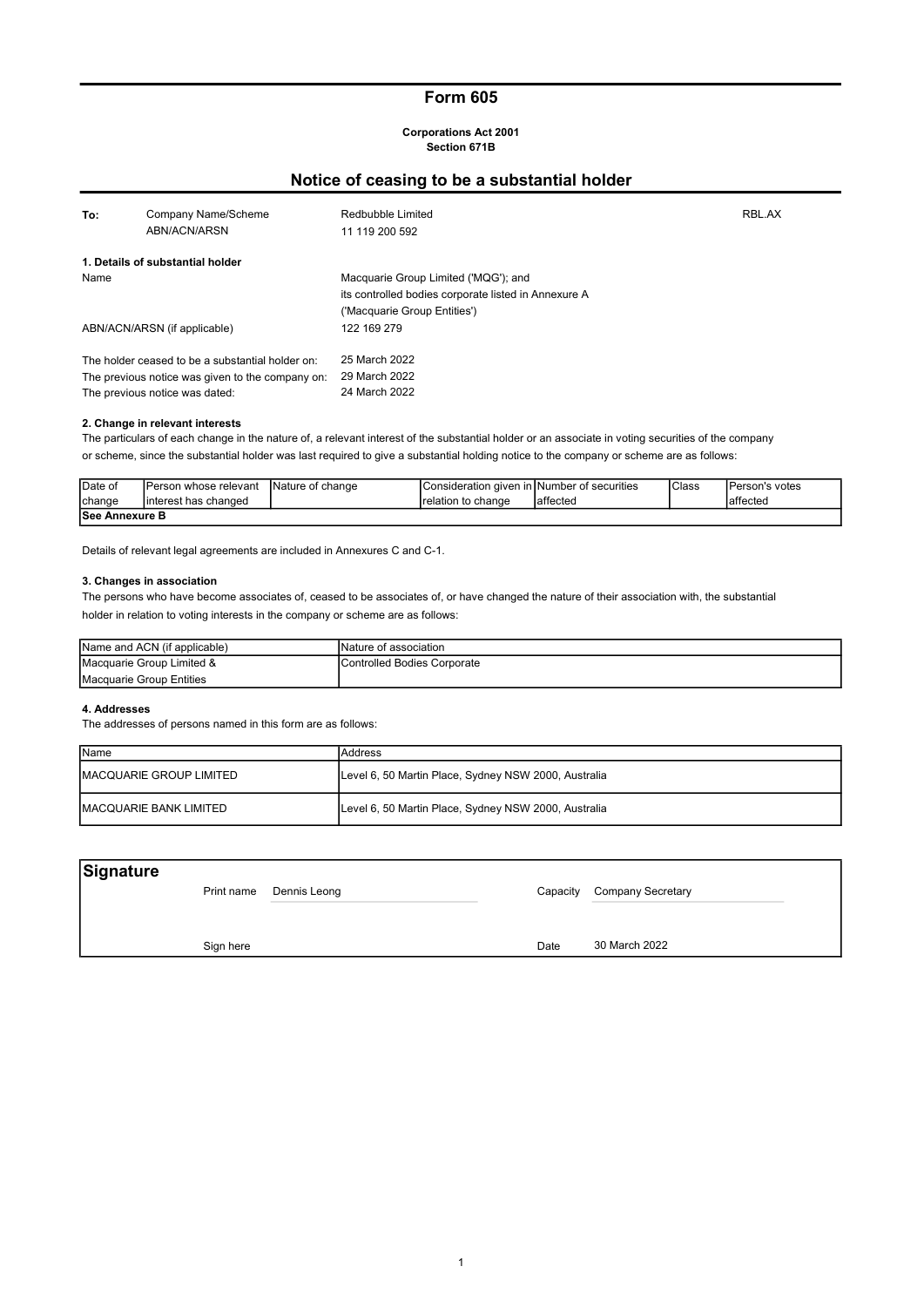### ANNEXURE 'A'

This is the annexure marked 'A' of 21 pages referred to in the Notice of ceasing to be a substantial holder.

Dennis Leong Company Secretary, Macquarie Group Limited 30 March 2022

### Controlled Bodies Corporate

| Company number        | <b>Company Name</b>                             | Country               |
|-----------------------|-------------------------------------------------|-----------------------|
|                       | 1250 N LaSalle Member LLC                       | <b>United States</b>  |
|                       | 1250 N LaSalle Property LLC                     | <b>United States</b>  |
|                       | 2375 Ala Wai Holding LLC                        | <b>United States</b>  |
|                       | 2375 Ala Wai Property LLC                       | <b>United States</b>  |
| 136 024 970           | A.C.N. 136 024 970 PTY LTD                      | Australia             |
| 153 275 677           | A.C.N. 153 275 677 Pty Ltd                      | Australia             |
| 154 402 927           | A.C.N. 154 402 927 Pty Ltd (In De-registration) | Australia             |
| 12725483              | Aberthaw Green Limited                          | <b>United Kingdom</b> |
| B-88238381            | Abeto New Energy S.L.                           | Spain                 |
|                       | Accelecom Holdings, LLC                         | <b>United States</b>  |
| 13163487              | Adapt Biogas FinanceCo Limited                  | <b>United Kingdom</b> |
| 13161489              | Adapt Biogas HoldCo Limited                     | <b>United Kingdom</b> |
| 8199075               | <b>Adapt Biogas Limited</b>                     | <b>United Kingdom</b> |
|                       | Aerogy LLC                                      | <b>United States</b>  |
| <b>HRB 237758</b>     | <b>AIF Business Solutions GmbH</b>              | Germany               |
| U40106TG2020FTC139383 | Akamu Solar Power Pvt Ltd                       | India                 |
| 6951415               | Alira Energy, LLC                               | <b>United States</b>  |
|                       | Alira ShellCo, LLC                              | <b>United States</b>  |
| U40300GJ2015PLC082716 | Amun solarfarms Limited                         | India                 |
| 3250247               | APR Telecoms (Maintenance) Limited              | <b>United Kingdom</b> |
| U40106TG2019FTC135162 | Aguila Solar Power Pyt Ltd                      | India                 |
| 0100-01-213214        | AR WIND ENERGY K.K.                             | Japan                 |
| 202036427c            | Aragorn Holding Company Two Pte. Ltd.           | Singapore             |
| U40106TG2020FTC140186 | Aragorn Renewable Energy Pvt Ltd                | India                 |
| U40107TG2013PTC134776 | Arkha Solar Power Pyt Ltd                       | India                 |
|                       | Atascosa Solar, LLC                             | <b>United States</b>  |
| U40107TG2018FTC125111 | Atlantic Urja Pvt Ltd                           | India                 |
| 13645130              | Atlas Bidco 1 Limited                           | <b>United Kingdom</b> |
| 13642101              | Atlas Midco 1 Limited                           | <b>United Kingdom</b> |
| 13638689              | Atlas Topco 1 Limited                           | United Kingdom        |
| 20-3690322            | AVENAL POWER CENTER, LLC                        | <b>United States</b>  |
| U40102GJ2015PLC082733 | Avighna Solarfarms Limited                      | India                 |
| 653 880 785           | B2R No. 1 Pty Limited                           | Australia             |
| 653 881 040           | B2R No. 2 Pty Limited                           | Australia             |
| 653 881 693           | B2R No. 3 Pty Limited                           | Australia             |
| 205-81-43369          | <b>BADA SERVICES (KOREA) LIMITIED</b>           | Korea, Republic of    |
| 8604966               | BELIKE NOMINEES PTY. LIMITED                    | Australia             |
| 11974335              | <b>Bernard Topco Limited</b>                    | <b>United Kingdom</b> |
| 12095099              | Bilbao Offshore TopCo Limited                   | <b>United Kingdom</b> |
| 11431362              | <b>Bing TK Holdings Limited</b>                 | <b>United Kingdom</b> |
| 11431590              | <b>Bing TK Limited</b>                          | United Kingdom        |
| 126708                | <b>Bing TK Topco Limited</b>                    | Jersey                |
| 105564078445          | BLE 101 (Thailand) Ltd.                         | Thailand              |
| 202025861K            | BLE C&I Projects 1 Pte. Ltd.                    | Singapore             |
| 202128699Z            | BLE C&I Projects 2 Pte. Ltd.                    | Singapore             |
| 202025770W            | BLE C&I Projects Pte. Ltd.                      | Singapore             |
| 0104-03-025952        | BLE Japan 101 GK                                | Japan                 |
| 201901032097          | BLE MALAYSIA 101 SDN. BHD.                      | Malaysia              |
| 202111875G            | BLE Project 101 Pte. Ltd.                       | Singapore             |
| 202115027N            | BLE Project 102 Pte. Ltd.                       | Singapore             |
| 202115880k            | BLE Project 103 Pte. Ltd.                       | Singapore             |
| 316923526             | BLE Vietnam 101 Company Limited                 | Vietnam               |
| 20-2937246            | <b>Blue Grass Abstract LLC</b>                  | <b>United States</b>  |
| 201816156M            | BLUE LEAF ENERGY ASIA PTE. LTD.                 | Singapore             |
| 202141031K            | Blue Leaf Energy India Investments Pte. Ltd.    | Singapore             |
| <b>AAX-3528</b>       | Blue Leaf Energy India LLP                      | <b>India</b>          |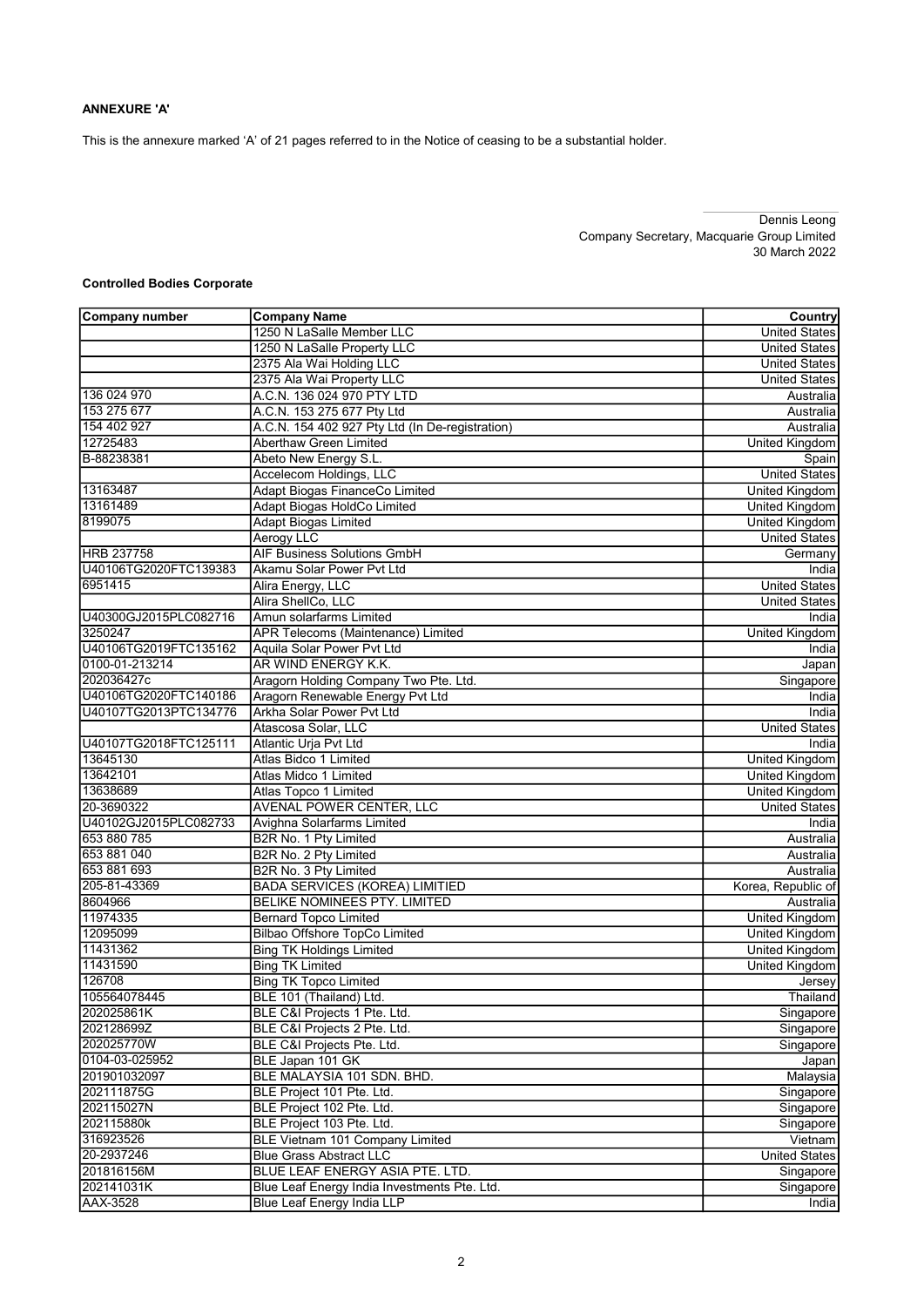| 0100-01-192544        | BLUE LEAF ENERGY JAPAN K.K.                              | Japan                 |
|-----------------------|----------------------------------------------------------|-----------------------|
| 703-86-02213          | BLUE LEAF ENERGY KOREA CO. LTD.                          | Korea, Republic of    |
| 201901031492          | BLUE LEAF ENERGY MALAYSIA HOLDINGS SDN. BHD.             | Malaysia              |
| U45309MH2022FTC375250 | Blue Leaf Energy Renewables Private Limited              | India                 |
| CS2015160102          | BLUE LEAF ENERGY SERVICES PHILIPPINES, INC.              | Philippines           |
| 201536002R            | BLUE LEAF ENERGY SPV HOLDCO PTE. LTD.                    | Singapore             |
| 83212085              | Blue Leaf Energy Taiwan Co., Ltd                         | Taiwan                |
| 46-5587770            | Blueshine, LLC                                           | <b>United States</b>  |
|                       | <b>Bluestone Equity Release Series 1 Warehouse Trust</b> | Australia             |
| 12725566              | <b>Bolney Green Limited</b>                              | United Kingdom        |
| 8607065               | <b>BOND STREET CUSTODIANS LIMITED</b>                    | Australia             |
| 4680004               | <b>BOSTON AUSTRALIA PTY LIMITED</b>                      | Australia             |
| 5008702               | <b>BOSTON LEASING PTY. LIMITED</b>                       | Australia             |
| 12516896              | <b>Bramford Green Limited</b>                            | <b>United Kingdom</b> |
| 12723612              | <b>Bramley Solar Limited</b>                             | <b>United Kingdom</b> |
|                       | Brazoria West Construction JVCo, LLC                     | <b>United States</b>  |
|                       | Brazoria West JVCo, LLC                                  | <b>United States</b>  |
|                       | <b>BRAZORIA WEST SOLAR PROJECT, LLC</b>                  | <b>United States</b>  |
| 12516809              | <b>Bridgwater Green Limited</b>                          | United Kingdom        |
| 996 101 045           | <b>Buheii Vindkraft AS</b>                               | Norway                |
| 88217                 | <b>Bunhill Investments Unlimited</b>                     | Jersey                |
| 756-86-01538          | <b>BUSAN ECO DELTA ENERGY CO., LTD.</b>                  | Korea, Republic of    |
| 198-81-021129         | BUSAN FLOATING OFFSHORE WIND POWER CO., LTD.             | Korea, Republic of    |
| 179-81-01129          | <b>BUSAN OFFSHORE WIND POWER CO., LTD.</b>               | Korea, Republic of    |
| 2865830               | BUTTONWOOD NOMINEES PTY LIMITED                          | Australia             |
|                       | BW Class B Member, LLC                                   | <b>United States</b>  |
|                       | <b>BW CLASS B PLEDGOR, LLC</b>                           | <b>United States</b>  |
|                       | BW Tax Equity HoldCo, LLC                                | <b>United States</b>  |
|                       | Calibrant Asset 1, LLC                                   | <b>United States</b>  |
|                       | Calibrant Bakersfield, LLC                               | <b>United States</b>  |
|                       | <b>Calibrant Darien, LLC</b>                             | <b>United States</b>  |
|                       | Calibrant Eldorado I, LLC                                | <b>United States</b>  |
|                       | Calibrant Eldorado II, LLC                               | <b>United States</b>  |
|                       | <b>Calibrant Equipment, LLC</b>                          | <b>United States</b>  |
|                       | Calibrant Hammerhead Inc.                                | <b>United States</b>  |
|                       | Calibrant Harrisburg I, LLC                              | <b>United States</b>  |
|                       | Calibrant Harrisburg II, LLC                             | <b>United States</b>  |
|                       | Calibrant Harrisburg III, LLC                            | <b>United States</b>  |
|                       | Calibrant Lena, LLC                                      | <b>United States</b>  |
|                       | Calibrant Mako, LLC                                      | <b>United States</b>  |
|                       | Calibrant NY I, LLC                                      | <b>United States</b>  |
|                       | Calibrant Renewable Holdings, LLC                        | <b>United States</b>  |
|                       | Calibrant South Portland, LLC                            | <b>United States</b>  |
|                       | Calibrant TE Development, LLC                            | United States         |
|                       | Calibrant TE Fund I, LLC                                 | <b>United States</b>  |
|                       | Calibrant Woodland I. LLC                                | <b>United States</b>  |
|                       | Calibrant Woodland II. LLC                               | <b>United States</b>  |
|                       | Camp Hill Unit Trust                                     | Jersey                |
| 13361703              | <b>Capbal Faune Limited</b>                              | <b>United Kingdom</b> |
| 4800336               | Capital Meters Holdings Limited                          | <b>United Kingdom</b> |
| 4800317               | Capital Meters Limited                                   | <b>United Kingdom</b> |
|                       | <b>CBP Holdings LLC</b>                                  | <b>United States</b>  |
| 538-88-01399          | CERES HOLDINGS CO., LTD.                                 | Korea, Republic of    |
| 12415204              | Cero Generation Holdings France Limited                  | United Kingdom        |
| 13356303              | Cero Generation Holdings Greece Limited                  | <b>United Kingdom</b> |
| 12316686              | Cero Generation Holdings Italy Limited                   | <b>United Kingdom</b> |
| 11346219              | Cero Generation Holdings Spain Limited                   | <b>United Kingdom</b> |
| 12318275              | Cero Generation Holdings UK Limited                      | United Kingdom        |
| 12272533              | <b>Cero Generation Limited</b>                           | <b>United Kingdom</b> |
| 62961101000           | Cero Generation Services Greece I.K.E.                   | Greece                |
| 13078063              | <b>Cero Generation Services Limited</b>                  | <b>United Kingdom</b> |
| M-752842 Tomo 42548   |                                                          |                       |
| Folio 161             | Cero Generation Services Limited, Sucursal en España     | Spain                 |
| 11425435              | <b>Chablis TK Holdings Limited</b>                       | <b>United Kingdom</b> |
| 10974030              | <b>CHAPTRE GreenCo Holdings Limited</b>                  | <b>United Kingdom</b> |
| 6373185               | Cheeryble Developments Limited                           | <b>United Kingdom</b> |
| 436-87-01607          | CHEONGSAPO OFFSHORE WIND POWER CO., LTD.                 | Korea, Republic of    |
|                       | Chile Pacific HoldCo 2 SpA                               | Chile                 |
|                       | Chile Pacific Holdco 3 SpA                               | Chile                 |
| 9127639               | City AVS Ltd                                             | United Kingdom        |
| 7082857               | <b>City Voice and Data Limited</b>                       | United Kingdom        |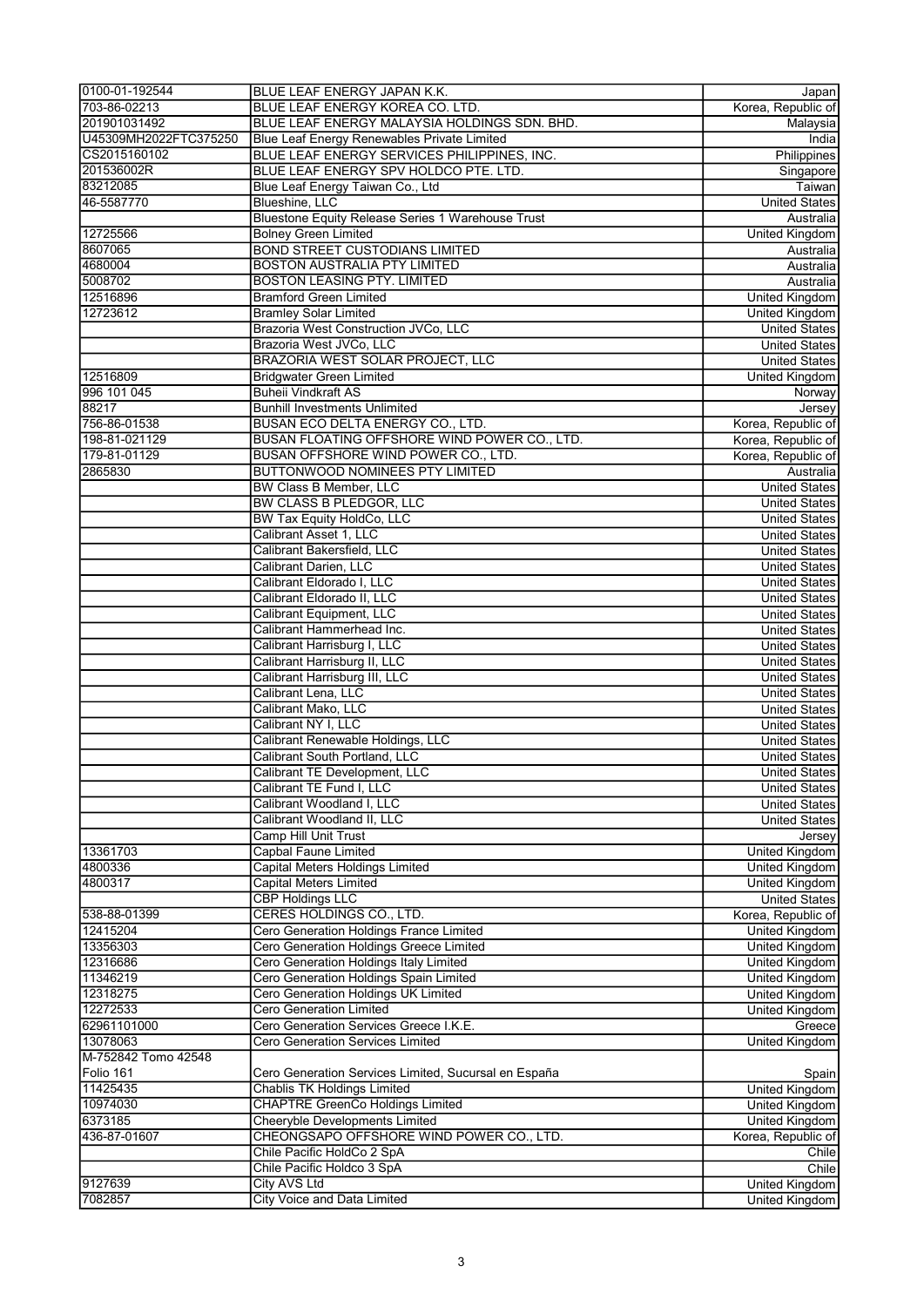| 13751493              | <b>Clifton Investment Holdings Limited</b>                           | United Kingdom        |
|-----------------------|----------------------------------------------------------------------|-----------------------|
| 20-2937258            | <b>Closing Documentation Services, LLC</b>                           | <b>United States</b>  |
|                       | <b>CMC Railroad Holdco LLC</b>                                       | <b>United States</b>  |
|                       | <b>CMC Railroad, LLC</b>                                             | <b>United States</b>  |
| KRS 0000854831        | Collfield Investments sp. Z.o.o.                                     | Poland                |
| 30-0791081            | Colorado - PTH, LLC                                                  | <b>United States</b>  |
|                       | Colquitt Solar I, LLC                                                | <b>United States</b>  |
| CER151028DM3          | Comercializadora Energia de la Reforma S. de R.L. de C.V.            | Mexico                |
|                       | Commerce and Industry Brokerage Inc.                                 | <b>United States</b>  |
| 5445964               | <b>Comms Management Limited</b>                                      | <b>United Kingdom</b> |
| 626485005             | Conergy Solar Australia Pty Limited                                  | Australia             |
|                       | Connecticut Mystic Lien, LLC                                         | <b>United States</b>  |
|                       | Core Solar SPV II, LLC                                               | <b>United States</b>  |
|                       | Core Solar SPV IX, LLC                                               |                       |
|                       |                                                                      | <b>United States</b>  |
|                       | Core Solar SPV XVII, LLC                                             | <b>United States</b>  |
|                       | Core Solar SPV XXIII, LLC                                            | <b>United States</b>  |
| 13481762              | Corio Generation Limited                                             | <b>United Kingdom</b> |
| 3241012               | Corona Energy Limited                                                | United Kingdom        |
| 3241002               | Corona Energy Retail 1 Limited                                       | <b>United Kingdom</b> |
| SC138299              | Corona Energy Retail 2 Limited                                       | <b>United Kingdom</b> |
| 2746961               | Corona Energy Retail 3 Limited                                       | United Kingdom        |
| 2798334               | Corona Energy Retail 4 Limited                                       | <b>United Kingdom</b> |
| 2879748               | Corona Gas Management Limited                                        | <b>United Kingdom</b> |
| 12517381              | <b>Cowley Baldon Green Limited</b>                                   | <b>United Kingdom</b> |
| 11496686              | Craighouse Investments Limited                                       | United Kingdom        |
| 51-0566317            | Crystal Screens Media Inc.                                           | <b>United States</b>  |
| 82-3700769            | CT MLH Bluff Road Venture, LLC                                       | <b>United States</b>  |
| 37-1737048            | DC - PTH, LLC                                                        | <b>United States</b>  |
| 23-3061021            | <b>Delaware Capital Management</b>                                   | <b>United States</b>  |
| 27-1291359            | Delaware Capital Management Advisers, Inc.                           | <b>United States</b>  |
| 23-2226487            | Delaware Distributors, Inc.                                          |                       |
|                       |                                                                      | <b>United States</b>  |
| 23-2791871            | Delaware Distributors, L.P.                                          | <b>United States</b>  |
| 46-4850078            | Delaware Investments Advisers Partner, Inc.                          | <b>United States</b>  |
| N/A                   | Delaware Investments Corporate Bond Fund (UCITs)                     | Ireland               |
| 46-4639812            | Delaware Investments Distribution Partner, Inc.                      | <b>United States</b>  |
| 46-1906107            | <b>Delaware Investments Fund Advisers</b>                            | <b>United States</b>  |
| 46-5056965            | Delaware Investments Fund Services Company                           | <b>United States</b>  |
| 13-3465352            | Delaware Investments Management Company, LLC                         | <b>United States</b>  |
| 23-2859589            | Delaware Management Company                                          | <b>United States</b>  |
| 23-2601407            | Delaware Management Trust Company                                    | <b>United States</b>  |
| 13-3465338            | Delaware Service Company, Inc.                                       | <b>United States</b>  |
| 85-0779258            | Delaware Wilshire Private Markets Fund                               | <b>United States</b>  |
|                       | <b>DELTA1 FINANCE TRUST</b>                                          | Australia             |
|                       | DIGITAL ASSET LEASE CO, LLC                                          | <b>United States</b>  |
|                       | Dovel Holdings II, LLC                                               | <b>United States</b>  |
| 3554105               | <b>EBS Technical Limited</b>                                         | <b>United Kingdom</b> |
| 12475975              | Edammer GP Limited                                                   | <b>United Kingdom</b> |
| 667764                | <b>Edammer Investco PPP Limited</b>                                  | Ireland               |
| 12476154              |                                                                      | <b>United Kingdom</b> |
|                       | <b>Edammer Partner Limited</b><br>EDUWEST EQUITY HOLDING PTY LIMITED |                       |
| 608 027 505           |                                                                      | Australia             |
| 608 027 434           | EDUWEST PROJECT CO PTY LIMITED                                       | Australia             |
| 608 027 596           | EDUWEST PROJECT HOLDING COMPANY PTY LIMITED                          | Australia             |
| U40106TG2018FTC125784 | Egan Solar Power Pvt Ltd                                             | India                 |
| 407-88-02089          | EH ENERGY HOLDINGS CO., LTD.                                         | Korea, Republic of    |
| 307-88-02095          | EH YANGJU CO., LTD.                                                  | Korea, Republic of    |
| 127338827             | ELAINE WINDFARM PTY LTD                                              | Australia             |
|                       | Elektron Holdings, Inc.                                              | <b>United States</b>  |
| U40106TG2020FTC139383 | Elio Energy Private Limited                                          | India                 |
| 69344001              | ELISE NOMINEES PTY LIMITED                                           | Australia             |
| 12517332              | <b>Elstree Green Limited</b>                                         | United Kingdom        |
| KRS 0000019634        | Elwiatr Pruszynski sp. z o.o.                                        | Poland                |
| B-88238423            | Encina New Energy S.L.                                               | Spain                 |
| 6734140822            | Energia Verde Trapani S.r.l.                                         | Italy                 |
| 12759332              | Enso Green Holdings A Limited                                        | <b>United Kingdom</b> |
| 12763872              | Enso Green Holdings B Limited                                        | <b>United Kingdom</b> |
| 12761273              | Enso Green Holdings C Limited                                        | United Kingdom        |
| 12762856              | Enso Green Holdings D Limited                                        | <b>United Kingdom</b> |
|                       |                                                                      |                       |
| 12763409              | Enso Green Holdings E Limited                                        | <b>United Kingdom</b> |
| 12764449              | Enso Green Holdings F Limited                                        | <b>United Kingdom</b> |
| 12768166              | Enso Green Holdings G Limited                                        | <b>United Kingdom</b> |
| 12767586              | Enso Green Holdings H Limited                                        | United Kingdom        |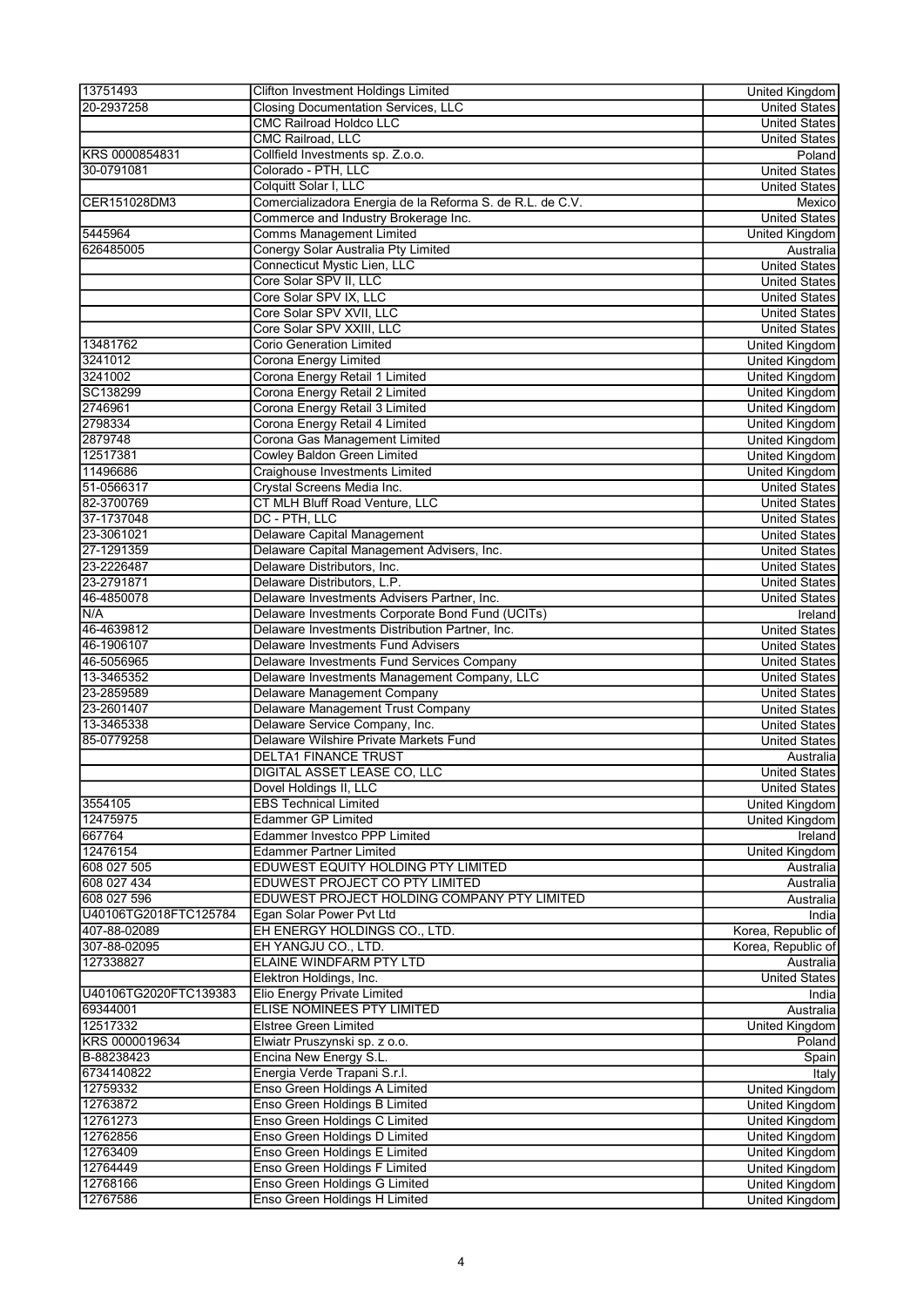| 12758956              | Enso Green Holdings I Limited                   | United Kingdom        |
|-----------------------|-------------------------------------------------|-----------------------|
| 12760999              | Enso Green Holdings J Limited                   | <b>United Kingdom</b> |
| 12763391              | Enso Green Holdings K Limited                   | <b>United Kingdom</b> |
| 12763931              | Enso Green Holdings L Limited                   | United Kingdom        |
| 12153574              | Enso Green Holdings Limited                     | <b>United Kingdom</b> |
| 12764608              | Enso Green Holdings M Limited                   | <b>United Kingdom</b> |
| 12767316              | <b>Enso Green Holdings N Limited</b>            | <b>United Kingdom</b> |
| 12767532              | Enso Green Holdings O Limited                   | United Kingdom        |
| 13327316              | Enso Green Holdings P Limited                   | United Kingdom        |
| 13327737              | Enso Green Holdings Q Limited                   | United Kingdom        |
| 13328511              | Enso Green Holdings R Limited                   | <b>United Kingdom</b> |
| 13339227              | <b>ENSO GREEN HOLDINGS SS LIMITED</b>           | <b>United Kingdom</b> |
| 13327847              | Enso Green Holdings T Limited                   | <b>United Kingdom</b> |
| 13328379              | Enso Green Holdings U Limited                   | <b>United Kingdom</b> |
| 13328563              | Enso Green Holdings V Limited                   | United Kingdom        |
| 13328645              | Enso Green Holdings W Limited                   | <b>United Kingdom</b> |
| 13328111              | Enso Green Holdings X Limited                   | <b>United Kingdom</b> |
| 13328867              | Enso Green Holdings Y Limited                   | <b>United Kingdom</b> |
| 13328913              | Enso Green Holdings Z Limited                   | <b>United Kingdom</b> |
| 12483523              | <b>EOS INVESTMENT LIMITED</b>                   | <b>United Kingdom</b> |
| 6435810               | <b>EQUITAS NOMINEES PTY. LIMITED</b>            | Australia             |
|                       | <b>ERC Holdco LLC</b>                           | <b>United States</b>  |
| U40106TG2019FTC135043 | Eridanus Solar Power Pvt Ltd                    | India                 |
| U40100TG2018FTC125395 | Ethan Energy India Pvt Ltd                      | India                 |
| 79878783              | EURO FIN CO PTY LTD                             | Australia             |
| 11246622              | Euro II PPP Platform GP Limited                 | <b>United Kingdom</b> |
| 11246816              | Euro II PPP Platform LP Limited                 | <b>United Kingdom</b> |
| 11254324              | Euro III Platform Partner Limited               |                       |
| 11246941              | Euro III PPP Platform GP Limited                | United Kingdom        |
| 619687                |                                                 | United Kingdom        |
|                       | Euro Investco PPP Ireland GP Limited            | Ireland               |
| 11469733              | Euro IV PPP Platform GP Limited                 | <b>United Kingdom</b> |
| 11469853              | Euro IV PPP Platform Partner Limited            | <b>United Kingdom</b> |
| 11171693              | Euro PPP Platform GP Limited                    | <b>United Kingdom</b> |
| 11171914              | Euro PPP Platform LP Limited                    | <b>United Kingdom</b> |
| 12126026              | Euro V PPP Platform GP Limited                  | United Kingdom        |
| 12130996              | Euro V PPP Platform Partner Limited             | United Kingdom        |
| 13182125              | Evercreech BidCo Limited                        | <b>United Kingdom</b> |
| 10584231              | Evercreech Renewable Energy Limited             | <b>United Kingdom</b> |
| 6313441               | Excell (South East) Limited                     | United Kingdom        |
| 6828619               | Excell (South West) Limited                     | <b>United Kingdom</b> |
| 4297226               | Excell Business Systems (Mid) Limited           | <b>United Kingdom</b> |
| 5820367               | Excell Business Systems (Midlands) Limited      | <b>United Kingdom</b> |
| 3554106               | <b>Excell Business Systems Limited</b>          | <b>United Kingdom</b> |
| 4589520               | <b>Excell Converged Solutions Limited</b>       | United Kingdom        |
| 10834331              | <b>Excell Holdings Limited</b>                  | <b>United Kingdom</b> |
| 4096546               | <b>Excell IP Solutions Limited</b>              | United Kingdom        |
| 7065873               | <b>Excell Managed Services Limited</b>          | United Kingdom        |
| 12277694              | <b>Excell Midco Limited</b>                     | United Kingdom        |
| 3757024               | Excell Network Solutions Ltd.                   | <b>United Kingdom</b> |
| 7550125               | <b>Excell UT Limited</b>                        | <b>United Kingdom</b> |
| 8714175               | Farrington Business Group Ltd                   | United Kingdom        |
| 556654-2675           | Favonius AB                                     | Sweden                |
| 0713.617.617          | Feliz Holding BV                                | Belgium               |
| 202208128N            | FEMA HOLDCO PTE. LIMITED                        | Singapore             |
| 827772                | FEMOREN SPÓŁKA Z OGRANICZONĄ ODPOWIEDZIALNOŚCIĄ | Poland                |
| 12131010964           | FibreConnect Italian Holding S.p.A.             | Italy                 |
| 16449641006           | FibreConnect S.P.A.                             | <b>Italy</b>          |
| B88238514             | Ficus Solar PV, S.L.                            | Spain                 |
| 137357                | FINCH SECURITIES LIMITED                        | Cayman Islands        |
| 80-0940702            | FL - PTH 1, LLC                                 | <b>United States</b>  |
| 36-4767568            | FL - PTH 10, LLC                                | <b>United States</b>  |
| 90-1004919            | FL - PTH 2, LLC                                 | <b>United States</b>  |
| 61-1718024            | FL - PTH 3, LLC                                 | <b>United States</b>  |
| 80-0941771            | FL - PTH 4, LLC                                 | <b>United States</b>  |
| 90-1005859            | FL - PTH 5, LLC                                 | <b>United States</b>  |
| 80-0942248            | FL - PTH 6, LLC                                 | <b>United States</b>  |
| 90-1006383            | FL - PTH 7, LLC                                 | <b>United States</b>  |
| 80-0942772            | FL - PTH 8, LLC                                 | <b>United States</b>  |
| 80-0943053            | FL - PTH 9, LLC                                 | <b>United States</b>  |
|                       | Flatrock Solar, LLC                             | <b>United States</b>  |
|                       | <b>Fleet Green Limited</b>                      |                       |
| 12725583              |                                                 | United Kingdom        |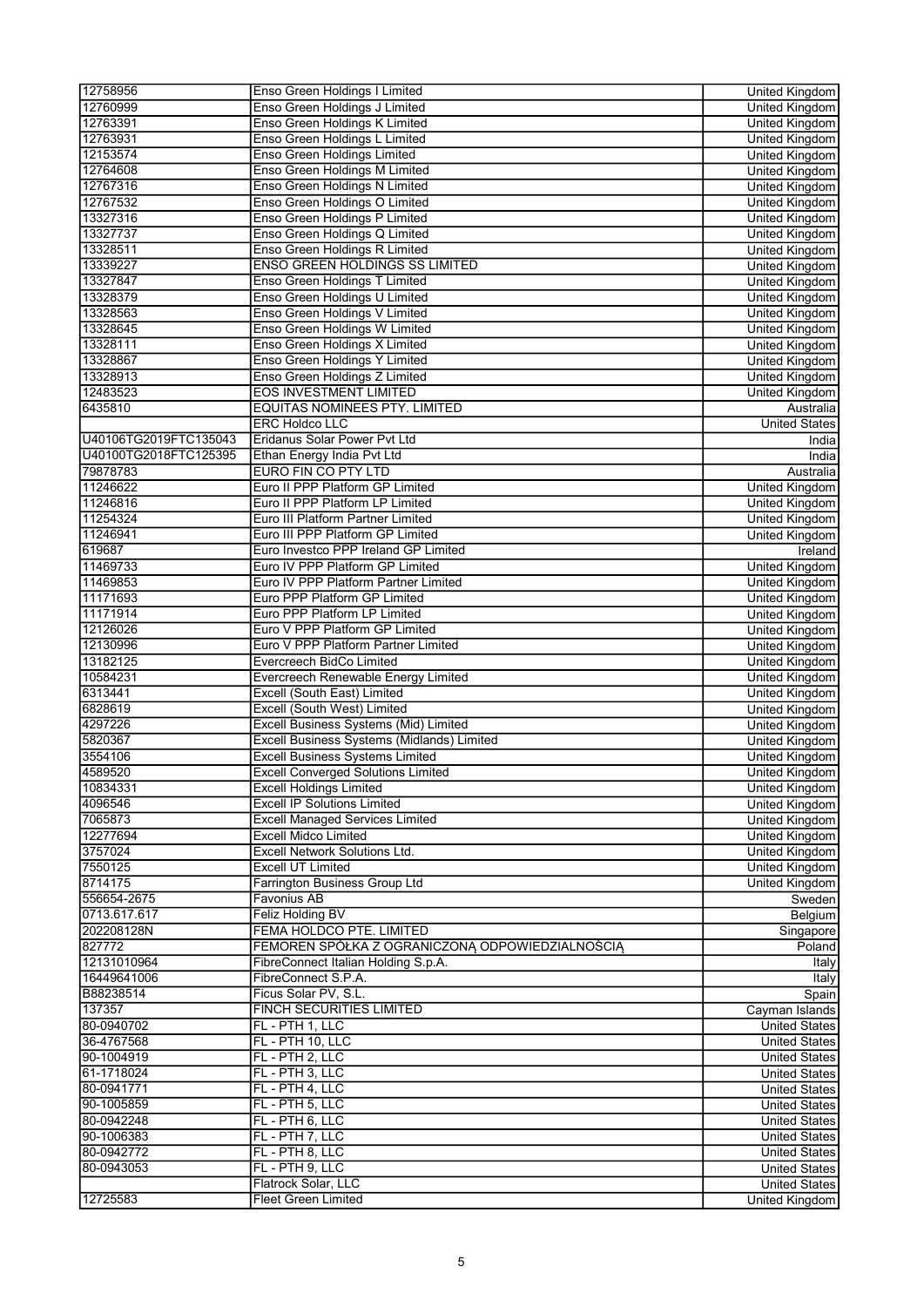| 46-2260160        | Florida Coral Lien Investments, LLC                         | <b>United States</b>  |
|-------------------|-------------------------------------------------------------|-----------------------|
| 61-1577729        | Florida Dundee Lien Investments, LLC                        | <b>United States</b>  |
| 06-1058201        | Fox-Pitt Kelton Cochran Caronia Waller LLC                  | <b>United States</b>  |
| 1601171           | Fox-Pitt, Kelton Limited                                    | United Kingdom        |
| 32157             | Fox-Pitt, Kelton N.V.                                       | Curacao               |
| 99228             | FPK Capital I CIP GP Limited                                | Jersey                |
| 20-5600465        | Fremantle Energy Holdings, LLC                              | <b>United States</b>  |
| 20-2384759        | Fremantle Wind Holdings Inc.                                | <b>United States</b>  |
| 343302            | Fuinneamh Sceirde Teoranta                                  | Ireland               |
| 106204862         | <b>FUNDCORP PTY LIMITED</b>                                 | Australia             |
| KRS 0000328768    | Future Energy sp. z o.o.                                    | Poland                |
| 30-0790149        | <b>GA - PTH. LLC</b>                                        | <b>United States</b>  |
| 182-86-00475      | <b>GANA ENERGY CO., LTD.</b>                                |                       |
| 54001400          | <b>GATESUN PTY. LIMITED</b>                                 | Korea, Republic of    |
|                   |                                                             | Australia             |
| 570800            | GGB inBalans Investco Ireland GP Limited                    | Ireland               |
| 655049504         | GIG AUSTRALIAN OFFSHORE WIND ENERGY HOLDINGS PTY LTD        | Australia             |
|                   | <b>GIG Australian Offshore Wind Energy Trust</b>            | Australia             |
| 13843476          | GIG Australian Offshore Wind Investments HoldCo Limited     | <b>United Kingdom</b> |
|                   | <b>GIG CCS HoldCo, LLC</b>                                  | <b>United States</b>  |
| 13212922          | <b>GIG Faune HoldCo Limited</b>                             | United Kingdom        |
|                   | GIG Infrastructure HoldCo, LLC                              | <b>United States</b>  |
| 12397572          | <b>GIG OSW Extension TopCo Limited</b>                      | United Kingdom        |
| 13715492          | <b>GIG OSW Investments Limited</b>                          | United Kingdom        |
| 13805252          | <b>GIG OSW Service Company Limited</b>                      | <b>United Kingdom</b> |
|                   | <b>GIG SHE Finance, LLC</b>                                 | <b>United States</b>  |
|                   | <b>GIG SHE Holdings, LLC</b>                                | <b>United States</b>  |
|                   | <b>GIG Solar HoldCo, LLC</b>                                | <b>United States</b>  |
|                   | GIG US Investment Holdings Inc.                             | <b>United States</b>  |
|                   | <b>GIG US Storage Holdings LLC</b>                          | <b>United States</b>  |
| 505-88-01841      | GIJANG OFFSHORE WIND POWER CO., LTD.                        | Korea, Republic of    |
| 9642942           | <b>GILLMAN PTY. LIMITED</b>                                 | Australia             |
| 0100-03-033353    | <b>GK SHIROISHI KOSUGOU WIND</b>                            |                       |
|                   |                                                             | Japan                 |
|                   | GLL 200 State Street Corp                                   | <b>United States</b>  |
| 81-1829460        | GLL 400 Hope Interest, LLC                                  | <b>United States</b>  |
|                   | <b>GLL Americas Fund GP Corp</b>                            | <b>United States</b>  |
| <b>HRB 148775</b> | <b>GLL Asset Management GmbH</b>                            | Germany               |
|                   | <b>GLL Asset Management LLC</b>                             | <b>United States</b>  |
| 47-2799970        | <b>GLL BVK Austin GP Inc</b>                                | <b>United States</b>  |
| 47-1067714        | GLL BVK Denver GP Inc.                                      | <b>United States</b>  |
|                   | <b>GLL BVK General Partner Inc</b>                          | <b>United States</b>  |
| 81-4279580        | GLL BVK Miracorp General Partner, Inc.                      | <b>United States</b>  |
| 47-2784803        | GLL BVK W.Adams GP, Inc                                     | <b>United States</b>  |
|                   | <b>GLL Development and Management Inc</b>                   | <b>United States</b>  |
| <b>HRB 139371</b> | <b>GLL Erste Verwaltungs GmbH</b>                           | Germany               |
|                   | <b>GLL Fremont Interest II LLC</b>                          | <b>United States</b>  |
| <b>HRB 149112</b> | <b>GLL Holding AG</b>                                       | Germany               |
| <b>HRB 198702</b> | <b>GLL HR CEE Management GmbH</b>                           | Germany               |
|                   | <b>GLL HRE General Partner Inc</b>                          | <b>United States</b>  |
| <b>HRB 254244</b> | <b>GLL Investment Management 3 GmbH</b>                     | Germany               |
|                   |                                                             |                       |
| <b>HRB 217096</b> | <b>GLL Investment Management GmbH</b>                       | Germany               |
| B236844           | GLL NY 1 GP S.à r.l.                                        | Luxembourg            |
| <b>HRB 180132</b> | <b>GLL Office II Management GmbH</b>                        | Germany               |
| <b>HRB 188989</b> | <b>GLL Office Management GmbH</b>                           | Germany               |
| B 200874          | <b>GLL Opportunities GP Sarl</b>                            | Luxembourg            |
|                   | <b>GLL Properties Fund Corp. II</b>                         | <b>United States</b>  |
| <b>HRB 134934</b> | <b>GLL Real Estate Partners GmbH</b>                        | Germany               |
| 76.140.219-6      | <b>GLL Real Estate Partners GmbH Limitada</b>               | Chile                 |
| 20601960843       | <b>GLL Real Estate Partners GmbH SAC</b>                    | Peru                  |
|                   | <b>GLL Real Estate Partners Inc</b>                         | <b>United States</b>  |
| <b>HRB 206240</b> | GLL Real Estate Partners Kapitalverwaltungsgesellschaft mbH | Germany               |
| 01-09-905516      | <b>GLL Real Estate Partners Kft.</b>                        | Hungary               |
| <b>HRB 188990</b> | <b>GLL Retail Management GmbH</b>                           | Germany               |
|                   | <b>GLL Selection II GP Corp</b>                             | <b>United States</b>  |
| B 165993          | <b>GLL Services Luxembourg Sarl</b>                         | Luxembourg            |
|                   | <b>GLL US Office Corp</b>                                   | <b>United States</b>  |
|                   | <b>GLL US Retail Corp</b>                                   | <b>United States</b>  |
|                   | <b>GLL USA Management LLC</b>                               | <b>United States</b>  |
|                   | Globe Beteiligungs GmbH                                     |                       |
| HRB 236848        | <b>Goodstone Living Limited</b>                             | Germany               |
| 13033086          |                                                             | <b>United Kingdom</b> |
| 5481707           | Goonzaran Bluebell Funding Limited                          | United Kingdom        |
| 5473771           | Goonzaran Bluebell Leasing Limited                          | United Kingdom        |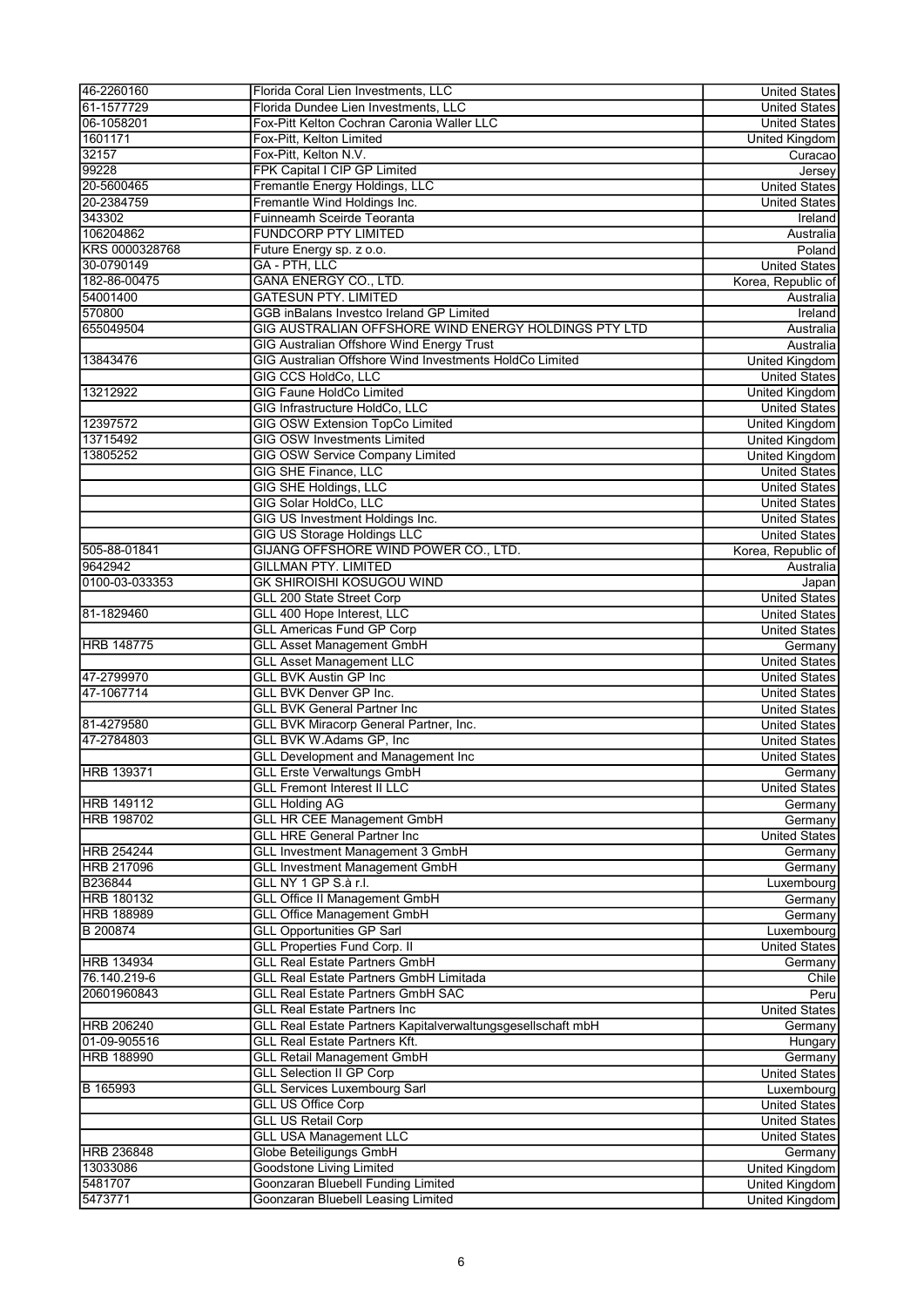| 12296818              | Gordon Topco Limited                                                        | United Kingdom        |
|-----------------------|-----------------------------------------------------------------------------|-----------------------|
|                       | Great Southern Offshore Wind Farm Asset Trust                               | Australia             |
|                       | Great Southern Offshore Wind Farm Hold Trust                                | Australia             |
| 655049595             | GREAT SOUTHERN OFFSHORE WIND FARM PROJECT CO PTY LTD                        | Australia             |
| 655049693             | GREAT SOUTHERN OFFSHORE WIND FARM PTY LTD                                   | Australia             |
| 11654061              | Green Empire WtE Holdings Limited                                           | <b>United Kingdom</b> |
| 538-88-00707          | <b>GREEN INVESTMENT GROUP (KOREA) LLC</b>                                   | Korea, Republic of    |
| SC576143              | Green Investment Group Investments Limited                                  | <b>United Kingdom</b> |
| SC574147              | Green Investment Group Limited                                              | United Kingdom        |
| SC460459              | Green Investment Group Management Limited                                   | <b>United Kingdom</b> |
| 9135277               | <b>Green Mobile Limited</b>                                                 | <b>United Kingdom</b> |
| 617-86-04977          | GWindSky Co., Ltd.                                                          | Korea, Republic of    |
| 846-87-01653          | <b>GYEONGJU CLEAN ENERGY CO., LTD.</b>                                      | Korea, Republic of    |
| 77.447.163-4          | <b>HC Three Investments SpA</b>                                             |                       |
| 11727242              | <b>HC2 Investments Limited</b>                                              | Chile                 |
|                       |                                                                             | <b>United Kingdom</b> |
| 642634759             | HEARTBEAT ENERGY HOLDCO PTY LIMITED                                         | Australia             |
| 125438600             | HENDERSON WA PTY LIMITED                                                    | Australia             |
| not registered        | <b>HENDERSON WA TRUST</b>                                                   | Australia             |
| 13148447              | <b>Herman Midco Limited</b>                                                 | <b>United Kingdom</b> |
| 13145062              | Herman Topco Limited                                                        | <b>United Kingdom</b> |
| 559017                | Hermes Infrastructure Investco Ireland GP Limited                           | Ireland               |
| 57093204              | HSINYOUNG ENERGY CO., LTD.                                                  | Taiwan                |
| 97666                 | Hydra Investments 2007 Limited                                              | Jersey                |
|                       | I-4 Logistics Center Tampa GP LLC                                           | <b>United States</b>  |
| 13859624              | Ibsen Investment Holdings Limited                                           | <b>United Kingdom</b> |
| 2757020               | IDAMENEO (NO. 79) NOMINEES PTY. LIMITED                                     | Australia             |
| 12479162              | <b>ILIOS INVESTMENT LIMITED</b>                                             | <b>United Kingdom</b> |
| 46-1490923            | Illinois Salt Fox Investments, LLC                                          | <b>United States</b>  |
| 20-2937198            | Indiana TLP, LLC                                                            | <b>United States</b>  |
| 13426129              | Inis Holding Company Limited                                                | <b>United Kingdom</b> |
| 13413233              | <b>Inis Top Company Limited</b>                                             | <b>United Kingdom</b> |
| 2988533               | <b>Internal Systems Ltd</b>                                                 | United Kingdom        |
| 75920433              | International Compliance Software Holding B.V.                              | Netherlands           |
| 201729633K            | ION ENERGY PTE. LIMITED (In Liquidation 27/08/2021)                         | Singapore             |
| 12517505              | Iron Acton Green Limited                                                    | <b>United Kingdom</b> |
| 65-0417837            | Ivy Distributors, Inc.                                                      | <b>United States</b>  |
| 03-0481447            | Ivy Investment Management Company                                           |                       |
|                       |                                                                             | <b>United States</b>  |
| 0100-02-036303        | <b>JIG HOLDINGS LIMITED</b>                                                 | Japan                 |
| 611 447 628           | JURIS PARTNERSHIP MCHPL EQUITY HOLDING COMPANY PTY LTD                      | Australia             |
| 609 122 901           | JURIS PARTNERSHIP MCHPL PROJECT CO PTY LTD                                  | Australia             |
| 609 115 997           | JURIS PARTNERSHIP MCHPL PROJECT HOLDING COMPANY PTY LTD                     | Australia             |
| 9541115               | Kingswood Mortgages 2015-1 Holdings Limited                                 | <b>United Kingdom</b> |
| 9541195               | Kingswood Mortgages 2015-1 PLC (entered voluntary liquidation 25 June 2021) | United Kingdom        |
| U40106TG2020FTC142784 | Kleio Solar Power Pvt Ltd                                                   | India                 |
| 13621736              | Kusten Offshore Holding Company Limited                                     | <b>United Kingdom</b> |
| 738797                | KW SOLAR I SPÓŁKA Z OGRANICZONA ODPOWIEDZIALNOSCIA                          | Poland                |
| 750045                | KW SOLAR II SPÓŁKA Z OGRANICZONĄ ODPOWIEDZIALNOŚCIĄ                         | Poland                |
| 750035                | KW SOLAR III SPÓŁKA Z OGRANICZONĄ ODPOWIEDZIALNOŚCIĄ                        | Poland                |
| 749571                | KW SOLAR V SPÓŁKA Z OGRANICZONĄ ODPOWIEDZIALNOŚCIĄ                          | Poland                |
| 749579                | KW SOLAR VI SPÓŁKA Z OGRANICZONĄ ODPOWIEDZIALNOŚCIĄ                         | Poland                |
| 752225                | KW SOLAR VII SPÓŁKA Z OGRANICZONĄ ODPOWIEDZIALNOŚCIĄ                        | Poland                |
| 749817                | KW SOLAR VIII SPÓŁKA Z OGRANICZONĄ ODPOWIEDZIALNOŚCIĄ                       | Poland                |
| 56649800              | L2B.V.                                                                      | Netherlands           |
| FC032012              | L2 B.V. (UK Branch)                                                         | <b>United Kingdom</b> |
| 559169-5928           | Lake Wind AB                                                                | Sweden                |
| 8763016               | Lakehouse Mortgages Limited                                                 | United Kingdom        |
| 617 886 567           | LAL LAL WIND FARMS ASSET CO PTY LIMITED                                     | Australia             |
|                       | Lal Lal Wind Farms Asset Trust                                              | Australia             |
|                       | Lal Lal Wind Farms Hold Trust                                               | Australia             |
| 617 788 217           | LAL LAL WIND FARMS HOLDINGS PTY LIMITED                                     | Australia             |
| 615861259             | LAL LAL WIND FARMS PTY LIMITED                                              | Australia             |
| 13205508              | Lapin Investment Limited                                                    | United Kingdom        |
|                       |                                                                             |                       |
|                       | Laxman Beach LLC<br>Liberty Green Renewables Indiana, LLC                   | <b>United States</b>  |
|                       |                                                                             | <b>United States</b>  |
| 20-2937206            | Lien Data Services, LLC                                                     | <b>United States</b>  |
| SC703881              | Lochlann FinCo Limited                                                      | <b>United Kingdom</b> |
| SC703990              | Lochlann HoldCo Limited                                                     | United Kingdom        |
| SC703876              | Lochlann TopCo Limited                                                      | <b>United Kingdom</b> |
|                       | Long Beach Airport Hangar Owner LLC                                         | <b>United States</b>  |
| B88238449             | Loto Solar PV, S.L.                                                         | Spain                 |
| 12517014              | Lovedean Green Limited                                                      | <b>United Kingdom</b> |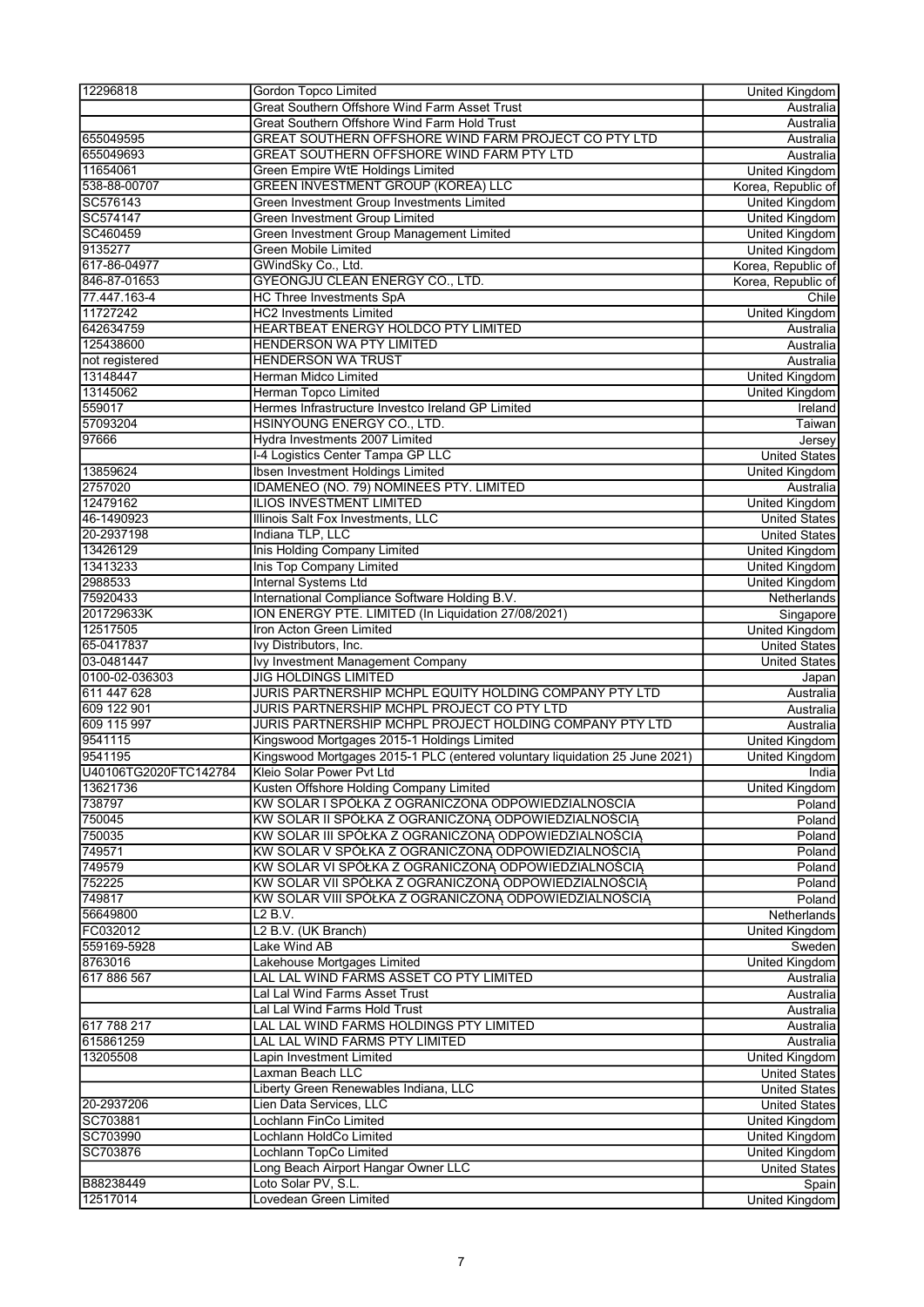|                   | M Acquisition Company V Corporation                                           | <b>United States</b>              |
|-------------------|-------------------------------------------------------------------------------|-----------------------------------|
|                   | M Acquisition Company VI Corporation                                          | <b>United States</b>              |
|                   | M Acquisition Company VII Corporation                                         | <b>United States</b>              |
|                   | M Acquisition V Sponsor, LLC                                                  | <b>United States</b>              |
|                   | M Acquisition VI Sponsor, LLC                                                 | <b>United States</b>              |
|                   | M Acquisition VII Sponsor, LLC                                                | <b>United States</b>              |
|                   | <b>MAC FUND ONE TRUST</b>                                                     | Australia                         |
| 198500776M        | MACQUARIE (ASIA) PTE LTD.                                                     |                                   |
| 27230949          | MACQUARIE (ASIA) PTE LTD. TAIWAN BRANCH                                       | Singapore                         |
| 51983             |                                                                               | Taiwan                            |
|                   | Macquarie (Bermuda) Limited                                                   | Bermuda                           |
| 0100-01-068766    | MACQUARIE (JAPAN) LIMITED                                                     | Japan                             |
| SC280388          | Macquarie (Scotland) GP Limited                                               | <b>United Kingdom</b>             |
| 6287793           | Macquarie (UK) Group Services Limited                                         | <b>United Kingdom</b>             |
| 8594885           | MACQUARIE ACCEPTANCES PTY LIMITED                                             | Australia                         |
| 95180788          | MACQUARIE ADMIN SERVICES PTY LIMITED                                          | Australia                         |
| 211745            | Macquarie Advanced Investment Partners G.P. Ltd.                              | Cayman Islands                    |
| CS201900544       | MACQUARIE ADVISORS (PHILIPPINES) INC.                                         | <b>Philippines</b>                |
| 2003/014483/07    | Macquarie Advisory and Capital Markets South Africa Proprietary Limited       | South Africa                      |
| 6863307           | Macquarie Aerospace Investments Limited                                       | United Kingdom                    |
| 27-1564084        | Macquarie Affiliated Managers (USA) Inc.                                      | <b>United States</b>              |
| 26-2103542        | Macquarie Affiliated Managers Holdings (USA) Inc.                             | <b>United States</b>              |
| 2000/001243/07    | MACQUARIE AFRICA PROPRIETARY LIMITED                                          | South Africa                      |
| 122169368         | MACQUARIE AGRICULTURAL FUNDS MANAGEMENT LTD                                   | Australia                         |
| 611566217         | MACQUARIE AGRICULTURAL FUNDS MANAGEMENT NO.2 PTY LIMITED                      | Australia                         |
| 139 654 407       | MACQUARIE AIRCRAFT LEASING PTY LIMITED                                        | Australia                         |
| 130 643 319       | MACQUARIE AIRCRAFT LEASING SERVICES (AUSTRALIA) PTY LTD                       | Australia                         |
|                   | MACQUARIE AIRCRAFT LEASING TRUST A                                            | Australia                         |
| 37-1740746        | Macquarie Alpine Inc.                                                         | <b>United States</b>              |
| 103237181         | MACQUARIE ALTERNATIVE ASSETS MANAGEMENT LIMITED                               | Australia                         |
| 26-3816229        | Macquarie Alternative Strategies                                              | <b>United States</b>              |
| 26-3769039        | Macquarie America Holdings Inc.                                               | <b>United States</b>              |
| 26-3771444        | Macquarie America Services Inc.                                               | <b>United States</b>              |
| 13-4184042        | MACQUARIE AMERICAS CORP.                                                      | <b>United States</b>              |
| 124071414         | MACQUARIE AMERICAS HOLDINGS PTY LTD                                           | Australia                         |
| 325180            | Macquarie ASEAN Technology Investments Holdings GP Ltd.                       | Cayman Islands                    |
| 201713780Z        | Macquarie Asia Infrastructure Management 2 Pte. Limited                       | Singapore                         |
| 289176            | Macquarie Asia Infrastructure Management Limited                              | Cayman Islands                    |
| 170076            | Macquarie Asia Securities Limited                                             | Hong Kong                         |
| 313050            | Macquarie Asia Specialized Asset Management I Limited                         | Cayman Islands                    |
| 647 926 485       | Macquarie Asian Progress Fund                                                 | Australia                         |
| T20LP0057G        | Macquarie Asia-Pacific Infrastructure Fund 3 LP                               |                                   |
| 202017632H        | Macquarie Asia-Pacific Infrastructure Management 3 Pte. Ltd.                  | Singapore                         |
| 41-2183382        |                                                                               | Singapore<br><b>United States</b> |
|                   | Macquarie Asset Advisers                                                      |                                   |
| 8253772           | Macquarie Asset Finance Holdings Limited                                      | United Kingdom                    |
| 0100-01-107687    | MACQUARIE ASSET FINANCE JAPAN LIMITED                                         | Japan                             |
| 128212868         | Macquarie Asset Finance Management (Australia) Limited                        | Australia                         |
| 57952C1/GBL       | MACQUARIE ASSET FINANCE MAURITIUS LTD                                         | Mauritius                         |
| 64219601          | MACQUARIE ASSET FINANCE PTY LIMITED                                           | Australia                         |
| 11670775          | Macquarie Asset Holdings Limited                                              | United Kingdom                    |
| 637680767         | MACQUARIE ASSET MANAGEMENT EUROPE HOLDINGS PTY LIMITED                        | Australia                         |
| B233.546          | Macquarie Asset Management Europe S.à r.l.                                    | Luxembourg                        |
|                   | Macquarie Asset Management Europe S.à r.l., Denmark Branch, filial af Macquar |                                   |
| 42498254          | ie Asset Management Europe S.à.r.l., Luxembourg                               | Denmark                           |
| MI - 2608249      | Macquarie Asset Management Europe S.à r.l., Italy Branch                      | Italy                             |
| 84650265          | Macquarie Asset Management Europe S.à r.l., Netherlands Branch                | Netherlands                       |
| <b>HRB 265605</b> | Macquarie Asset Management Europe S.à.r.l., Niederlassung Deutschland         | Germany                           |
| 516412-5832       | Macquarie Asset Management Europe S.à.r.l., Sweden Filial                     | Sweden                            |
| 134474712         | MACQUARIE ASSET MANAGEMENT HOLDINGS PTY LIMITED                               | Australia                         |
| FC037906          | Macquarie Asset Management Holdings Pty Limited (UK Branch)                   | United Kingdom                    |
| 0100-01-156193    | MACQUARIE ASSET MANAGEMENT JAPAN CO., LTD.                                    | Japan                             |
| 397181            | Macquarie Asset Management México, S.A. de C.V.                               | Mexico                            |
| 1263583           | MACQUARIE ASSET MANAGEMENT PTY LIMITED                                        | Australia                         |
| 12514361          | Macquarie Asset Management UK Holdings No.1 Limited                           | United Kingdom                    |
| 12514477          | Macquarie Asset Management UK Holdings No.2 Limited                           | United Kingdom                    |
| 637680374         | MACQUARIE ASSET MANAGEMENT UK HOLDINGS PTY LIMITED                            | Australia                         |
| 637679102         | MACQUARIE ASSET MANAGEMENT US HOLDINGS PTY LIMITED                            | Australia                         |
| 736210            | MACQUARIE AUSTRALIA PTY LIMITED                                               | Australia                         |
| 74453286          | MACQUARIE AUSTRALIA SECURITIES PTY LIMITED                                    | Australia                         |
| 77595012          | MACQUARIE AUSTRALIAN INFRASTRUCTURE MANAGEMENT 1 LIMITED                      | Australia                         |
| 131476910         | MACQUARIE AUSTRALIAN INFRASTRUCTURE MANAGEMENT 2 LIMITED                      | Australia                         |
| 121836235         | MACQUARIE AVENIR NO. 2 PTY LIMITED                                            | Australia                         |
|                   |                                                                               |                                   |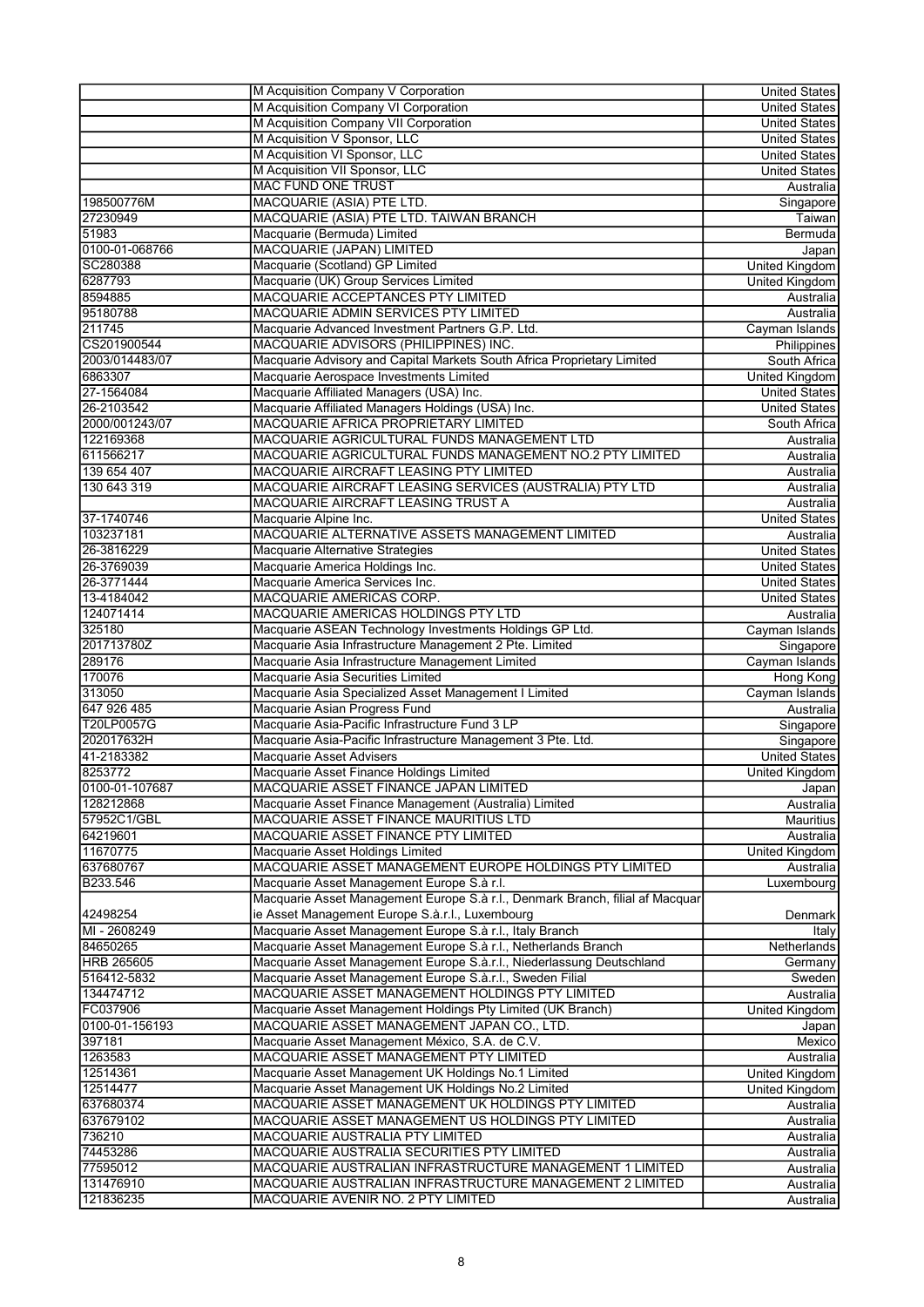| 124071432                | MACQUARIE B.H. PTY LTD                                                                                                                     | Australia                   |
|--------------------------|--------------------------------------------------------------------------------------------------------------------------------------------|-----------------------------|
| 848 958 278              | Macquarie Bank Europe DAC, Paris Branch                                                                                                    | France                      |
| 634817                   | Macquarie Bank Europe Designated Activity Company                                                                                          | Ireland                     |
| <b>HRB 115545</b>        | Macquarie Bank Europe Designated Activity Company, Frankfurt Branch                                                                        | Germany                     |
| 8583542                  | <b>MACQUARIE BANK LIMITED</b>                                                                                                              | Australia                   |
| 1045                     | Macquarie Bank Limited (DIFC Recognised Company)                                                                                           | <b>United Arab Emirates</b> |
| F18649                   | MACQUARIE BANK LIMITED (HONG KONG BRANCH)                                                                                                  |                             |
|                          |                                                                                                                                            | Hong Kong                   |
| FC018220                 | Macquarie Bank Limited (London Branch)                                                                                                     | United Kingdom              |
| 2019/524903/10           | Macquarie Bank Limited (registered as an external company in South Africa)                                                                 | South Africa                |
| FC018220                 | Macquarie Bank Limited (US Representative Office)                                                                                          | <b>United States</b>        |
| N/A                      | Macquarie Bank Limited (Zurich Rep Office)                                                                                                 | Switzerland                 |
| T11FC0018C               | MACQUARIE BANK LIMITED SINGAPORE BRANCH                                                                                                    | Singapore                   |
| R.P.M. 892390892         | Macquarie Belgium TCG SRL                                                                                                                  | Belgium                     |
| <b>HRB 232767</b>        | Macquarie Beteiligungstreuhand GmbH                                                                                                        | Germany                     |
| CNPJ03.516.449/0001      | MACQUARIE BRASIL PARTICIPACOES LTDA                                                                                                        | Brazil                      |
| 109649292                | MACQUARIE BUSINESS SOLUTIONS PTY LIMITED                                                                                                   | Australia                   |
|                          | Macquarie CAF Finance Inc.                                                                                                                 | <b>United States</b>        |
|                          | Macquarie CAF Funding II LLC                                                                                                               | <b>United States</b>        |
|                          | Macquarie CAF Funding III Inc.                                                                                                             | <b>United States</b>        |
|                          | Macquarie CAF Holdings Inc.                                                                                                                | <b>United States</b>        |
|                          | Macquarie CAF LLC                                                                                                                          | <b>United States</b>        |
|                          | Macquarie CAF Management LLC                                                                                                               | <b>United States</b>        |
| 13-4055193               | Macquarie CAF RE Holdings, Inc.                                                                                                            | <b>United States</b>        |
|                          |                                                                                                                                            |                             |
| 839742-2                 | Macquarie Canada MPIP GP Ltd.                                                                                                              | Canada                      |
| 839745-7                 | Macquarie Canada MPIP LP Ltd.                                                                                                              | Canada                      |
| 683412-4                 | Macquarie Canada Services Ltd.                                                                                                             | Canada                      |
| 6489800                  | Macquarie Canadian Investment Holdings Ltd.                                                                                                | Canada                      |
| 123199548                | MACQUARIE CAPITAL (AUSTRALIA) LIMITED                                                                                                      | Australia                   |
| 61414                    | Macquarie Capital (Chile) SpA                                                                                                              | Chile                       |
| 3704031                  | Macquarie Capital (Europe) Limited                                                                                                         | <b>United Kingdom</b>       |
| 847 728 359              | Macquarie Capital (Europe) Limited Paris Branch                                                                                            | France                      |
| 34297902                 | Macquarie Capital (Europe) Limited, Amsterdam Branch                                                                                       | Netherlands                 |
| 905963                   | Macquarie Capital (Europe) Limited, Dublin Branch                                                                                          | Ireland                     |
| N/A                      | Macquarie Capital (Europe) Limited, Geneva Representative Office                                                                           | Switzerland                 |
| <b>HRB 82506</b>         | Macquarie Capital (Europe) Limited, Niederlassung Deutschland                                                                              | Germany                     |
| N/A                      | Macquarie Capital (Europe) Limited, Oficina de Representacion en Espana                                                                    | Spain                       |
| 634747                   | Macquarie Capital (Ireland) Designated Activity Company                                                                                    | <b>Ireland</b>              |
| 104-81-64533             | MACQUARIE CAPITAL (KOREA) LIMITED                                                                                                          | Korea, Republic of          |
| 1952567                  | MACQUARIE CAPITAL (NEW ZEALAND) LIMITED                                                                                                    | New Zealand                 |
|                          |                                                                                                                                            |                             |
| 199704430K               | MACQUARIE CAPITAL (SINGAPORE) PTE. LIMITED                                                                                                 | Singapore                   |
| 90610664                 | Macquarie Capital (Taiwan) Co., Ltd                                                                                                        | Taiwan                      |
| 98-0141094               | MACQUARIE CAPITAL (USA) INC.                                                                                                               | <b>United States</b>        |
| 2149053                  | Macquarie Capital Acquisitions (Canada) Ltd.                                                                                               | Canada                      |
| 716740-7                 | Macquarie Capital Acquisitions (Canada) No.2 Ltd.                                                                                          | Canada                      |
| 130 342 915              | MACQUARIE CAPITAL ADVISERS CRE PTY LTD                                                                                                     | Australia                   |
| 137760822                | MACQUARIE CAPITAL ARGENTINA PTY LTD                                                                                                        | Australia                   |
| 364888                   | Macquarie Capital Asia Technology Investments Holdings GP Ltd.                                                                             | Cayman Islands              |
| 905313-1                 | Macquarie Capital Development Canada Ltd.                                                                                                  | Canada                      |
| 127829458                | MACQUARIE CAPITAL FINANCE (AUSTRALIA) PTY LTD                                                                                              | Australia                   |
| 133 664 632              | MACQUARIE CAPITAL FINANCE HOLDINGS (AUSTRALIA) PTY LIMITED                                                                                 | Australia                   |
| 885 184 697 R.C.S. Paris | Macquarie Capital France Société Anonyme                                                                                                   | France                      |
| 80503837                 | Macquarie Capital France Société Anonyme, Benelux Branch                                                                                   | Netherlands                 |
| MI - 2629590             | Macquarie Capital France Société Anonyme, Italy Branch                                                                                     | Italy                       |
| <b>HRB 120651</b>        | Macquarie Capital France Société Anonyme, Niederlassung Deutschland                                                                        | Germany                     |
| T. 41201, F. 171, H. M-  |                                                                                                                                            |                             |
| 730487                   |                                                                                                                                            |                             |
|                          | Macquarie Capital France Société Anonyme, Sucursal en España<br>Macquarie Capital French Fund, Société d'Investissement à Capital Variable | Spain                       |
| 897 955 597 R.C.S. Paris |                                                                                                                                            | France                      |
| 110605724                | MACQUARIE CAPITAL FUNDING (LP) PTY LIMITED                                                                                                 | Australia                   |
| 13-3789912               | Macquarie Capital Funding LLC                                                                                                              | <b>United States</b>        |
| 2149050                  | Macquarie Capital Holdings (Canada) Ltd.                                                                                                   | Canada                      |
| 135973                   | MACQUARIE CAPITAL LIMITED                                                                                                                  | Hong Kong                   |
| 110-84-02227             | MACQUARIE CAPITAL LIMITED (SEOUL BRANCH)                                                                                                   | Korea, Republic of          |
| 89407381                 | Macquarie Capital Limited, Taiwan Securities Branch                                                                                        | Taiwan∣                     |
|                          | Macquarie Capital Markets Canada Ltd./Marchés Financiers Macquarie Canada                                                                  |                             |
| 565608                   | Ltée.                                                                                                                                      | Canada                      |
|                          | Macquarie Capital Markets North America Ltd./Marchés Financiers Macquarie A                                                                |                             |
| 1079073                  | mérique Du Nord Ltée.                                                                                                                      | Canada                      |
| 126957                   | Macquarie Capital Mexico, S.A.P.I. de C.V.                                                                                                 | Mexico                      |
|                          | Macquarie Capital Partners, LLC                                                                                                            | United States               |
| 803092-8                 | Macquarie Capital Principal Holdings Canada Ltd                                                                                            | Canada                      |
| U65920MH1995PTC090696    | Macquarie Capital Securities (India) Private Limited                                                                                       | India                       |
|                          |                                                                                                                                            |                             |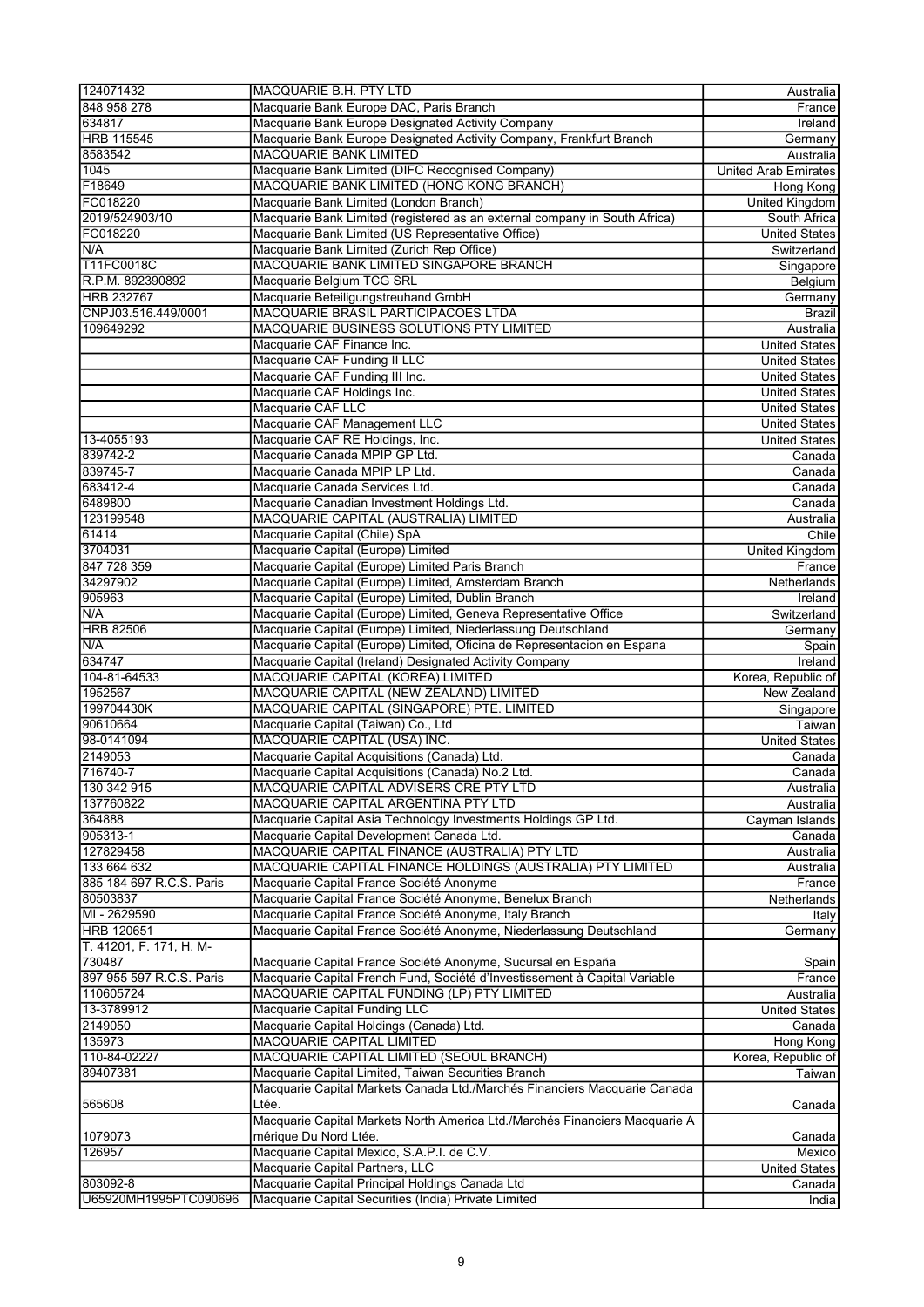| MC-134609               | MACQUARIE CAPITAL SECURITIES (JAPAN) LIMITED                          | Cayman Islands        |
|-------------------------|-----------------------------------------------------------------------|-----------------------|
| 0100-03-012063          | MACQUARIE CAPITAL SECURITIES (JAPAN) LIMITED (TOKYO BRANCH)           | Japan                 |
| 199801007342            | MACQUARIE CAPITAL SECURITIES (MALAYSIA) SDN. BHD.                     | Malaysia              |
| 15184/2070C1/GBL        | MACQUARIE CAPITAL SECURITIES (MAURITIUS) LIMITED                      | <b>Mauritius</b>      |
| 180496                  | Macquarie Capital Securities (Philippines) Inc.                       | Philippines           |
| 198702912C              | MACQUARIE CAPITAL SECURITIES (SINGAPORE) PTE. LIMITED                 | Singapore             |
| B240282                 | Macquarie Capital SG GP S.a r.l.                                      |                       |
|                         |                                                                       | Luxembourg            |
| B240420                 | Macquarie Capital SICAV-RAIF                                          | Luxembourg            |
| 13-3789912              | Macquarie Capital US Acquisitions LLC                                 | <b>United States</b>  |
| 201918662k              | MACQUARIE CAPITAL VIETNAM GREEN INVESTMENTS PTE. LIMITED              | Singapore             |
| 169009                  | MACQUARIE CAYMAN HOLDINGS 2 CO.                                       | Cayman Islands        |
| 168347                  | MACQUARIE CAYMAN HOLDINGS CO                                          | Cayman Islands        |
| 81119477                | MACQUARIE CGM TRADING PTY LIMITED                                     | Australia             |
|                         | Macquarie CMF LLC                                                     | <b>United States</b>  |
|                         | MACQUARIE COMMODITIES (SINGAPORE) PTE. LIMITED (in Liquidation wef    |                       |
| 201016397N              | 18/09/2020)                                                           | Singapore             |
| 5259474                 | Macquarie Commodities (UK) Limited                                    | <b>United Kingdom</b> |
| 26-0555065              | MACQUARIE COMMODITIES (USA) INC.                                      | <b>United States</b>  |
| 15.246.175/0001-50      | Macquarie Commodities Brasil S/A                                      | Brazil                |
| 6863247                 | Macquarie Commodities Factoring Holdings (UK) Limited                 | <b>United Kingdom</b> |
| 5259503                 | Macquarie Commodities Finance (UK) Limited                            | United Kingdom        |
| 1049253-1               | Macquarie Commodities Holding Canada Ltd.                             | Canada                |
| 633 247 935             | MACQUARIE COMMODITIES PTY LIMITED                                     | Australia             |
| 619688                  | Macquarie Commodities Trading (Ireland) Limited                       |                       |
|                         |                                                                       | Ireland               |
| 913100003017347000      | MACQUARIE COMMODITIES TRADING (SHANGHAI) CO, LTD                      | China                 |
| 91310000342091408Y      | Macquarie Commodities Trading (Shanghai) Co, Ltd First Branch         | China                 |
| 201711753C              | MACQUARIE COMMODITIES TRADING (SINGAPORE) PTE. LIMITED                | Singapore             |
| 620092435               | MACQUARIE COMMODITIES TRADING AUSTRALIA PTY LIMITED                   | Australia             |
| 199655                  | MACQUARIE COMMODITIES TRADING BAHAMAS LTD                             | <b>Bahamas</b>        |
| 1049254-0               | Macquarie Commodities Trading Canada Ltd.                             | Canada                |
| 625 945 119             | MACQUARIE COMMODITIES TRADING PTY LIMITED                             | Australia             |
| CHE-490.254.918         | Macquarie Commodities Trading SA                                      | Switzerland           |
|                         | Macquarie Commodities Trading US, LLC                                 | <b>United States</b>  |
| 200813631K              | MACQUARIE COMMODITY MARKETS (SINGAPORE) PTE. LIMITED                  | Singapore             |
|                         | Macquarie Communications Infrastructure Holdings, LLC                 | <b>United States</b>  |
|                         | Macquarie Core Solar HoldCo, LLC                                      | <b>United States</b>  |
| 4752472                 | Macquarie Corona Energy Holdings Limited                              | United Kingdom        |
| 611405                  | Macquarie Corporate (Hong Kong) Limited                               | Hong Kong             |
| 7815862                 | Macquarie Corporate and Asset Finance 1 Limited                       | <b>United Kingdom</b> |
| 8253764                 | Macquarie Corporate and Asset Finance 2 Limited                       | <b>United Kingdom</b> |
| 6198910                 | MACQUARIE CORPORATE AND ASSET FINANCE LIMITED                         | Australia             |
|                         |                                                                       |                       |
| 26-3769367              | MACQUARIE CORPORATE AND ASSET FUNDING INC.                            | <b>United States</b>  |
| 8606862                 | MACQUARIE CORPORATE FINANCE HOLDINGS PTY LIMITED                      | Australia             |
| 8595426                 | MACQUARIE CORPORATE FINANCE LIMITED                                   | Australia             |
|                         | MACQUARIE CORPORATE FINANCE LIMITED NIEDERLASSUNG DEUTSCH             |                       |
| <b>HRB52973</b>         | LAND                                                                  | Germany               |
| 686899659               | Macquarie Corporate Holdings Belgium NV                               | Belgium               |
| 125895                  | Macquarie Corporate Holdings Europe Limited                           | Jersey                |
| 096 705 109             | MACQUARIE CORPORATE HOLDINGS PTY LIMITED                              | Australia             |
| FC027878                | Macquarie Corporate Holdings Pty Limited (UK Branch)                  | <b>United Kingdom</b> |
| 123199253               | MACQUARIE CORPORATE INTERNATIONAL HOLDINGS PTY LIMITED                | Australia             |
| 20-1536178              | MACQUARIE COTTON INTERNATIONAL INC.                                   | <b>United States</b>  |
| 27-2279644              | Macquarie Crop Partners GP, LLC                                       | <b>United States</b>  |
| 132821580               | MACQUARIE DELTA1 FINANCE SERVICES PTY LIMITED                         | Australia             |
| 102607616               | MACQUARIE DEVELOPMENT CAPITAL II PTY LIMITED                          | Australia             |
| 202125957C              | MACQUARIE DIGITAL INFRASTRUCTURE ASIA PTE. LIMITED                    | Singapore             |
| 202126530W              | MACQUARIE DIGITAL TOWER PTE. LIMITED                                  | Singapore             |
| 8607083                 | MACQUARIE DIRECT INVESTMENT PTY LIMITED                               | Australia             |
| 114099795               | MACQUARIE DIVERSIFIED ASSET ADVISORY PTY LIMITED                      | Australia             |
| 54-2077555              | MACQUARIE ELECTRONICS USA INC                                         | <b>United States</b>  |
|                         |                                                                       |                       |
| 200408424K              | MACQUARIE EMERGING MARKETS ASIAN TRADING PTE. LIMITED                 | Singapore             |
|                         | MACQUARIE EMERGING MARKETS ASIAN TRADING PTE. LIMITED (HONG           |                       |
| F18440                  | <b>KONG BRANCH)</b>                                                   | Hong Kong             |
|                         | Macquarie Emerging Markets Debt Select Opportunities Master Fund, Ltd | Cayman Islands        |
| 143365673               | Macquarie Emerging Markets Investments Pty Ltd                        | Australia             |
| 127185719               | MACQUARIE EMG HOLDINGS PTY LIMITED                                    | Australia             |
| 22.084.882/0001-53      | Macquarie Energia Brasil Comercializadora Ltda.                       | Brazil                |
| CNPJ 19.641.624/0001-16 | Macquarie Energia Brasil Ltda.                                        | Brazil                |
| 90547380                | Macquarie Energy (Taiwan) Co., Ltd                                    | Taiwan                |
| 1149253-5               | Macquarie Energy Canada Ltd.                                          | Canada                |
| 122300592               | MACQUARIE ENERGY HOLDINGS PTY LTD                                     | Australia             |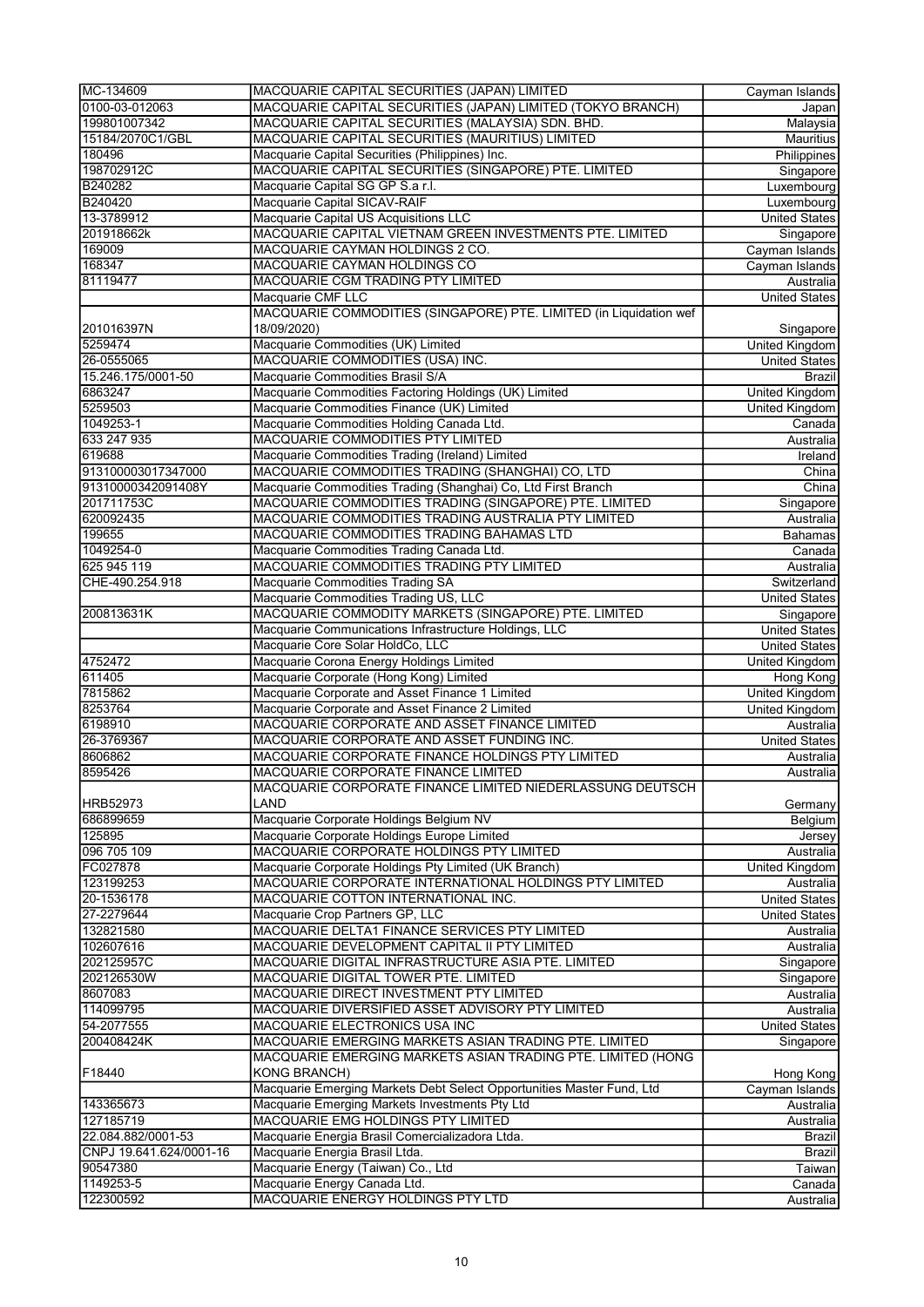|                                   | MACQUARIE ENERGY HOLDINGS PTY LTD, Indonesia Foreign Trade Repres                                    |                                              |
|-----------------------------------|------------------------------------------------------------------------------------------------------|----------------------------------------------|
| TDP 09.03.6.73.02806              | entative Office                                                                                      | Indonesia                                    |
| 0104-03-023033                    | MACQUARIE ENERGY JAPAN LIMITED                                                                       | Japan                                        |
| 8253776                           | Macquarie Energy Leasing Limited                                                                     | <b>United Kingdom</b>                        |
| 93-1043421                        | Macquarie Energy LLC                                                                                 | <b>United States</b>                         |
| MGS141223CE7                      | Macquarie Energy Mexico, S. de R.L. de C.V.                                                          | Mexico                                       |
| 20-3690322                        | Macquarie Energy North America Investments, LLC                                                      | <b>United States</b>                         |
| 20-3690322                        | MACQUARIE ENERGY NORTH AMERICA TRADING INC.<br>Macquarie Energy Partners GP LLC                      | <b>United States</b><br><b>United States</b> |
|                                   | Macquarie Energy Partners Inc.                                                                       | <b>United States</b>                         |
| 631 067 224                       | MACQUARIE ENERGY SERVICES PTY LIMITED                                                                | Australia                                    |
|                                   | Macquarie Energy Trading LLC                                                                         | <b>United States</b>                         |
|                                   | Macquarie Equipment Capital Inc.                                                                     | <b>United States</b>                         |
| 935411-5                          | Macquarie Equipment Finance (Canada) Limited                                                         | Canada                                       |
| 421234                            | Macquarie Equipment Finance Designated Activity Company                                              | Ireland                                      |
|                                   | Macquarie Equipment Finance Designated Activity Company (Registered as an e                          |                                              |
| 2017/387403/10                    | xternal Company in South Africa)                                                                     | South Africa                                 |
| 262381                            | MACQUARIE EQUIPMENT FINANCE LIMITED                                                                  | New Zealand                                  |
| 605377-7                          | Macquarie Equipment Finance Ltd./Macquarie Financement d'Équipement Ltée.                            | Canada                                       |
| 475730                            | Macquarie Equipment Finance Services Limited                                                         | Ireland                                      |
| FN 520974 p                       | Macquarie Equipment Finance Services Limited, Vienna Branch                                          | Austria                                      |
| 468487                            | Macquarie Equipment Funding Limited                                                                  | Ireland                                      |
| 199801003389                      | MACQUARIE EQUIPMENT LEASING SDN. BHD.                                                                | Malaysia                                     |
| 63906392                          | MACQUARIE EQUITIES (US) HOLDINGS PTY. LIMITED                                                        | Australia                                    |
| 2574923                           | <b>MACQUARIE EQUITIES LIMITED</b>                                                                    | Australia                                    |
| 2006/000899/07                    | Macquarie Equities South Africa Proprietary Limited                                                  | South Africa                                 |
|                                   | MACQUARIE EQUITY CAPITAL MARKETS PTY LIMITED (IN DEREGISTRATI                                        |                                              |
| 1374572                           | ON)                                                                                                  | Australia                                    |
| 7713808                           | Macquarie Euro Limited                                                                               | United Kingdom                               |
| 78771123                          | MACQUARIE EUROPEAN HOLDINGS PTY LIMITED                                                              | Australia                                    |
| F15820                            | MACQUARIE EUROPEAN HOLDINGS PTY LIMITED (HONG KONG BRANCH)                                           | Hong Kong                                    |
| B 257.566                         | Macquarie European Infrastructure Fund 7 SCSp                                                        | Luxembourg                                   |
| 6146573                           | Macquarie European Investment Holdings Limited                                                       | United Kingdom                               |
| <b>HRB 82991</b>                  | Macquarie European Rail GmbH                                                                         | Germany                                      |
| 8253782                           | Macquarie European Rail Limited                                                                      | <b>United Kingdom</b>                        |
|                                   | Macquarie Executive Holdings LLC                                                                     | <b>United States</b>                         |
| 122169304                         | MACQUARIE FARM SERVICES PTY LIMITED                                                                  | Australia                                    |
| 26-2864605                        | Macquarie FG Holdings Inc.                                                                           | <b>United States</b>                         |
|                                   | Macquarie FICC Holdings USA Inc.                                                                     | <b>United States</b>                         |
| U65999MH2009PTC190863             | MACQUARIE FINANCE (INDIA) PRIVATE LIMITED                                                            | India                                        |
| 118817440                         | MACQUARIE FINANCE HOLDINGS LIMITED                                                                   | Australia                                    |
| 106-81-94256                      | MACQUARIE FINANCE KOREA CO., LTD.                                                                    | Korea, Republic of                           |
| 1214964                           | Macquarie Finance Pty Limited                                                                        | Australia                                    |
| 13-3789912                        | Macquarie Financial Holdings (USA) LLC                                                               | <b>United States</b>                         |
| 124071398                         | MACQUARIE FINANCIAL HOLDINGS PTY LIMITED                                                             | Australia                                    |
| F15819                            | MACQUARIE FINANCIAL HOLDINGS PTY LIMITED (HONG KONG BRANCH)                                          | Hong Kong                                    |
| 95135694                          | MACQUARIE FINANCIAL PRODUCTS MANAGEMENT LIMITED                                                      | Australia                                    |
| <b>HRB 98935</b>                  | Macquarie Fonds GmbH                                                                                 | Germany                                      |
| <b>HRB 99628</b>                  | Macquarie Fondsmanagement GmbH                                                                       | Germany                                      |
| 93752946                          | MACQUARIE FORESTRY SERVICES PTY LIMITED                                                              | Australia                                    |
| 52230658                          | Macquarie Formosa 1 Co., Ltd.                                                                        | Taiwan                                       |
| 55667289                          | Macquarie Formosa Solar Co., Ltd.                                                                    | Taiwan                                       |
| 481 104 479 R.C.S. Paris          | Macquarie France SARL                                                                                | France                                       |
| 127735960                         | MACQUARIE FUND ADVISERS PTY LIMITED                                                                  | Australia                                    |
| 20084503097                       | Macquarie Fund Solutions - Global Listed Real Assets                                                 | Luxembourg                                   |
| 3UMP7T,99999,SL,442               | Macquarie Fund Solutions - Macquarie Corporate Bond                                                  | Luxembourg                                   |
| 3UMP7T,99999,SL,442               | Macquarie Fund Solutions- Emerging Markets Small Cap Fund                                            | Luxembourg                                   |
|                                   | Macquarie Fund Solutions-                                                                            |                                              |
|                                   | Macquarie Emerging Markets Debt Sustainable Opportunities Fund                                       | Luxembourg                                   |
| 657826-8                          | Macquarie Funding Holdings Canada Ltd.                                                               |                                              |
| 20-5913559                        | MACQUARIE FUNDING HOLDINGS LLC                                                                       | Canada<br>United States                      |
| 6581935                           | Macquarie Funding Inc.                                                                               | Canada                                       |
|                                   | MACQUARIE FUNDING LIMITED PARTNERSHIP                                                                |                                              |
| LP00000352                        |                                                                                                      | Australia                                    |
|                                   | Macquarie Funding LLC<br>Macquarie Fundo De Investimento Multimercado Crédito Privado Investimento N | <b>United States</b>                         |
|                                   | o Exterior                                                                                           |                                              |
| 23.964.702/0001-90<br>093 177 407 | MACQUARIE FUNDS MANAGEMENT HOLDINGS PTY LIMITED                                                      | Brazil                                       |
| 724745                            | MACQUARIE FUNDS MANAGEMENT HONG KONG LIMITED                                                         | Australia                                    |
| 201715715W                        |                                                                                                      | Hong Kong                                    |
| 20-4193486                        | MACQUARIE FUTURES (SINGAPORE) PTE. LIMITED                                                           | Singapore                                    |
|                                   | Macquarie Futures USA LLC                                                                            | United States                                |
| 137072112                         | MACQUARIE FX INVESTMENTS PTY LTD                                                                     | Australia                                    |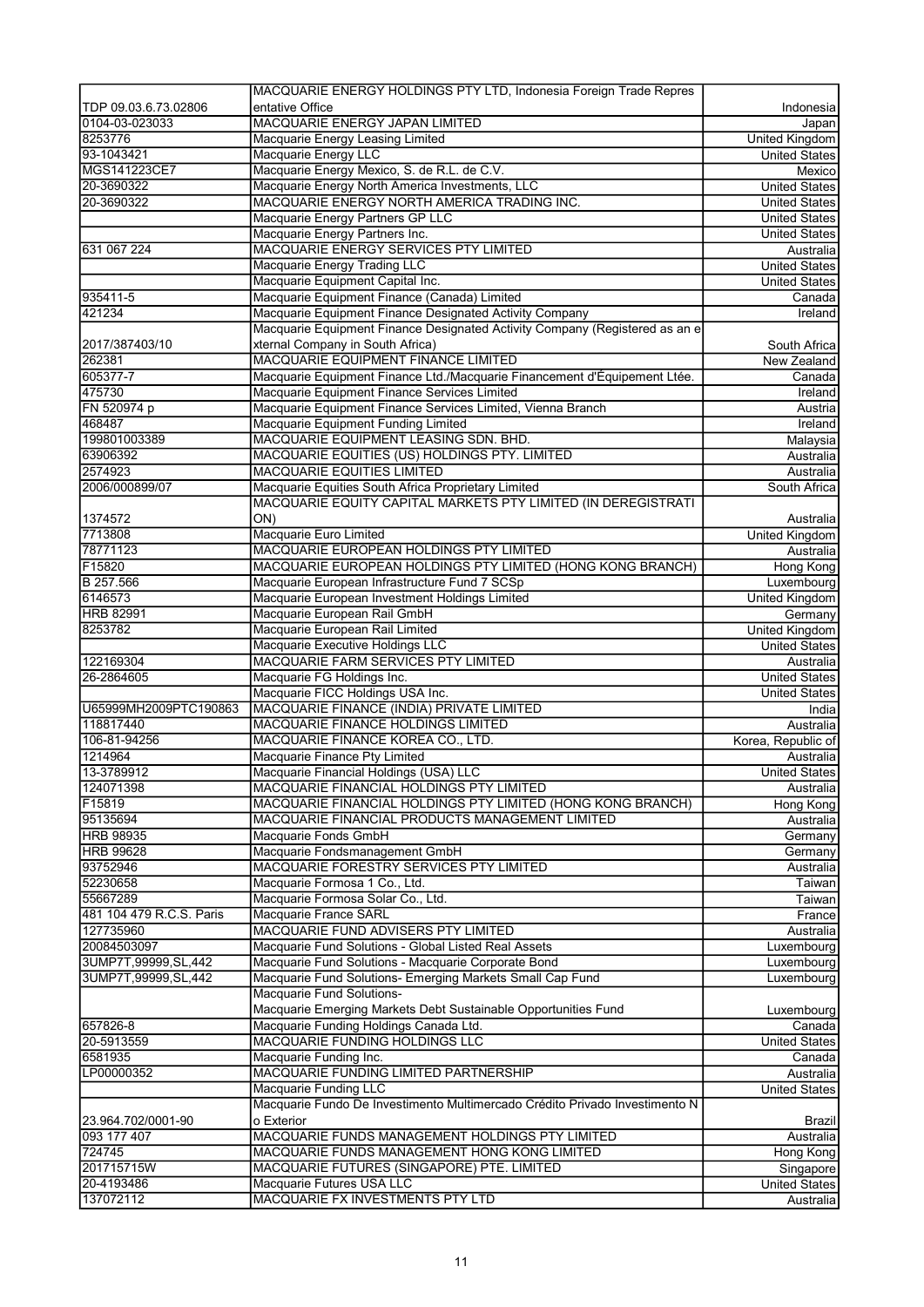| <b>HRB 82733</b>                   | Macquarie Germany Holdings GmbH                                             | Germany               |
|------------------------------------|-----------------------------------------------------------------------------|-----------------------|
| B 252.203                          | Macquarie GIG Energy Transition Solutions SCSp                              | Luxembourg            |
| 068897C1/GBL                       | MACQUARIE GLOBAL FINANCE SERVICES (MAURITIUS) LIMITED                       | <b>Mauritius</b>      |
|                                    |                                                                             |                       |
| 5259497                            | Macquarie Global Investments (UK) Limited                                   | United Kingdom        |
| 194165                             | MACQUARIE GLOBAL OPPORTUNITIES PARTNERS G.P. LTD                            | Cayman Islands        |
| 20-8983535                         | Macquarie Global Opportunities Partners LLC                                 | <b>United States</b>  |
|                                    | Macquarie Global Services (USA) LLC                                         | <b>United States</b>  |
| U93090DL2007FTC199006              | MACQUARIE GLOBAL SERVICES PRIVATE LIMITED                                   | India                 |
|                                    | MACQUARIE GLOBAL VALUE EQUITY FUND                                          | Australia             |
|                                    | Macquarie Good Ventures Inc.                                                | <b>United States</b>  |
|                                    |                                                                             |                       |
| 5488013                            | Macquarie GP Limited                                                        | <b>United Kingdom</b> |
| 5718600                            | Macquarie GP2 Limited                                                       | <b>United Kingdom</b> |
| 1396768                            | Macquarie Greater China Infrastructure Advisory Limited                     | Hong Kong             |
| WK-245599                          | Macquarie Greater China Infrastructure Management Limited                   | Cayman Islands        |
| 124071389                          | MACQUARIE GROUP (US) HOLDINGS NO.1 PTY LTD                                  | Australia             |
| 122169279                          | MACQUARIE GROUP EMPLOYEE RETAINED EQUITY PLAN (MEREP Trust)                 | Australia             |
| 200412291W                         | MACQUARIE GROUP HOLDINGS (SINGAPORE) PTE. LIMITED                           | Singapore             |
| 6357992                            | Macquarie Group Holdings (UK) No.1 Limited                                  | <b>United Kingdom</b> |
| 6357999                            | Macquarie Group Holdings (UK) No.2 Limited                                  | <b>United Kingdom</b> |
|                                    |                                                                             |                       |
| 1952566                            | MACQUARIE GROUP HOLDINGS NEW ZEALAND LIMITED                                | New Zealand           |
| 124071478                          | MACQUARIE GROUP HOLDINGS NO.3 PTY LTD                                       | Australia             |
| 11670358                           | Macquarie Group Investments (UK) No.1 Limited                               | <b>United Kingdom</b> |
| 7438584                            | Macquarie Group Investments (UK) No.2 Limited                               | <b>United Kingdom</b> |
| 122169279                          | <b>MACQUARIE GROUP LIMITED</b>                                              | Australia             |
| U74999DL2021FTC375793              | Macquarie Group Management (India) Private Limited                          | India                 |
| CS201909201                        | MACQUARIE GROUP SERVICES (PHILIPPINES), INC.                                | Philippines           |
| 200703288K                         | MACQUARIE GROUP SERVICES (SINGAPORE) PTE. LIMITED                           | Singapore             |
| 116467031                          | MACQUARIE GROUP SERVICES AUSTRALIA PTY LTD                                  | Australia             |
|                                    |                                                                             |                       |
| FC027877                           | MACQUARIE GROUP SERVICES AUSTRALIA PTY LTD (UK BRANCH)                      | United Kingdom        |
| 891 855 033 R.C.S                  | Macquarie Group Services Australia Pty Ltd France                           | France                |
| 909027                             | Macquarie Group Services Australia PTY LTD, Ireland Branch                  | Ireland               |
| 637 731 250                        | MACQUARIE GROUP TREASURY FUNDING PTY LIMITED                                | Australia             |
| 609449149                          | MACQUARIE GROUP TREASURY PTY LTD                                            | Australia             |
| 656 140 251                        | Macquarie GT Holdings Pty Limited                                           | Australia             |
| 728003-3                           | Macquarie Holdings (Canada) Ltd (Merged 22/12/2021)                         | Canada                |
| 388232                             | Macquarie Holdings (Mexico), S.A. DE C.V.                                   | Mexico                |
| 200703280D                         |                                                                             |                       |
|                                    | MACQUARIE HOLDINGS (SINGAPORE) PTE. LTD.                                    | Singapore             |
| 13-3789912                         | MACQUARIE HOLDINGS (U.S.A.) INC.                                            | <b>United States</b>  |
| 6309919                            | Macquarie Holdings (UK) No.1 Limited                                        | <b>United Kingdom</b> |
| 201714295K                         | MACQUARIE HOLDINGS 2 (SINGAPORE) PTE. LIMITED                               | Singapore             |
| 2006/000891/07                     | Macquarie Holdings South Africa Proprietary Limited                         | South Africa          |
| MC-199805                          | Macquarie Hong Kong Finance Limited                                         | Cayman Islands        |
| F15963                             | Macquarie Hong Kong Finance Limited (Hong Kong Branch)                      | Hong Kong             |
| 133001751                          | MACQUARIE I A RETURNS PTY LIMITED                                           | Australia             |
| 36-4307649                         | <b>MACQUARIE INC.</b>                                                       | <b>United States</b>  |
| 58341C1/GBL                        |                                                                             |                       |
|                                    | MACQUARIE INDIA HOLDINGS LIMITED                                            | Mauritius             |
|                                    | MACQUARIE INDIA INFRASTRUCTURE MANAGEMENT HOLDINGS PTE. LIM                 |                       |
| 200823500E                         | ITED                                                                        | Singapore             |
| C41803                             | MACQUARIE INDUSTRIAL INVESTMENTS MALTA LIMITED                              | Malta                 |
| CS201221372                        | MACQUARIE INFRASTRUCTURE ADVISORY (PHILIPPINES) INC.                        | Philippines           |
| 3976881                            | Macquarie Infrastructure and Real Assets (Europe) Limited                   | United Kingdom        |
| $\overline{\mathsf{n}/\mathsf{a}}$ | Macquarie Infrastructure and Real Assets (Europe) Limited (Spain)           | Spain                 |
| 499 798 742 R.C.S. Paris           | Macquarie Infrastructure and Real Assets (Europe) Limited, Paris Branch     | France                |
| 084 32 112                         | Macquarie Infrastructure and Real Assets (Europe) Limited, Prague branch    | Czech Republic        |
|                                    |                                                                             |                       |
| 623285                             | Macquarie Infrastructure and Real Assets (Hong Kong) Limited                | Hong Kong             |
| 85118986                           | Macquarie Infrastructure and Real Assets (Hong Kong) Limited, Taiwan Branch | Taiwan                |
| U67190MH2013PTC241809              | Macquarie Infrastructure and Real Assets (India) Private Limited            | India                 |
| 784370-4                           | Macquarie Infrastructure and Real Assets (Sales) Canada Ltd                 | Canada                |
|                                    | MACQUARIE INFRASTRUCTURE AND REAL ASSETS (SINGAPORE) PTE. LI                |                       |
| 200513362E                         | <b>MITED</b>                                                                | Singapore             |
| 10640222                           | Macquarie Infrastructure and Real Assets Core Limited                       | United Kingdom        |
|                                    | MACQUARIE INFRASTRUCTURE AND REAL ASSETS HOLDINGS PTY LIMIT                 |                       |
| 82018399                           | ED                                                                          | Australia             |
| 20-8983572                         | Macquarie Infrastructure and Real Assets Inc.                               | <b>United States</b>  |
|                                    |                                                                             |                       |
| B 209.047                          | Macquarie Infrastructure and Real Assets Investments (Luxembourg) S.à r.l.  | Luxembourg            |
| 8248121                            | Macquarie Infrastructure and Real Assets Investments Limited                | United Kingdom        |
| 1273174                            | Macquarie Infrastructure and Real Assets Management (Hong Kong) Limited     | Hong Kong             |
| B138295                            | Macquarie Infrastructure and Real Assets S.à r.l.                           | Luxembourg            |
| 12867138                           | Macquarie Infrastructure and Real Assets US Holdings Limited                | United Kingdom        |
|                                    | Macquarie Infrastructure Developments LLC                                   | United States         |
| 74311390                           | MACQUARIE INFRASTRUCTURE FUNDS MANAGEMENT PTY LIMITED                       | Australia             |
|                                    |                                                                             |                       |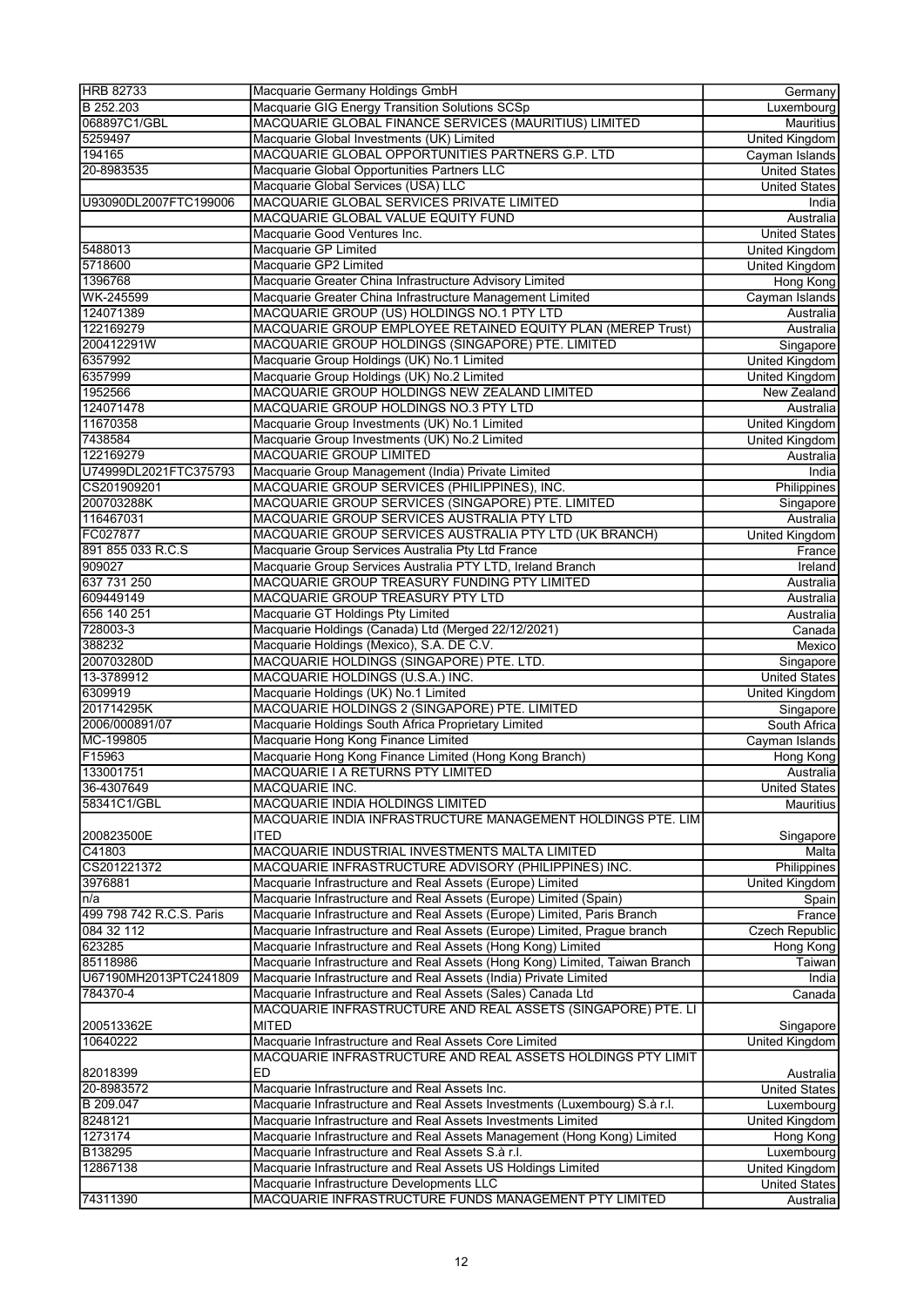| 5755862            | Macquarie Infrastructure GP Limited                                        | <b>United Kingdom</b> |
|--------------------|----------------------------------------------------------------------------|-----------------------|
| 201218395M         | MACQUARIE INFRASTRUCTURE HOLDINGS (PHILIPPINES) PTE. LIMITED               | Singapore             |
| WK-228075          | MACQUARIE INFRASTRUCTURE LIMITED                                           | Cayman Islands        |
| 112772871          | MACQUARIE INFRASTRUCTURE MANAGEMENT (ASIA) PTY LIMITED                     | Australia             |
|                    | MACQUARIE INFRASTRUCTURE MANAGEMENT (ASIA) PTY LIMITED -                   |                       |
| T06FC6823A         | SINGAPORE BRANCH                                                           | Singapore             |
| 20-0643354         | MACQUARIE INFRASTRUCTURE MANAGEMENT (USA) INC                              | <b>United States</b>  |
| 1174010-5          | Macquarie Infrastructure Partners Canada GP Ltd.                           | Canada                |
|                    | Macquarie Infrastructure Partners II GP LLC                                | <b>United States</b>  |
| 30-0777655         | Macquarie Infrastructure Partners III GP LLC                               | <b>United States</b>  |
| 20-4166306         | MACQUARIE INFRASTRUCTURE PARTNERS INC                                      | <b>United States</b>  |
|                    | Macquarie Infrastructure Partners IV GP LLC                                | <b>United States</b>  |
| 20-8983572         | Macquarie Infrastructure Partners U.S. GP LLC                              | <b>United States</b>  |
|                    | Macquarie Infrastructure Partners V GP, LLC                                | <b>United States</b>  |
|                    | Macquarie Infrastructure Partners V, L.P.                                  | <b>United States</b>  |
| 46726              | Macquarie Infrastructure Philippines Limited                               | Bermuda               |
| 41533              | MACQUARIE INFRASTRUCTURE REINSURANCE COMPANY LIMITED                       | Bermuda               |
| 330937             | Macquarie Innovative Vision Fund Manager Limited                           | Cayman Islands        |
| 337957             | Macquarie Innovative Vision Partners II Limited                            | Cayman Islands        |
| 330936             | Macquarie Innovative Vision Partners Limited                               | Cayman Islands        |
| 200505701K         | MACQUARIE INSURANCE (SINGAPORE) PTE. LTD.                                  | Singapore             |
| B231864            | Macquarie Insurance Facility Luxembourg S.à r.l.                           | Luxembourg            |
| 92985263           | MACQUARIE INTERNATIONAL FINANCE LIMITED                                    | Australia             |
| 4125302            | Macquarie International Holdings Limited                                   | United Kingdom        |
|                    | MACQUARIE INTERNATIONAL HOUSING AND LAND CONSULTING (SHANG                 |                       |
| 91310000736671894N | HAI) COMPANY LIMITED                                                       | China                 |
| 108590996          | MACQUARIE INTERNATIONAL INVESTMENTS PTY LIMITED                            | Australia             |
| 1802574            | Macquarie International Limited                                            | United Kingdom        |
| F11422             | MACQUARIE INTERNATIONAL LIMITED (HONG KONG BRANCH)                         | <b>Hong Kong</b>      |
| 169002             | MACQUARIE INTERNATIONAL NEW YORK PARKING CO                                | Cayman Islands        |
| 502151             | Macquarie International Services Limited                                   | Hong Kong             |
| 4957256            | Macquarie Internationale Investments Limited                               | <b>United Kingdom</b> |
| 1660458            | Macquarie Internet Investments Limited                                     | Hong Kong             |
| 36631              | MACQUARIE INVESTMENT (HONG KONG) LIMITED                                   | Hong Kong             |
| 91110000765502969R | MACQUARIE INVESTMENT ADVISORY (BEIJING) CO LTD                             | China                 |
|                    | MACQUARIE INVESTMENT ADVISORY (BEIJING) CO LTD (SHANGHAI BRA               |                       |
| 91310000662467128L | NCH)                                                                       | China                 |
| 91310000MA1K31CL4R | Macquarie Investment Consulting (Shanghai) Co Ltd.                         | China                 |
| 91310000MA1FR21D8P | Macquarie Investment Consulting (Shanghai) Co Ltd. (Shanghai Branch)       | China                 |
| 112017919          | MACQUARIE INVESTMENT HOLDINGS NO.2 PTY LIMITED                             | Australia             |
| 122939600          | MACQUARIE INVESTMENT HOLDINGS PTY LIMITED                                  | Australia             |
| 41471              | MACQUARIE INVESTMENT MANAGEMENT (BERMUDA) LIMITED                          | Bermuda               |
| 23-2859590         | Macquarie Investment Management Advisers                                   | <b>United States</b>  |
| 92552611           | MACQUARIE INVESTMENT MANAGEMENT AUSTRALIA LIMITED                          | Australia             |
| FN 171881 t        | Macquarie Investment Management Austria Kapitalanlage AG                   | Austria               |
| N/A                | Macquarie Investment Management Business Trust                             | <b>United States</b>  |
| 9612439            | Macquarie Investment Management Europe Limited                             | United Kingdom        |
| <b>HRB 235204</b>  | Macquarie Investment Management Europe Limited, Niederlassung München      | Germany               |
| HRB 250325         | Macquarie Investment Management Europe S.A. (Germany Branch)               | Germany               |
|                    | Macquarie Investment Management Europe S.A. Denmark Branch, filial af Macq |                       |
| 41107480           | uarie Investment Management Europe S.A., Luxembourg                        | Denmark               |
| B62.793            | Macquarie Investment Management Europe SA                                  | Luxembourg            |
| 81-0842539         | Macquarie Investment Management General Partner, Inc.                      | <b>United States</b>  |
| 86159060           | MACQUARIE INVESTMENT MANAGEMENT GLOBAL LIMITED                             | Australia             |
| FN 350922 m        | Macquarie Investment Management Holdings (Austria) GmbH                    | Austria               |
| B222865            | Macquarie Investment Management Holdings (Luxembourg) S.à r.l.             | Luxembourg            |
| 604 942 127        | MACQUARIE INVESTMENT MANAGEMENT HOLDINGS PTY LIMITED                       | Australia             |
| 002 867 003        | MACQUARIE INVESTMENT MANAGEMENT LTD                                        | Australia             |
| CHE-283.758.331    | Macquarie Investment Management Switzerland GmbH                           | Switzerland           |
| 071 745 401        | MACQUARIE INVESTMENT SERVICES LIMITED                                      | Australia             |
| WK-133809          | MACQUARIE INVESTMENTS (SINGAPORE) LIMITED                                  | Cayman Islands        |
| 4104671            | Macquarie Investments (UK) Limited                                         | United Kingdom        |
| 5582630            | Macquarie Investments 1 Limited                                            | United Kingdom        |
| 5708696            | Macquarie Investments 2 Limited                                            | United Kingdom        |
| 7012592            | Macquarie Investments 3 Limited                                            | United Kingdom        |
| 69416977           | MACQUARIE INVESTMENTS AUSTRALIA PTY LIMITED                                | Australia             |
| <b>HRB 74953</b>   | Macquarie Investments Deutschland GmbH                                     | Germany               |
| 45-2856257         | Macquarie Investments US Inc.                                              | United States         |
| 119211433          | MACQUARIE INVESTORS PTY LTD                                                | Australia             |
| 107147222          | MACQUARIE JAPAN INFRASTRUCTURE NO.1 PTY LIMITED                            | Australia             |
| 107147188          | MACQUARIE JAPAN INFRASTRUCTURE NO.2 PTY LIMITED                            | Australia             |
|                    |                                                                            |                       |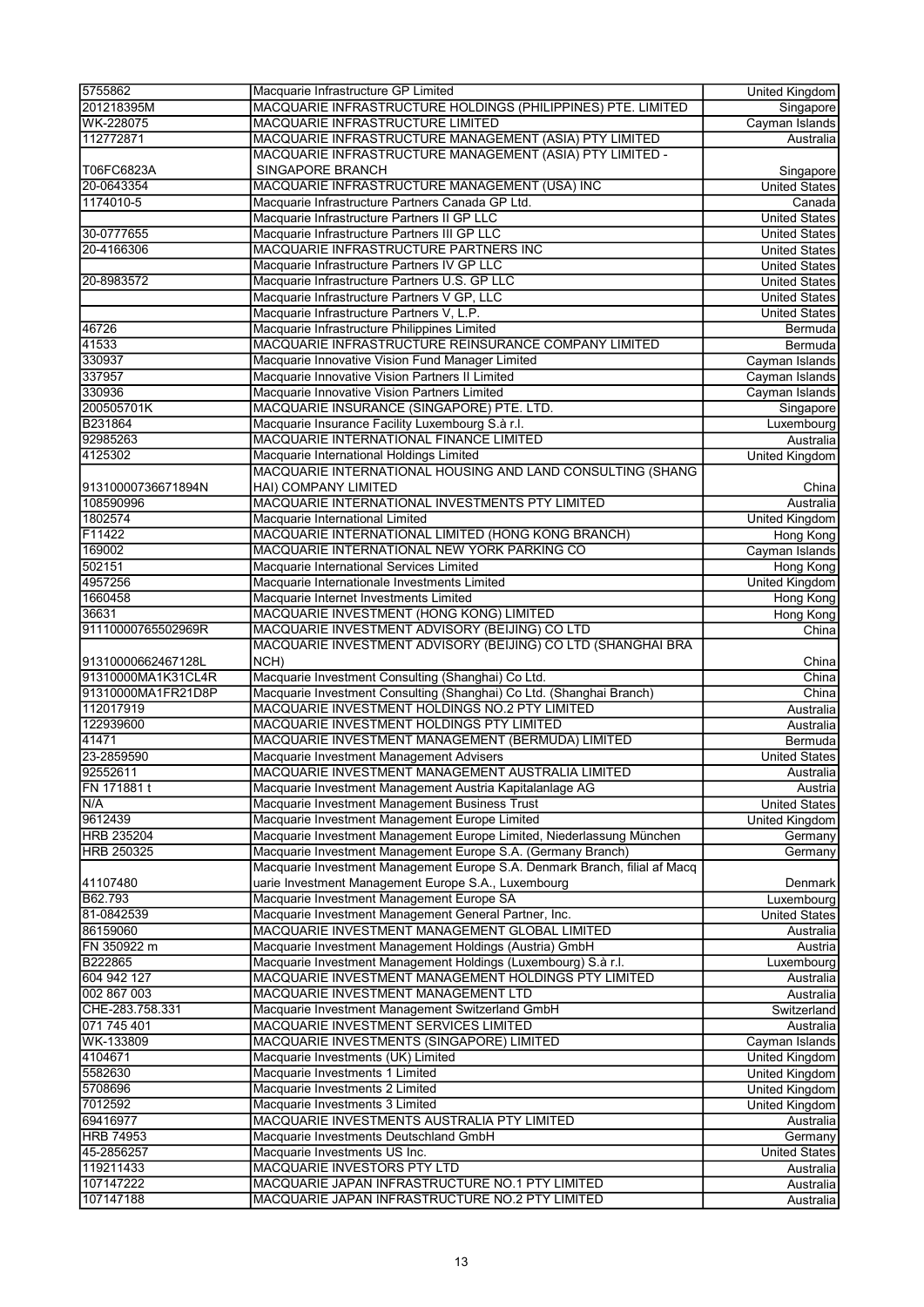| 117560282              | MACQUARIE JAPAN INFRASTRUCTURE NO.3 PTY LIMITED                       | Australia                          |
|------------------------|-----------------------------------------------------------------------|------------------------------------|
| 117560415              | MACQUARIE JAPAN INFRASTRUCTURE NO.4 PTY LIMITED                       | Australia                          |
| LP16087                | Macquarie Juweel Investor LP                                          | <b>United Kingdom</b>              |
| 796-87-01038           | MACQUARIE KOREA ADMINISTRATION SERVICES LIMITED                       | Korea, Republic of                 |
| 104-81-76330           | MACQUARIE KOREA ASSET MANAGEMENT CO., LTD.                            | Korea, Republic of                 |
| 110356968              | MACQUARIE LAH PTY LIMITED                                             | Australia                          |
| 91110000717864826D     | MACQUARIE LEASING (CHINA) CO LIMITED                                  | China                              |
| 2997799                | Macquarie Leasing (UK) Limited                                        | <b>United Kingdom</b>              |
| 5867292                | Macquarie Leasing Limited                                             | United Kingdom                     |
| 20-3609362             | <b>Macquarie Leasing LLC</b><br><b>MACQUARIE LEASING NSW PTY LTD</b>  | <b>United States</b>               |
| 2675032<br>002 674 982 | MACQUARIE LEASING PTY. LIMITED                                        | Australia                          |
| OC363068               | Macquarie Lending & Investment Partners LLP                           | Australia<br><b>United Kingdom</b> |
| 3963773                | <b>MACQUARIE LIFE LIMITED</b>                                         | Australia                          |
| <b>HRB 74075</b>       | Macquarie Management GmbH                                             | Germany                            |
| 23-2693133             | Macquarie Management Holdings, Inc.                                   | <b>United States</b>               |
| 2921417                | Macquarie Markets Trading Limited                                     | Hong Kong                          |
| 51142C1/GBL            | MACQUARIE MAURITIUS INVESTMENTS LIMITED                               | Mauritius                          |
| 616 486 974            | MACQUARIE MEREENIE PTY LIMITED                                        | Australia                          |
| 639997-5               | Macquarie Metals and Energy Capital (Canada) Ltd.                     | Canada                             |
| 4920378                | Macquarie Meters 2 (UK) Limited                                       | <b>United Kingdom</b>              |
| 7361419                | Macquarie Meters 3 (UK) Limited                                       | United Kingdom                     |
| 1344888                | Macquarie Meters 4 Limited                                            | <b>Hong Kong</b>                   |
| 9794737                | Macquarie Meters 5 (UK) Limited                                       | <b>United Kingdom</b>              |
| 95180564               | MACQUARIE MIDDLE EAST HOLDINGS PTY LIMITED                            | Australia                          |
| 616 486 983            | MACQUARIE MINING AND ENERGY INVESTMENTS PTY LIMITED                   | Australia                          |
| 130225222              | MACQUARIE MIRA FUND INVESTMENTS PTY LTD                               | Australia                          |
| 120070788              | MACQUARIE MORTGAGES CANADA HOLDINGS PTY LIMITED                       | Australia                          |
| 22-3840451             | MACQUARIE MORTGAGES USA LLC                                           | <b>United States</b>               |
|                        | MACQUARIE NE HOLDINGS (SINGAPORE) PTE. LIMITED (in liquidation wef 2  |                                    |
| 200404077D             | 8/11/2016)                                                            | Singapore                          |
| 643783528              | MACQUARIE NEW ENERGY HOLDINGS PTY LIMITED                             | Australia                          |
|                        | MACQUARIE NEW ENERGY TRUST                                            | Australia                          |
| 6798497                | Macquarie New World Gaming Canada Ltd.                                | Canada                             |
| N/A                    | Macquarie New World Gaming Partnership                                | Canada                             |
|                        | Macquarie NG-KIH Holdings, LLC                                        | <b>United States</b>               |
| 3481018                | Macquarie North America Ltd.                                          | Canada                             |
|                        | Macquarie Northeast Property II Inc.                                  | <b>United States</b>               |
|                        | Macquarie Nufang US LLC                                               | <b>United States</b>               |
| 8595711                | MACQUARIE NZ HOLDINGS PTY LIMITED                                     | Australia                          |
| 140 135 379            | MACQUARIE OFFSHORE SERVICE HOLDINGS PTY LIMITED                       | Australia                          |
| 129 590 576            | MACQUARIE OFFSHORE SERVICES PTY LTD                                   | Australia                          |
| FS200805155            | Macquarie Offshore Services Pty Ltd - Philippine Branch               | Philippines                        |
| 20-5426915             | MACQUARIE OIL AND GAS HOLDINGS INC                                    | <b>United States</b>               |
| 26-4389305             | Macquarie Opportunities Inc.                                          | <b>United States</b>               |
|                        | Macquarie Pelican Inc.                                                | <b>United States</b>               |
|                        | Macquarie Pelican Investor LLC                                        | <b>United States</b>               |
|                        | Macquarie PF II LLC                                                   | United States                      |
|                        | Macquarie PF Inc.                                                     | <b>United States</b>               |
|                        | Macquarie PF LLC                                                      | <b>United States</b>               |
| 9995266                | Macquarie Physical Commodities UK Limited                             | United Kingdom                     |
| 83-2987158             | Macquarie Physical Commodities, LLC                                   | <b>United States</b>               |
| 45-1622999             | Macquarie Physical Metals (USA) Inc.                                  | <b>United States</b>               |
| 201842473W             | MACQUARIE PRINCIPAL FINANCE ASIA PTE. LIMITED                         | Singapore                          |
| 629759600              | MACQUARIE PRINCIPAL FINANCE PTY LIMITED                               | Australia                          |
| FC035740               | Macquarie Principal Finance Pty Limited, UK Branch                    | United Kingdom                     |
| 11667655               | Macquarie Principal Finance UK Limited                                | United Kingdom                     |
| 112561501<br>82038328  | MACQUARIE PRINCIPAL PTY LIMITED<br><b>MACQUARIE PRISM PTY LIMITED</b> | Australia<br>Australia             |
|                        | Macquarie Private Debt Asset Management, LLC                          |                                    |
| 590627                 | Macquarie Private Debt Europe Limited                                 | <b>United States</b><br>Ireland    |
| 625128                 | Macquarie Products (Ireland) Limited                                  |                                    |
| 601831467              | Macquarie Professional Series Global Equity Fund                      | Ireland<br>Australia               |
| 2292323                | Macquarie Projects Limited                                            | Hong Kong                          |
| 64904169               | MACQUARIE PROPERTY (OBU) PTY LIMITED                                  | Australia                          |
|                        | Macquarie Qualified Staff Investment Series, LLC                      | <b>United States</b>               |
| 142 083 092            | MACQUARIE RADAR HOLDINGS PTY LIMITED                                  | Australia                          |
| 27-2437046             | Macquarie Real Estate Absolute Return Partners, Inc.                  | United States                      |
| 26-3872414             | MACQUARIE REAL ESTATE ADVISORY SERVICES LLC                           | <b>United States</b>               |
| <b>HRB 167136</b>      | Macquarie Real Estate Financial Services GmbH                         | Germany                            |
| 82-2058238             | Macquarie Real Estate Funds Management Inc.                           | <b>United States</b>               |
|                        |                                                                       |                                    |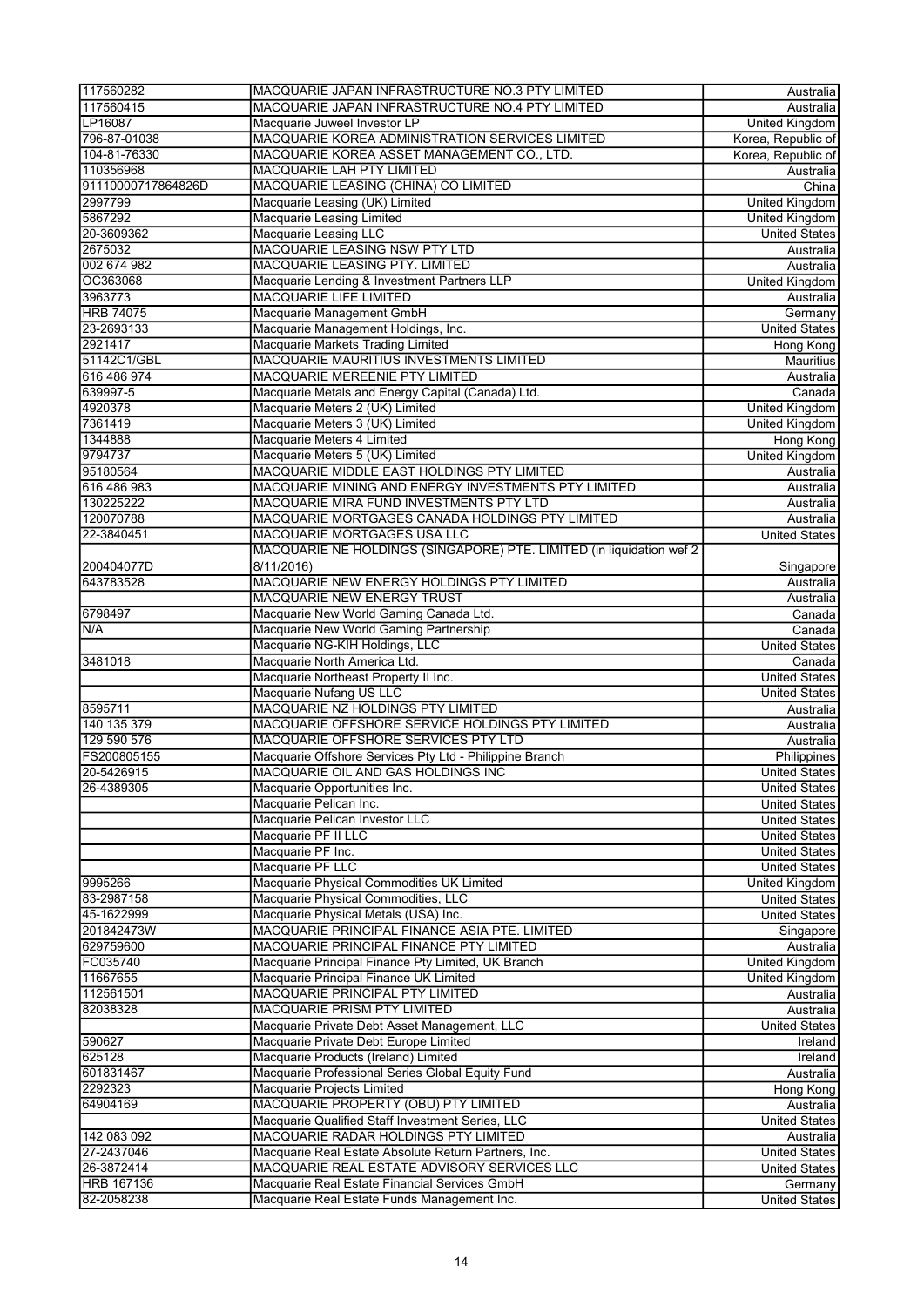|                                          | MACQUARIE REAL ESTATE INVESTMENT HOLDING (AUSTRALIA) PTY LIMI                    |                             |
|------------------------------------------|----------------------------------------------------------------------------------|-----------------------------|
| 625995324                                | <b>TED</b>                                                                       | Australia                   |
|                                          | Macquarie Real Estate Investments Holdings (North America), Inc.                 | <b>United States</b>        |
| 115524028                                | MACQUARIE REAL ESTATE MANAGEMENT (AUSTRALIA) LIMITED                             | Australia                   |
| 616987949                                | MACQUARIE RENEWABLE ENERGY HOLDINGS PTY LIMITED                                  | Australia                   |
| 26-1386300                               | MACQUARIE RENEWABLE ENERGY INC                                                   | <b>United States</b>        |
|                                          | Macquarie Renewables Asset Trust                                                 | Australia                   |
| 672846-4                                 | Macquarie Renewables Project Trust<br>Macquarie Resource Capital Canada Ltd.     | Australia                   |
| 7055620                                  | Macquarie Restorations Limited                                                   | Canada                      |
| 998584                                   | Macquarie Retail Management (Asia) Limited                                       | United Kingdom<br>Hong Kong |
|                                          | Macquarie Room 125 Holdings LLC                                                  | <b>United States</b>        |
| 6309906                                  | Macquarie Ropemaker Limited                                                      | United Kingdom              |
| <b>HRB 189708</b>                        | Macquarie Ropemaker Limited, Niederlassung Deutschland                           | Germany                     |
|                                          | Macquarie Rotorcraft Holdings LLC                                                | <b>United States</b>        |
| 535266                                   | Macquarie Rotorcraft Leasing (Ireland) Limited                                   | Ireland                     |
| 11697950                                 | Macquarie Rotorcraft Leasing Holdings Limited                                    | United Kingdom              |
| 2789711                                  | Macquarie Rotorcraft Leasing Services (Hong Kong) Limited                        | Hong Kong                   |
| 640740                                   | Macquarie Rotorcraft Leasing Services (Ireland) Limited                          | Ireland                     |
| 11744005                                 | Macquarie Rotorcraft Leasing Services (UK) Limited                               | <b>United Kingdom</b>       |
|                                          | Macquarie Rotorcraft Leasing Services (UK) Limited (Registered as an external    |                             |
| 2019/234469/10                           | Company in South Africa)                                                         | South Africa                |
| 46-3045888                               | Macquarie Rotorcraft Leasing, Inc.                                               | <b>United States</b>        |
| 604949144                                | <b>MACQUARIE SCT PTY LIMITED</b>                                                 | Australia                   |
| 2832126                                  | MACQUARIE SECURITIES (AUSTRALIA) LIMITED                                         | Australia                   |
|                                          | MACQUARIE SECURITIES (AUSTRALIA) LIMITED SHANGHAI REPRESENTA                     |                             |
| 9131000066438035XT                       | <b>TIVE OFFICE</b>                                                               | China                       |
| 1748511<br>105539119915                  | MACQUARIE SECURITIES (NZ) LIMITED<br>MACQUARIE SECURITIES (THAILAND) LIMITED     | <b>New Zealand</b>          |
| 728007-6                                 | Macquarie Securities Financing Ltd (Canada) (Merged 23/12/2021)                  | Thailand<br>Canada          |
| 104-81-99444                             | MACQUARIE SECURITIES KOREA LIMITED                                               | Korea, Republic of          |
| 3435443                                  | MACQUARIE SECURITIES MANAGEMENT PTY LIMITED                                      | Australia                   |
| 2006/023546/07                           | MACQUARIE SECURITIES SOUTH AFRICA (PTY) LTD                                      | South Africa                |
| 75289002                                 | MACQUARIE SECURITISATION (OBU) PTY LIMITED                                       | Australia                   |
| 3297336                                  | <b>MACQUARIE SECURITISATION LIMITED</b>                                          | Australia                   |
| 44                                       | Macquarie Septa (Guernsey), LLP                                                  | Guernsey                    |
| LP016856                                 | Macquarie Septa (UK) I, LP                                                       |                             |
|                                          |                                                                                  |                             |
|                                          |                                                                                  | United Kingdom              |
| LP016857                                 | Macquarie Septa (UK) II, LP                                                      | United Kingdom              |
|                                          | Macquarie Septa (US) I, LLC                                                      | <b>United States</b>        |
|                                          | Macquarie Septa Aero, LLC                                                        | <b>United States</b>        |
| 496224                                   | MACQUARIE SERVICES (HONG KONG) LIMITED                                           | Hong Kong<br>Mexico         |
| 27-3610899                               | MACQUARIE SERVICES (MEXICO), S.A. de C.V.                                        |                             |
|                                          | Macquarie Services (USA) LLC                                                     | <b>United States</b>        |
| 388231<br>608 027 667<br>CHE-147.179.326 | MACQUARIE SERVICES PARTNERSHIP PTY LIMITED<br>Macquarie Services SA              | Australia<br>Switzerland    |
| 17733                                    | Macquarie Servicios Electricos de Mexico S. de R.L de C.V.                       | Mexico                      |
| 11.988.470/001-21                        | Macquarie Servicos Agricolas Limitada                                            | Brazil                      |
| 45-4703789                               | Macquarie Sierra Investment Holdings Inc.                                        | <b>United States</b>        |
| 116 582 524                              | MACQUARIE SPECIALISED ACCOMMODATION SOLUTIONS PTY LIMITED                        | Australia                   |
| 75295608                                 | MACQUARIE SPECIALISED ASSET MANAGEMENT 2 LIMITED                                 | Australia                   |
| 87382965                                 | MACQUARIE SPECIALISED ASSET MANAGEMENT LTD                                       | Australia                   |
| 9699834                                  | Macquarie Specialised Asset Services Limited                                     | United Kingdom              |
| 10325961                                 | Macquarie Specialised Investment Solutions Limited                               | United Kingdom              |
| 86438995                                 | MACQUARIE SPECIALIST INVESTMENT MANAGEMENT LIMITED                               | Australia                   |
| 125 574 389                              | MACQUARIE SPECIALIST INVESTMENTS LENDING LIMITED                                 | Australia                   |
| 46-2151809                               | Macquarie Storage Investments Inc.                                               | <b>United States</b>        |
|                                          | MACQUARIE STRUCTURED AND SPECIALIST INVESTMENTS HOLDINGS P                       |                             |
| 086 587 635                              | TY LIMITED                                                                       | Australia                   |
| 65747417                                 | MACQUARIE STRUCTURED PRODUCTS (INTERNATIONAL) PTY LIMITED                        | Australia                   |
|                                          | Macquarie Structured Securities (Europe) Public Limited Company (in voluntary li |                             |
| 489855                                   | quidation from 19/11/2019)                                                       | Ireland                     |
| 65309033                                 | MACQUARIE SYNDICATION (NO.12) PTY LIMITED                                        | Australia                   |
| 80218846                                 | MACQUARIE TECHNOLOGY INVESTMENTS PTY LIMITED                                     | Australia                   |
| 680639-2                                 | Macquarie Technology Services (Canada) Ltd.                                      | Canada                      |
|                                          | Macquarie Texas Loan Holder LLC                                                  | <b>United States</b>        |
| 6863285                                  | Macquarie Trade & Asset Finance International Limited                            | <b>United Kingdom</b>       |
| 20-5913622                               | Macquarie Trading Services Inc.                                                  | United States               |
| 78223382                                 | MACQUARIE TRANSPORTATION FINANCE AUSTRALIA PTY LIMITED                           | Australia                   |
| 11655793                                 | Macquarie Transportation Finance Limited                                         | United Kingdom              |
| 11172202<br><b>HRB 76979</b>             | Macquarie Transportation Holdings Limited<br>Macquarie Treuvermögen GmbH         | United Kingdom<br>Germany   |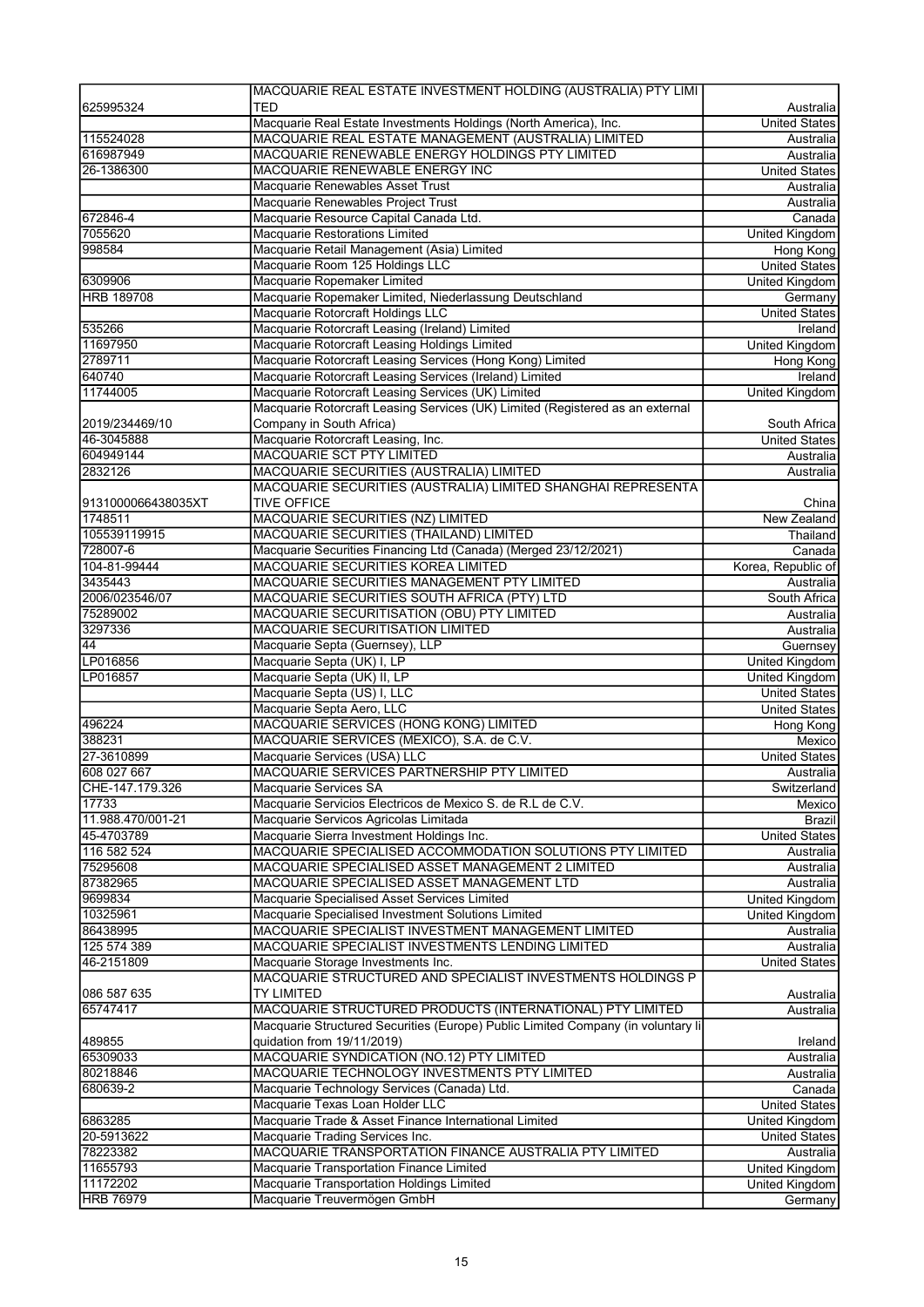| 8607109             | MACQUARIE TWENTIETH AVIATION LEASING PTY. LIMITED          | Australia             |
|---------------------|------------------------------------------------------------|-----------------------|
| 2579363             | Macquarie UK Holdings Limited                              | <b>United Kingdom</b> |
| 655 531 561         | Macquarie UK Holdings Pty Limited                          | Australia             |
| 5452920             | Macquarie UK Passenger Leasing Limited                     | United Kingdom        |
| 46-1366111          | Macquarie US Gas Supply LLC                                | <b>United States</b>  |
|                     | Macquarie US MPIP GP LLC                                   | <b>United States</b>  |
|                     | Macquarie US MPIP LP LLC                                   | <b>United States</b>  |
| 3UMP7T.99999.SL.442 | Macquarie US Smaller Companies                             | Luxembourg            |
| 45-2856257          | Macquarie US Trading LLC                                   |                       |
| 261723              | <b>MACQUARIE VEHICLES (NZ) LIMITED</b>                     | <b>United States</b>  |
|                     |                                                            | New Zealand           |
| 2299526             | Macquarie Ventures (Hong Kong) Limited                     | <b>Hong Kong</b>      |
| <b>HRB 99629</b>    | Macquarie Vermögenstreuhand GmbH                           | Germany               |
| <b>HRB 232580</b>   | Macquarie Verwaltungs GmbH                                 | Germany               |
|                     | Macquarie Waikiki Holdings LLC                             | <b>United States</b>  |
|                     | Macquarie Washington Clean Energy Investment, L.P.         | <b>United States</b>  |
| 603 363 220         | MACQUARIE WORSLEY HOLDINGS PTY LIMITED                     | Australia             |
| 213181              | Macquarie Zhaopin Holdings Limited                         | Cayman Islands        |
| 46-2716036          | Macquarie-PowerFin Solar, LLC                              | <b>United States</b>  |
| 6740557             | Macseven Consultants Ltd                                   | United Kingdom        |
| 619 573 643         | <b>MAFCA INVESTMENTS PTY LIMITED</b>                       | Australia             |
| B-88238456          | Magnolia Solar PV, S.L.                                    | Spain                 |
| B 222.868           | <b>MAIF 2 Executives SCSp</b>                              | Luxembourg            |
| B 215.119           | MAIF 2 Luxembourg GP S.à r.l.                              | Luxembourg            |
| B245842             | MAIF 3 Luxembourg GP S.à r.l.                              | Luxembourg            |
| 13645088            | <b>Maldon BESS Limited</b>                                 | <b>United Kingdom</b> |
|                     | MAM Alliance Partners Infrastructure Fund GP, LLC          | <b>United States</b>  |
|                     | MAM Alliance Partners Infrastructure Fund Holdings, L.P.   | <b>United States</b>  |
|                     | MAM Alliance Partners Infrastructure Fund Parent, L.P.     |                       |
|                     |                                                            | <b>United States</b>  |
|                     | <b>MAM Alliance Partners, LLC</b>                          | <b>United States</b>  |
|                     | MAM Americas, Inc.                                         | United States         |
|                     | MAM Ashita AMS1 BidCo BV                                   | Netherlands           |
| B88238464           | Manzano Solar PV, S.L.                                     | Spain                 |
|                     | <b>MAP Gateway Holdings, LLC</b>                           | <b>United States</b>  |
|                     | <b>MAP Gateway Parent, LLC</b>                             | <b>United States</b>  |
|                     | <b>MAP HOLDING TRUST</b>                                   | Australia             |
| 13262637            | Maryland HoldCo Limited                                    | <b>United Kingdom</b> |
| 13743697            | Maryland Topco Limited                                     | <b>United Kingdom</b> |
| 9011066             | Matrix Networks (Holdings) Limited                         | United Kingdom        |
| 11227977            | Matrix Networks Group Limited                              | United Kingdom        |
| 6024071             | Matrix Networks Limited                                    | <b>United Kingdom</b> |
|                     | <b>MBL COVERED BOND TRUST</b>                              | Australia             |
| 146 752 329         | MC EDUCATION HOLDINGS PTY LTD (IN DEREGISTRATION)          | Australia             |
| 26-1386300          | <b>MCP Solar Assets Partners I LLC</b>                     | <b>United States</b>  |
| 26-2282798          | <b>MCP Solar Assets Partners II LLC</b>                    | United States         |
| 90-1003550          | MD - PTH, LLC                                              | <b>United States</b>  |
|                     |                                                            |                       |
|                     | Medical Student Loan Trust                                 | <b>United States</b>  |
| 4866246             | MEIF (UK) Limited                                          | United Kingdom        |
| SL29421             | <b>MEIF 5 Executives LP</b>                                | <b>United Kingdom</b> |
| 61582               | <b>MEIF 5 Guernsey GP Limited</b>                          | Guernsey              |
| B 205.045           | MEIF 5 Luxembourg GP S.à r.l.                              | Luxembourg            |
| B 230.098           | <b>MEIF 6 Executives SCSp</b>                              | Luxembourg            |
| B224086             | MEIF 6 Luxembourg GP S.à r.l.                              | Luxembourg            |
| 69775               | MEIF 6 N2 GP Limited                                       | Guernsey              |
| B 257.565           | MEIF 7 Co-Invest SCSp                                      | Luxembourg            |
| B256935             | MEIF 7 Luxembourg GP S.à.r.l.                              | Luxembourg            |
| 12517251            | Melksham Calne Green Limited                               | <b>United Kingdom</b> |
| B252339             | MELREF Luxembourg GP S.à r.l.                              | Luxembourg            |
|                     | MEP California Energy Holdings, LLC                        | <b>United States</b>  |
|                     | MEP California Energy, LLC                                 | <b>United States</b>  |
| 86-1602441          | Merry Merger Sub Inc.                                      | <b>United States</b>  |
| B252024             | MGETS Luxembourg GP S.à r.l.                               | Luxembourg            |
| 61686               | <b>MGIDF Guernsey GP Limited</b>                           | Guernsey              |
| B250906             | MGIF Luxembourg GP S.à r.l.                                | Luxembourg            |
| 200708397H          | MGJ HOLDINGS PTE. LIMITED (in liquidation wef 17 Sep 2019) |                       |
|                     |                                                            | Singapore             |
| 20-8983572          | MGOP Feeder I GP LLC                                       | <b>United States</b>  |
| 9299753             | MGREF 1 GP Limited                                         | United Kingdom        |
| B233863             | MGREF 2 Luxembourg GP S.à r.l.                             | Luxembourg            |
| 58972               | MIDF UK1 GUERNSEY GP LIMITED                               | Guernsey              |
| 17                  | MIDF UK1 LLP                                               | Guernsey              |
| 59027               | MIDF UK1B GUERNSEY GP LIMITED                              | Guernsey              |
| 61687               | MIDF UK2 Guernsey GP Limited                               | Guernsey              |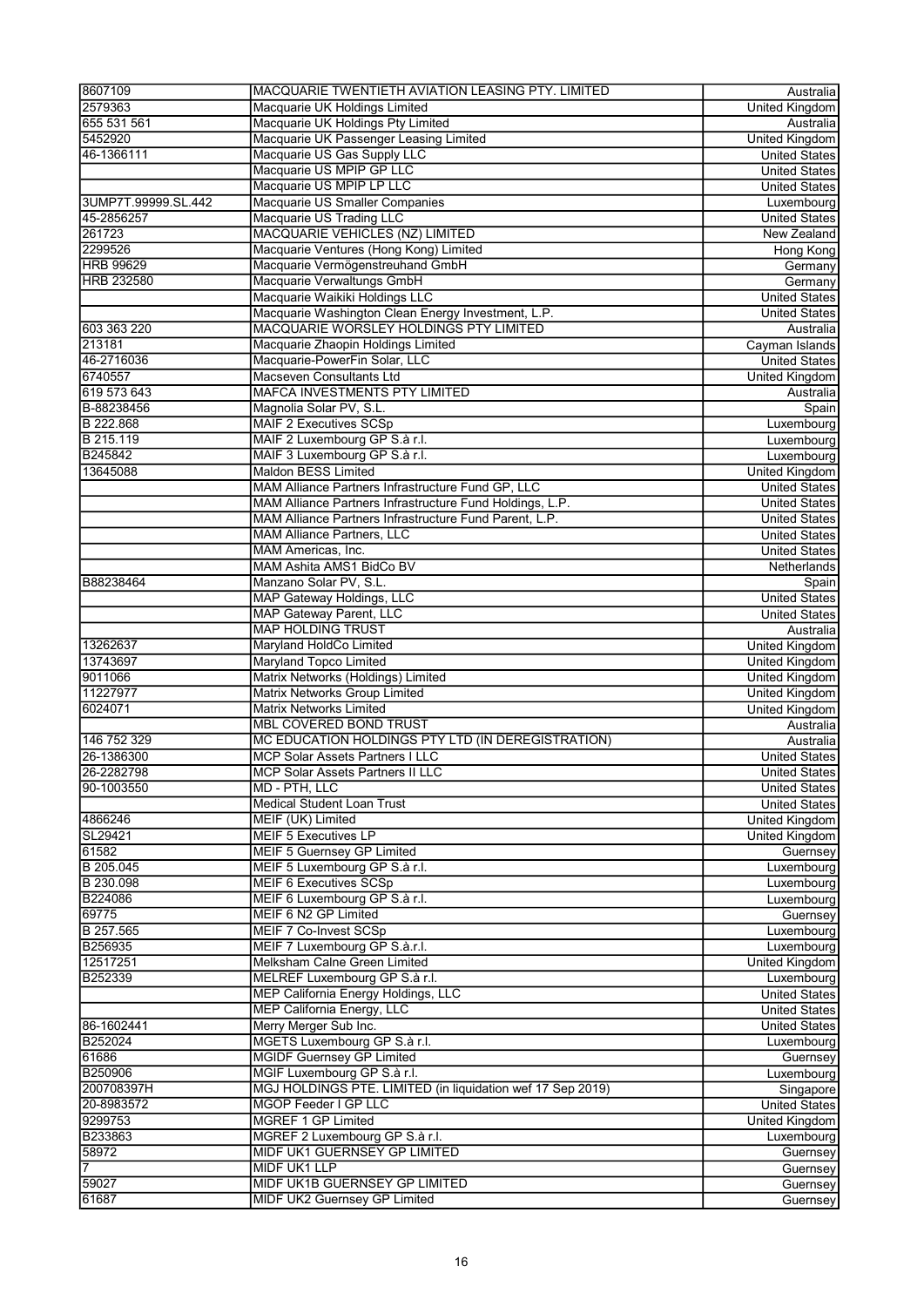| <b>HRB 121454</b>                   | <b>MIF Holdings GmbH</b>                                                    | Germany                                      |
|-------------------------------------|-----------------------------------------------------------------------------|----------------------------------------------|
| 10140440                            | <b>MIF Holdings Limited</b>                                                 | United Kingdom                               |
| 20-8723490                          | <b>MIF US Investment Holdings LLC</b>                                       | <b>United States</b>                         |
| 20-8879012                          | MIF US INVESTMENT PARTNERSHIP                                               | <b>United States</b>                         |
|                                     | MIGS (ECI) GP, LLC                                                          | <b>United States</b>                         |
|                                     | MIGS II (ECI) GP, LLC                                                       | <b>United States</b>                         |
|                                     | MIHI Boxwood Sponsor, LLC                                                   | <b>United States</b>                         |
| 13-3789912                          | <b>MIHI LLC</b>                                                             | <b>United States</b>                         |
| 38-3938360                          | MIP III (ECI) GP LLC                                                        | <b>United States</b>                         |
|                                     | MIP IV (Canada) GP, LLC                                                     | <b>United States</b>                         |
|                                     | MIP IV (ECI) Australian Executives, G.P.                                    | <b>United States</b>                         |
|                                     | MIP IV (ECI) Carry, L.P.                                                    | <b>United States</b>                         |
|                                     | MIP IV (ECI) Executives, L.P.                                               | <b>United States</b>                         |
|                                     | MIP IV (ECI) Global Executives, L.P.                                        | <b>United States</b>                         |
|                                     | MIP IV (ECI) GP, LLC                                                        | <b>United States</b>                         |
|                                     | MIP IV Executives, L.P.                                                     | <b>United States</b>                         |
| B 213.745                           | MIP IV Luxembourg GP S.à r.l.                                               | Luxembourg                                   |
|                                     | MIP V (ECI) EXECUTIVES, L.P.                                                | <b>United States</b>                         |
|                                     | MIP V (ECI) Global Executives, L.P.                                         | <b>United States</b>                         |
|                                     | MIP V (ECI) GP, LLC                                                         | <b>United States</b>                         |
|                                     | MIP V Executives, L.P.                                                      | <b>United States</b>                         |
| B241810                             | MIP V Luxembourg GP S.à r.l.                                                | Luxembourg                                   |
| <b>HRB 212106</b>                   | <b>MIRA Beteiligungs GmbH</b><br>MIRA Infrastructure Global Solution GP LLC | Germany                                      |
|                                     |                                                                             | <b>United States</b>                         |
|                                     | MIRA Infrastructure Global Solution II GP, LLC                              | <b>United States</b>                         |
| 62697<br>11392304                   | MIRA UK Gas Holdings GP Limited<br><b>Mitochon Limited</b>                  | Guernsey                                     |
| 82-3000316                          | MLH 650 Oakdale, LLC                                                        | United Kingdom                               |
| 82-3448347                          | MLH Bluff Road Holdings, LLC                                                | <b>United States</b><br><b>United States</b> |
|                                     | MLH Bluff Road Lot 3, LLC                                                   | <b>United States</b>                         |
| 82-4149757                          | <b>MLH Logistics DevCo, LLC</b>                                             | <b>United States</b>                         |
| 82-2986892                          | <b>MLH Logistics Holdings, LLC</b>                                          | <b>United States</b>                         |
| 82-3012398                          | MLH Oakdale Holdings, LLC                                                   | <b>United States</b>                         |
| 20-5336393                          | Moonstone Lien Investments, LLC                                             | <b>United States</b>                         |
| 10480217                            | Moorgate PL Holdings Limited                                                | United Kingdom                               |
|                                     | <b>MPF Boca Investor LLC</b>                                                | <b>United States</b>                         |
| 8499211                             | <b>MPF Nominees Limited</b>                                                 | United Kingdom                               |
|                                     | <b>MPF Oxford Thompson Holding LLC</b>                                      | <b>United States</b>                         |
|                                     | <b>MPF Oxford Thompson Property LLC</b>                                     | <b>United States</b>                         |
| 7317376                             | MPF PARKING HOLDINGS NZ LIMITED                                             | New Zealand                                  |
| 7320380                             | <b>MPF PARKING NZ LIMITED</b>                                               | New Zealand                                  |
|                                     | <b>MPF Thompson Investor LLC</b>                                            | <b>United States</b>                         |
|                                     | <b>MPF Vanderbilt Boca Holding LLC</b>                                      | <b>United States</b>                         |
|                                     | MPF Vanderbilt Boca PropCo Parent LLC                                       | United States                                |
|                                     | <b>MPF Vanderbilt Boca Property II LLC</b>                                  | <b>United States</b>                         |
|                                     | <b>MPF Vanderbilt Boca Property LLC</b>                                     | <b>United States</b>                         |
| 12341536                            | <b>MPRC Europe Ltd</b>                                                      | United Kingdom                               |
| 61160558                            | <b>MQ CAPITAL PTY LIMITED</b>                                               | Australia                                    |
|                                     | MQ Car Park, LLC                                                            | <b>United States</b>                         |
| 600550                              | MQ PPP Investments Ireland GP Limited                                       | Ireland                                      |
| U51909MH2012FTC226545               | MQG Commodities (India) Private Limited                                     | India                                        |
|                                     | <b>MQKOHLI-GP LLC</b>                                                       | <b>United States</b>                         |
|                                     | <b>MQKOHLI-LP LLC</b>                                                       | <b>United States</b>                         |
|                                     | <b>MRED Lending, LLC</b>                                                    | <b>United States</b>                         |
| B262005                             | MREP GP S.à.r.l.                                                            | Luxembourg                                   |
| B 214.067                           | MSCIF Luxembourg GP S.à r.l.                                                | Luxembourg                                   |
|                                     | <b>MSS Development, LLC</b>                                                 | <b>United States</b>                         |
|                                     | <b>MSS Energy Holdings, LLC</b>                                             | <b>United States</b>                         |
| 124335333                           | <b>MTF HOLDINGS PTY LIMITED</b>                                             | Australia                                    |
| 7789756                             | Murrow AD Plant Ltd                                                         | <b>United Kingdom</b>                        |
| Not Registered                      | My Specialised Accommodation Solutions Holding Trust                        | Australia                                    |
| Not registered                      | My Specialised Accommodation Solutions Sub-Trust                            | Australia                                    |
| U40300TG2014PTC094049               | Natems Renewables Energy Pvt Ltd                                            | India                                        |
| U40102TG2014PTC094073<br>90-0891597 | Natems Solar Power Pvt Ltd<br>New Jersey Boardwalk Lien Investments, LLC    | India                                        |
| B132283                             | New World Gaming International S.a.r.I                                      | <b>United States</b>                         |
| 46-1504548                          | New York Crystal Swan, LLC                                                  | Luxembourg<br><b>United States</b>           |
|                                     | Newton Solar SPV I LLC                                                      | <b>United States</b>                         |
| 11868153                            | NieuweWind HoldCo Limited                                                   | United Kingdom                               |
| 559325-9095                         | Nordic Onshore Renewables Investments AB                                    | Sweden                                       |
| 559134-1499                         | Nordic Renewable Power (Holdings) AB                                        | Sweden                                       |
|                                     |                                                                             |                                              |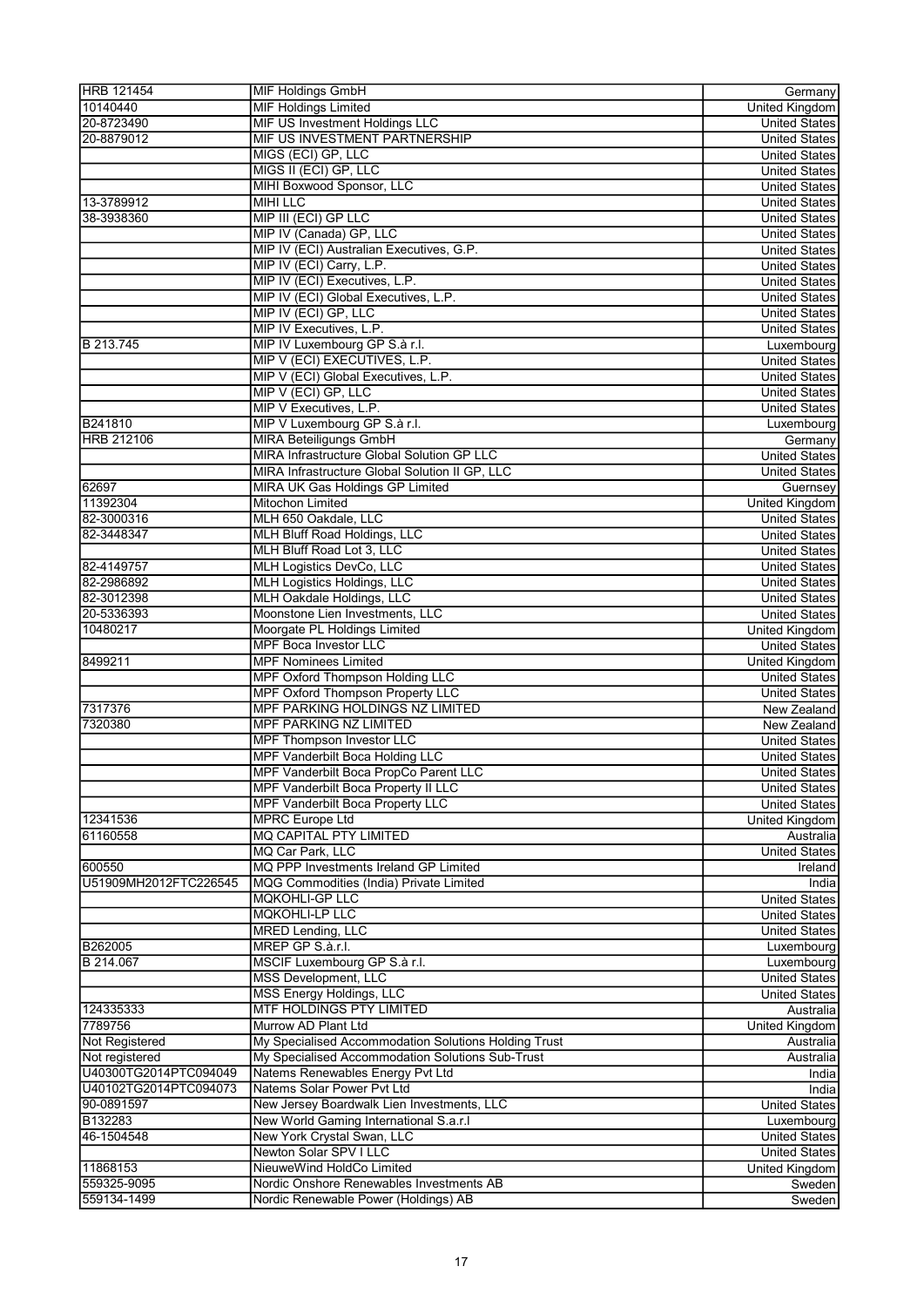| 559176-0623           | Nordic Renewable Power AB                       | Sweden                 |
|-----------------------|-------------------------------------------------|------------------------|
| 11909504              | Nordic Renewable Power Holdings (UK) Limited    | <b>United Kingdom</b>  |
| 13788742              | NORGH HOLDING COMPANY LIMITED                   | United Kingdom         |
|                       | Northeast Property Owner LLC                    | <b>United States</b>   |
|                       | Notar I-4 Tampa LP                              | <b>United States</b>   |
| 900275                | NRG 1 spółka z ograniczoną odpowiedzialnością   | Poland                 |
| 927704                | NRG 10 spółka z ograniczoną odpowiedzialnością  | Poland                 |
| 927663                | NRG 11 spółka z ograniczoną odpowiedzialnością  | Poland                 |
| 927650                | NRG 12 spółka z ograniczoną odpowiedzialnością  | Poland                 |
| 927739                | NRG 13 spółka z ograniczoną odpowiedzialnością  | Poland                 |
| 927667                | NRG 14 spółka z ograniczoną odpowiedzialnością  | Poland                 |
| 927647                | NRG 16 spółka z ograniczoną odpowiedzialnością  | Poland                 |
| 900081                | NRG 2 spółka z ograniczoną odpowiedzialnością   | Poland                 |
| 900083                | NRG 3 spółka z ograniczoną odpowiedzialnością   | Poland                 |
| 927646                | NRG 4 spółka z ograniczoną odpowiedzialnością   | Poland                 |
| 927740                | NRG 5 spółka z ograniczoną odpowiedzialnością   | Poland                 |
| 927716                | NRG 6 spółka z ograniczoną odpowiedzialnością   | Poland                 |
| 927712                | NRG 7 spółka z ograniczoną odpowiedzialnością   | Poland                 |
| 927741                | NRG 8 spółka z ograniczoną odpowiedzialnością   | Poland                 |
| 927718                | NRG 9 spółka z ograniczoną odpowiedzialnością   | Poland                 |
| OC370637              | <b>NTS Communications LLP</b>                   | United Kingdom         |
| 624 080 404           | NU MOBILE PTY LIMITED                           | Australia              |
|                       | <b>Nueces River Solar LLC</b>                   | <b>United States</b>   |
| BC0883591             | NWG Canada Investments Ltd.                     | Canada                 |
| 157723441             | <b>NZ MORTGAGES PTY LTD</b>                     | Australia              |
| 3791037               | NZ MORTGAGES PTY LTD (Branch Office)            | New Zealand            |
|                       | Ocean Drive Unit Trust                          | Jersey                 |
| 305533                | Odyssey Water GP Partners Ltd                   | Cayman Islands         |
| 27-4650575            | OLF, LLC                                        | <b>United States</b>   |
| B88269352             | Olivo New Energy S.L.                           | Spain                  |
| 26-33383464           | One Call Debt Help LLC                          | <b>United States</b>   |
|                       | OpenFiber Kentucky Company, LLC                 | <b>United States</b>   |
| 13794983              | OSW Investments Taiwan JVCo 1 Limited           | United Kingdom         |
| 13796726              | OSW Investments Taiwan JVCo 2 Limited           | United Kingdom         |
| 13797421              | OSW Investments Taiwan JVCo 3 Limited           | United Kingdom         |
| 113519823             | OT HOLDINGS PTY LTD                             | Australia              |
| 71982244              | PACIFIC RIM OPERATIONS PTY LIMITED              | Australia              |
| 26-1286651            | PADUA MG HOLDINGS LLC                           | <b>United States</b>   |
| 42541265              | Pakaa HoldCo ApS                                | Denmark                |
| B-8828411             | Paseta Servicios Empresariales, S.L.            | Spain                  |
| 628 898 153           | PATHWAY INVESTMENTS AUSTRALIA PTY LIMITED       | Australia              |
|                       | Pelican Bidco LLC                               | <b>United States</b>   |
|                       | <b>Pelican Blocker Corporation</b>              | <b>United States</b>   |
|                       | Pelican Investor Holdings LLC                   | United States          |
| 66 531 917 920        | PELICAN WAREHOUSE TRUST NO.1                    | Australia              |
| 12725744              | Pembroke Green Limited                          | <b>United Kingdom</b>  |
| 11727301              | Pentacom Investments (UK) HoldCo Limited        | United Kingdom         |
|                       | Permian Water Supply Company LLC                | <b>United States</b>   |
| 752614982             | Petro Tradelinks Inc.                           | <b>United States</b>   |
| 13843650              | Philippines OSW Investments Limited             | <b>United Kingdom</b>  |
|                       | Pipeline Rehabilitation No.4 Trust              | Australia              |
| 12023482              | Poland Wind HoldCo Limited                      | <b>United Kingdom</b>  |
|                       | Polaris Global Equity Fund (Hedged)             | Australia              |
|                       | Procentrix, LLC                                 | <b>United States</b>   |
| 603672975             | PROPERTYIQ PTY LIMITED                          | Australia              |
| 606 466 675           | PROPERTYIQ STRATA PTY LIMITED                   | Australia              |
| U40200TG2018FTC125773 | Proteus Energy Pvt Ltd                          | India                  |
| 09.03.1.05.73897      | PT MACQUARIE COMMODITIES INDONESIA              | Indonesia              |
| 09.03.1.67.21972      | PT MACQUARIE SEKURITAS INDONESIA                | Indonesia              |
| 64904212              | PUMA MANAGEMENT PTY LIMITED (IN DEREGISTRATION) | Australia              |
|                       | PUMA MASTERFUND P-17                            | Australia              |
|                       | PUMA Masterfund S-10                            | Australia              |
|                       | PUMA MASTERFUND S-11                            | Australia              |
|                       | PUMA Masterfund S-12                            | Australia              |
|                       | PUMA Masterfund S-13                            |                        |
|                       | PUMA Masterfund S-9                             | Australia<br>Australia |
|                       |                                                 |                        |
|                       | PUMA SERIES 2014-1                              | Australia              |
|                       | PUMA Series 2014-2                              | Australia              |
| Not registered        | PUMA Series 2014-4P<br>PUMA Series 2015-1       | Australia              |
|                       |                                                 | Australia              |
|                       | PUMA Series 2015-2P                             | Australia              |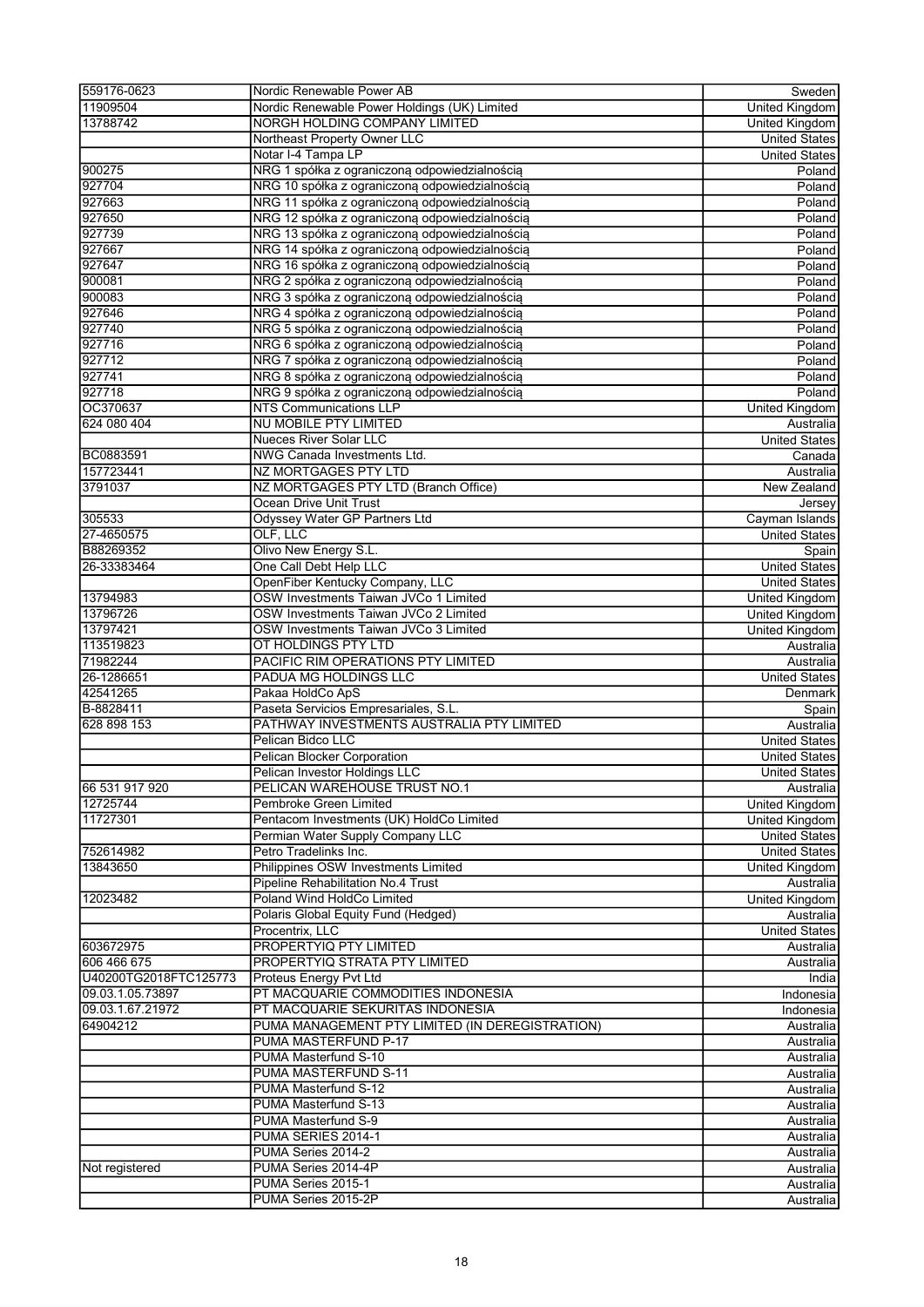|                       | PUMA SERIES 2015-3                              | Australia                        |
|-----------------------|-------------------------------------------------|----------------------------------|
|                       | PUMA Series 2017-1                              | Australia                        |
|                       | PUMA Series 2019-1                              | Australia                        |
|                       | PUMA Series 2020-1P                             | Australia                        |
|                       | PUMA Series 2021-1P Trust                       | Australia                        |
|                       | PUMA Series 2021-2 Trust                        | Australia                        |
|                       | PUMA Series 2022-1 Trust                        | Australia                        |
|                       | <b>PUMA Series R Trust</b>                      |                                  |
|                       |                                                 | Australia                        |
|                       | PUMA Series Trust 2013-1                        | Australia                        |
|                       | <b>PUMA Series W Trust</b>                      | Australia                        |
|                       | <b>PUMA SUBFUND B-1</b>                         | Australia                        |
|                       | PUMA SUBFUND COMMBANK                           | Australia                        |
| 654223                | Purple Investco PPP Limited                     | Ireland                          |
| 797065                | PV 1100 SPÓŁKA Z OGRANICZONĄ ODPOWIEDZIALNOŚCIĄ | Poland                           |
| 797141                | PV 1110 SPÓŁKA Z OGRANICZONĄ ODPOWIEDZIALNOŚCIĄ | Poland                           |
| 797026                | PV 1120 SPÓŁKA Z OGRANICZONĄ ODPOWIEDZIALNOŚCIĄ | Poland                           |
| 797117                | PV 1130 SPÓŁKA Z OGRANICZONA ODPOWIEDZIALNOŚCIA | Poland                           |
| 797034                | PV 1140 SPÓŁKA Z OGRANICZONĄ ODPOWIEDZIALNOŚCIĄ | Poland                           |
| 797028                | PV 1150 SPÓŁKA Z OGRANICZONĄ ODPOWIEDZIALNOŚCIĄ | Poland                           |
| 763055                | PV 120 SPÓŁKA Z OGRANICZONĄ ODPOWIEDZIALNOŚCIĄ  | Poland                           |
| 797907                | PV 1230 SPÓŁKA Z OGRANICZONĄ ODPOWIEDZIALNOŚCIĄ | Poland                           |
| 797986                | PV 1270 SPÓŁKA Z OGRANICZONA ODPOWIEDZIALNOŚCIA | Poland                           |
| 763209                | PV 130 SPÓŁKA Z OGRANICZONĄ ODPOWIEDZIALNOŚCIĄ  | Poland                           |
| 798085                | PV 1310 SPÓŁKA Z OGRANICZONA ODPOWIEDZIALNOSCIA | Poland                           |
| 763423                | PV 140 SPÓŁKA Z OGRANICZONĄ ODPOWIEDZIALNOŚCIĄ  | Poland                           |
| 806863                | PV 1460 SPÓŁKA Z OGRANICZONA ODPOWIEDZIALNOSCIA | Poland                           |
|                       |                                                 |                                  |
| 763381                | PV 150 SPÓŁKA Z OGRANICZONĄ ODPOWIEDZIALNOŚCIĄ  | Poland                           |
| 806857                | PV 1510 SPÓŁKA Z OGRANICZONA ODPOWIEDZIALNOSCIA | Poland                           |
| 807338                | PV 1520 SPÓŁKA Z OGRANICZONA ODPOWIEDZIALNOSCIA | Poland                           |
| 763381                | PV 170 SPÓŁKA Z OGRANICZONĄ ODPOWIEDZIALNOŚCIĄ  | Poland                           |
| 763324                | PV 180 SPÓŁKA Z OGRANICZONĄ ODPOWIEDZIALNOŚCIĄ  | Poland                           |
| 763398                | PV 210 SPÓŁKA Z OGRANICZONĄ ODPOWIEDZIALNOŚCIĄ  | Poland                           |
| 763792                | PV 220 SPÓŁKA Z OGRANICZONĄ ODPOWIEDZIALNOŚCIĄ  | Poland                           |
| 763313                | PV 230 SPÓŁKA Z OGRANICZONĄ ODPOWIEDZIALNOŚCIĄ  | Poland                           |
| 763368                | PV 240 SPÓŁKA Z OGRANICZONĄ ODPOWIEDZIALNOŚCIĄ  | Poland                           |
| 763730                | PV 250 SPÓŁKA Z OGRANICZONĄ ODPOWIEDZIALNOŚCIĄ  | Poland                           |
| 763619                | PV 260 SPÓŁKA Z OGRANICZONĄ ODPOWIEDZIALNOŚCIĄ  | Poland                           |
| 763383                | PV 310 SPÓŁKA Z OGRANICZONĄ ODPOWIEDZIALNOŚCIĄ  | Poland                           |
| 763636                | PV 350 SPÓŁKA Z OGRANICZONĄ ODPOWIEDZIALNOŚCIĄ  | Poland                           |
| 763697                | PV 390 SPÓŁKA Z OGRANICZONĄ ODPOWIEDZIALNOŚCIĄ  | Poland                           |
| 763692                | PV 440 SPÓŁKA Z OGRANICZONĄ ODPOWIEDZIALNOŚCIĄ  |                                  |
| 763710                | PV 450 SPÓŁKA Z OGRANICZONĄ ODPOWIEDZIALNOŚCIĄ  | Poland                           |
|                       |                                                 | Poland                           |
| 763370                | PV 460 SPÓŁKA Z OGRANICZONĄ ODPOWIEDZIALNOŚCIĄ  | Poland                           |
| 763733                | PV 480 SPÓŁKA Z OGRANICZONĄ ODPOWIEDZIALNOŚCIĄ  | Poland                           |
| 763698                | PV 490 SPÓŁKA Z OGRANICZONĄ ODPOWIEDZIALNOŚCIĄ  | Poland                           |
| 795636                | PV 510 SPÓŁKA Z OGRANICZONA ODPOWIEDZIALNOSCIA  | Poland                           |
| 795608                | PV 520 SPÓŁKA Z OGRANICZONĄ ODPOWIEDZIALNOŚCIĄ  | Poland                           |
| 795669                | PV 530 SPÓŁKA Z OGRANICZONĄ ODPOWIEDZIALNOŚCIĄ  | Poland                           |
| 795671                | PV 540 SPÓŁKA Z OGRANICZONĄ ODPOWIEDZIALNOŚCIĄ  | Poland                           |
| 795666                | PV 550 SPÓŁKA Z OGRANICZONĄ ODPOWIEDZIALNOŚCIĄ  | Poland                           |
| 795546                | PV 560 SPÓŁKA Z OGRANICZONĄ ODPOWIEDZIALNOŚCIĄ  | Poland                           |
| 795634                | PV 570 SPÓŁKA Z OGRANICZONĄ ODPOWIEDZIALNOŚCIĄ  | Poland                           |
| 795616                | PV 580 SPÓŁKA Z OGRANICZONA ODPOWIEDZIALNOSCIA  | Poland                           |
| 795618                | PV 600 SPÓŁKA Z OGRANICZONĄ ODPOWIEDZIALNOŚCIĄ  | Poland                           |
| 796292                | PV 610 SPÓŁKA Z OGRANICZONĄ ODPOWIEDZIALNOŚCIĄ  | Poland                           |
| 796239                | PV 620 SPÓŁKA Z OGRANICZONĄ ODPOWIEDZIALNOŚCIĄ  | Poland                           |
| 796171                | PV 650 SPÓŁKA Z OGRANICZONĄ ODPOWIEDZIALNOŚCIĄ  | Poland                           |
| 796258                | PV 690 SPÓŁKA Z OGRANICZONĄ ODPOWIEDZIALNOŚCIĄ  | Poland                           |
| 5329567               | <b>Pyranet UK Limited</b>                       |                                  |
| 4010368               | <b>Qubic Group Limited</b>                      | United Kingdom<br>United Kingdom |
| KRS 0000297772        |                                                 |                                  |
|                       | Radzyn Clean Energy Poland sp. z o.o.           | Poland                           |
| 12517501              | Rayleigh Green Limited                          | United Kingdom                   |
| 6334248               | Real Leasing Solutions Limited                  | United Kingdom                   |
| 26-4203808            | Regal Capital Group, LLC                        | <b>United States</b>             |
| not registered        | REGIONAL MEDIA TRUST                            | Australia                        |
| 150 449 684           | RELOAD WIND FARM PTY LTD                        | Australia                        |
| 13515008              | Renewables HoldCo Limited                       | United Kingdom                   |
| U40108TG2014PTC095876 | Repal Green Power Pvt Ltd                       | India                            |
| U40102TG2014PTC094845 | Repal Renewables Pvt Ltd                        | India                            |
| 200921086K            | RESOURCE MARINE PTE. LIMITED                    | Singapore                        |
| FC029978              | Resource Marine Pte. Limited (UK Establishment) | United Kingdom                   |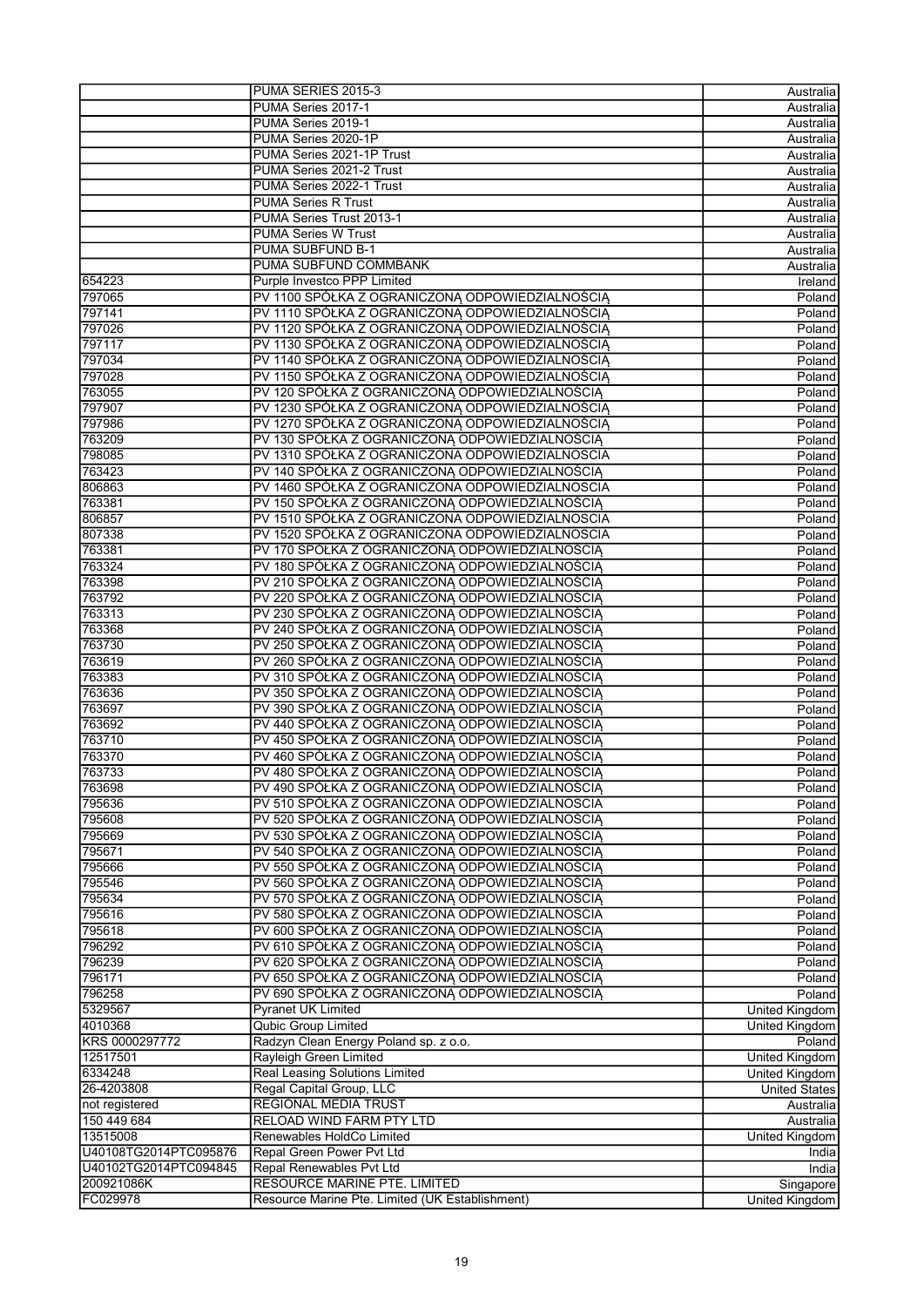| REVERSE MORTGAGE SERVICES PTY LTD<br>114 594 080<br>827762<br>RIBOLLA SPÓŁKA Z OGRANICZONĄ ODPOWIEDZIALNOŚCIĄ<br>630706<br>Rijn InvestCo PPP Ireland GP Limited<br>10290340<br>Robin Bidco Limited<br>10289677<br>Robin Midco Limited<br><b>United Kingdom</b><br>10289095<br>Robin Topco Limited<br>ROC Asia Pacific Private Equity Offshore Fund, L.P.<br>MC-25427<br>Cayman Islands<br>10379378<br>Ropemaker RB Holdings Limited<br>ROSELLE SPÓŁKA Z OGRANICZONĄ ODPOWIEDZIALNOŚCIĄ<br>827762<br>Rush Solar, LLC<br><b>United States</b><br>Sabina Solar PV S.L.<br>B88269329<br>Saguache Solar I, LLC<br>Samphire CH Trust<br>Australia<br>SAMPHIRE CHCO PTY LIMITED<br>646786941<br>Australia<br>SAMPHIRE HOLDCO PTY LIMITED<br>646765031<br>Australia<br><b>Samphire Partner Trust</b><br>SAMPHIRE PARTNERCO PTY LIMITED<br>646791620<br>Australia<br>B88300579<br>Sauce New Energy, S.L.<br>Spain<br>Savion BW Construction HoldCo, LLC<br><b>United States</b><br>Savion BW HoldCo, LLC<br><b>United States</b><br>Savion Module Supply Support Provider, LLC<br><b>United States</b><br>Scheldt Investco PPP Ireland GP Limited<br>622786<br><b>Ireland</b><br><b>SE Health LLC</b><br><b>United States</b><br><b>SE Health Member LLC</b><br><b>United States</b><br><b>SE Health Trust</b><br><b>United States</b><br>13525889<br>Sea Lion Wind HoldCo Limited<br>United Kingdom<br>SELENE INVESTMENTS SINGAPORE PTE. LTD.<br>201420398Z<br>Singapore<br>622787<br>Shannon Investco PPP Ireland GP Limited<br>Ireland<br>Shavuah Tov Realty LP<br><b>United States</b><br>Sierra-KBMP, LLC<br><b>United States</b><br>627 172 445<br><b>SKYLIGHT DEV CO PTY LIMITED</b><br>Australia<br>627 172 490<br><b>SKYLIGHT MID CO PTY LIMITED</b><br>Australia<br><b>SKYLIGHT MID TRUST</b><br>Australia<br>SKYLIGHT PROJECT CO PTY LIMITED<br>627172543<br>Australia<br><b>SKYLIGHT PROJECT TRUST</b><br>Australia<br>SKYLIGHT RETAIL NORTH SUB TRUST<br>Australia<br>627172589<br><b>SKYLIGHT RN PTY LIMITED</b><br>Australia<br>SMART 2022-1P Trust<br>Australia<br><b>SMART ABS Series 2016-1 Trust</b><br>Australia<br><b>SMART ABS Series 2016-2US Trust</b><br>Australia<br>SMART ABS SERIES 2016-3 TRUST<br>Australia<br><b>SMART ABS Series 2017-1 Trust</b><br>Australia<br>SMART ABS Series 2017-2 Trust<br>Australia<br>SMART ABS SERIES 2019-1 Trust<br>Australia<br><b>SMART ABS Series 2020-1 Trust</b><br>Australia<br>SMART ABS Series 2022-1P Trust<br>Australia<br><b>SMART ABS Series W Trust</b><br>Australia<br><b>SMART ABS SERIES W2 TRUST</b><br>Australia<br><b>SMART E Trust</b><br>Australia<br><b>Smart Hosted Solutions Ltd</b><br>7949577<br>United Kingdom<br><b>SMART O Warehouse Trust</b><br>Australia<br><b>SMART S Warehouse Trust</b><br>Australia<br><b>SMART Series R Trust</b><br>Australia<br>1985150893<br>SOL PV1 S.R.L.<br>Italy<br>10481790961<br>Solar Italy III S.R.L.<br><b>Italy</b><br>10482220968<br>Solar Italy VI S.R.L.<br>Italy<br>Solar-PV EXT 001 Sociedad Limitada<br>B90336116<br>Spain<br><b>United Kingdom</b><br>11788560<br>Sole Renewables Italy Limited<br>Sole Renewables Limited<br>11729534<br>United Kingdom<br>8128232<br>Somerset Farm (East Anglia) Ltd<br>United Kingdom<br>Sonne (Italy) Holdings Limited<br>12068057<br>United Kingdom<br>Sonne Solar Limited<br>11218550<br>80-0852389<br>South Carolina Sandy Tyger Investments, LLC<br>SPECIALISED ACCOMMODATION SOLUTIONS PTY LIMITED<br>648267234<br>Specialty Finance Holdings, Inc.<br>10707700968<br>SR Augusta S.R.L.<br>SR Bari S.R.L.<br>10707690961<br>10707680962<br>SR Project 1 S.R.L.<br>SR Project 4 S.R.L.<br>10706940961<br>10706920963<br>SR Project 5 S.R.L. | 8812523 | <b>Resource Utilities Limited</b> | United Kingdom        |
|------------------------------------------------------------------------------------------------------------------------------------------------------------------------------------------------------------------------------------------------------------------------------------------------------------------------------------------------------------------------------------------------------------------------------------------------------------------------------------------------------------------------------------------------------------------------------------------------------------------------------------------------------------------------------------------------------------------------------------------------------------------------------------------------------------------------------------------------------------------------------------------------------------------------------------------------------------------------------------------------------------------------------------------------------------------------------------------------------------------------------------------------------------------------------------------------------------------------------------------------------------------------------------------------------------------------------------------------------------------------------------------------------------------------------------------------------------------------------------------------------------------------------------------------------------------------------------------------------------------------------------------------------------------------------------------------------------------------------------------------------------------------------------------------------------------------------------------------------------------------------------------------------------------------------------------------------------------------------------------------------------------------------------------------------------------------------------------------------------------------------------------------------------------------------------------------------------------------------------------------------------------------------------------------------------------------------------------------------------------------------------------------------------------------------------------------------------------------------------------------------------------------------------------------------------------------------------------------------------------------------------------------------------------------------------------------------------------------------------------------------------------------------------------------------------------------------------------------------------------------------------------------------------------------------------------------------------------------------------------------------------------------------------------------------------------------------------------------------------------------------------------------------------------------------------------------------------------------------------------------------------------------------------------------------------------------------------------------------------------------------------------------------------------------------------------------------------------------------------------------------------------------------------------------------------------------------------------------------------------------------------------------------------------------------------------------------------------|---------|-----------------------------------|-----------------------|
|                                                                                                                                                                                                                                                                                                                                                                                                                                                                                                                                                                                                                                                                                                                                                                                                                                                                                                                                                                                                                                                                                                                                                                                                                                                                                                                                                                                                                                                                                                                                                                                                                                                                                                                                                                                                                                                                                                                                                                                                                                                                                                                                                                                                                                                                                                                                                                                                                                                                                                                                                                                                                                                                                                                                                                                                                                                                                                                                                                                                                                                                                                                                                                                                                                                                                                                                                                                                                                                                                                                                                                                                                                                                                                                  |         |                                   | Australia             |
|                                                                                                                                                                                                                                                                                                                                                                                                                                                                                                                                                                                                                                                                                                                                                                                                                                                                                                                                                                                                                                                                                                                                                                                                                                                                                                                                                                                                                                                                                                                                                                                                                                                                                                                                                                                                                                                                                                                                                                                                                                                                                                                                                                                                                                                                                                                                                                                                                                                                                                                                                                                                                                                                                                                                                                                                                                                                                                                                                                                                                                                                                                                                                                                                                                                                                                                                                                                                                                                                                                                                                                                                                                                                                                                  |         |                                   | Poland                |
|                                                                                                                                                                                                                                                                                                                                                                                                                                                                                                                                                                                                                                                                                                                                                                                                                                                                                                                                                                                                                                                                                                                                                                                                                                                                                                                                                                                                                                                                                                                                                                                                                                                                                                                                                                                                                                                                                                                                                                                                                                                                                                                                                                                                                                                                                                                                                                                                                                                                                                                                                                                                                                                                                                                                                                                                                                                                                                                                                                                                                                                                                                                                                                                                                                                                                                                                                                                                                                                                                                                                                                                                                                                                                                                  |         |                                   | Ireland               |
|                                                                                                                                                                                                                                                                                                                                                                                                                                                                                                                                                                                                                                                                                                                                                                                                                                                                                                                                                                                                                                                                                                                                                                                                                                                                                                                                                                                                                                                                                                                                                                                                                                                                                                                                                                                                                                                                                                                                                                                                                                                                                                                                                                                                                                                                                                                                                                                                                                                                                                                                                                                                                                                                                                                                                                                                                                                                                                                                                                                                                                                                                                                                                                                                                                                                                                                                                                                                                                                                                                                                                                                                                                                                                                                  |         |                                   | <b>United Kingdom</b> |
|                                                                                                                                                                                                                                                                                                                                                                                                                                                                                                                                                                                                                                                                                                                                                                                                                                                                                                                                                                                                                                                                                                                                                                                                                                                                                                                                                                                                                                                                                                                                                                                                                                                                                                                                                                                                                                                                                                                                                                                                                                                                                                                                                                                                                                                                                                                                                                                                                                                                                                                                                                                                                                                                                                                                                                                                                                                                                                                                                                                                                                                                                                                                                                                                                                                                                                                                                                                                                                                                                                                                                                                                                                                                                                                  |         |                                   |                       |
|                                                                                                                                                                                                                                                                                                                                                                                                                                                                                                                                                                                                                                                                                                                                                                                                                                                                                                                                                                                                                                                                                                                                                                                                                                                                                                                                                                                                                                                                                                                                                                                                                                                                                                                                                                                                                                                                                                                                                                                                                                                                                                                                                                                                                                                                                                                                                                                                                                                                                                                                                                                                                                                                                                                                                                                                                                                                                                                                                                                                                                                                                                                                                                                                                                                                                                                                                                                                                                                                                                                                                                                                                                                                                                                  |         |                                   | United Kingdom        |
|                                                                                                                                                                                                                                                                                                                                                                                                                                                                                                                                                                                                                                                                                                                                                                                                                                                                                                                                                                                                                                                                                                                                                                                                                                                                                                                                                                                                                                                                                                                                                                                                                                                                                                                                                                                                                                                                                                                                                                                                                                                                                                                                                                                                                                                                                                                                                                                                                                                                                                                                                                                                                                                                                                                                                                                                                                                                                                                                                                                                                                                                                                                                                                                                                                                                                                                                                                                                                                                                                                                                                                                                                                                                                                                  |         |                                   |                       |
|                                                                                                                                                                                                                                                                                                                                                                                                                                                                                                                                                                                                                                                                                                                                                                                                                                                                                                                                                                                                                                                                                                                                                                                                                                                                                                                                                                                                                                                                                                                                                                                                                                                                                                                                                                                                                                                                                                                                                                                                                                                                                                                                                                                                                                                                                                                                                                                                                                                                                                                                                                                                                                                                                                                                                                                                                                                                                                                                                                                                                                                                                                                                                                                                                                                                                                                                                                                                                                                                                                                                                                                                                                                                                                                  |         |                                   | <b>United Kingdom</b> |
|                                                                                                                                                                                                                                                                                                                                                                                                                                                                                                                                                                                                                                                                                                                                                                                                                                                                                                                                                                                                                                                                                                                                                                                                                                                                                                                                                                                                                                                                                                                                                                                                                                                                                                                                                                                                                                                                                                                                                                                                                                                                                                                                                                                                                                                                                                                                                                                                                                                                                                                                                                                                                                                                                                                                                                                                                                                                                                                                                                                                                                                                                                                                                                                                                                                                                                                                                                                                                                                                                                                                                                                                                                                                                                                  |         |                                   | Poland                |
|                                                                                                                                                                                                                                                                                                                                                                                                                                                                                                                                                                                                                                                                                                                                                                                                                                                                                                                                                                                                                                                                                                                                                                                                                                                                                                                                                                                                                                                                                                                                                                                                                                                                                                                                                                                                                                                                                                                                                                                                                                                                                                                                                                                                                                                                                                                                                                                                                                                                                                                                                                                                                                                                                                                                                                                                                                                                                                                                                                                                                                                                                                                                                                                                                                                                                                                                                                                                                                                                                                                                                                                                                                                                                                                  |         |                                   |                       |
|                                                                                                                                                                                                                                                                                                                                                                                                                                                                                                                                                                                                                                                                                                                                                                                                                                                                                                                                                                                                                                                                                                                                                                                                                                                                                                                                                                                                                                                                                                                                                                                                                                                                                                                                                                                                                                                                                                                                                                                                                                                                                                                                                                                                                                                                                                                                                                                                                                                                                                                                                                                                                                                                                                                                                                                                                                                                                                                                                                                                                                                                                                                                                                                                                                                                                                                                                                                                                                                                                                                                                                                                                                                                                                                  |         |                                   | Spain                 |
|                                                                                                                                                                                                                                                                                                                                                                                                                                                                                                                                                                                                                                                                                                                                                                                                                                                                                                                                                                                                                                                                                                                                                                                                                                                                                                                                                                                                                                                                                                                                                                                                                                                                                                                                                                                                                                                                                                                                                                                                                                                                                                                                                                                                                                                                                                                                                                                                                                                                                                                                                                                                                                                                                                                                                                                                                                                                                                                                                                                                                                                                                                                                                                                                                                                                                                                                                                                                                                                                                                                                                                                                                                                                                                                  |         |                                   | <b>United States</b>  |
|                                                                                                                                                                                                                                                                                                                                                                                                                                                                                                                                                                                                                                                                                                                                                                                                                                                                                                                                                                                                                                                                                                                                                                                                                                                                                                                                                                                                                                                                                                                                                                                                                                                                                                                                                                                                                                                                                                                                                                                                                                                                                                                                                                                                                                                                                                                                                                                                                                                                                                                                                                                                                                                                                                                                                                                                                                                                                                                                                                                                                                                                                                                                                                                                                                                                                                                                                                                                                                                                                                                                                                                                                                                                                                                  |         |                                   |                       |
|                                                                                                                                                                                                                                                                                                                                                                                                                                                                                                                                                                                                                                                                                                                                                                                                                                                                                                                                                                                                                                                                                                                                                                                                                                                                                                                                                                                                                                                                                                                                                                                                                                                                                                                                                                                                                                                                                                                                                                                                                                                                                                                                                                                                                                                                                                                                                                                                                                                                                                                                                                                                                                                                                                                                                                                                                                                                                                                                                                                                                                                                                                                                                                                                                                                                                                                                                                                                                                                                                                                                                                                                                                                                                                                  |         |                                   |                       |
|                                                                                                                                                                                                                                                                                                                                                                                                                                                                                                                                                                                                                                                                                                                                                                                                                                                                                                                                                                                                                                                                                                                                                                                                                                                                                                                                                                                                                                                                                                                                                                                                                                                                                                                                                                                                                                                                                                                                                                                                                                                                                                                                                                                                                                                                                                                                                                                                                                                                                                                                                                                                                                                                                                                                                                                                                                                                                                                                                                                                                                                                                                                                                                                                                                                                                                                                                                                                                                                                                                                                                                                                                                                                                                                  |         |                                   |                       |
|                                                                                                                                                                                                                                                                                                                                                                                                                                                                                                                                                                                                                                                                                                                                                                                                                                                                                                                                                                                                                                                                                                                                                                                                                                                                                                                                                                                                                                                                                                                                                                                                                                                                                                                                                                                                                                                                                                                                                                                                                                                                                                                                                                                                                                                                                                                                                                                                                                                                                                                                                                                                                                                                                                                                                                                                                                                                                                                                                                                                                                                                                                                                                                                                                                                                                                                                                                                                                                                                                                                                                                                                                                                                                                                  |         |                                   | Australia             |
|                                                                                                                                                                                                                                                                                                                                                                                                                                                                                                                                                                                                                                                                                                                                                                                                                                                                                                                                                                                                                                                                                                                                                                                                                                                                                                                                                                                                                                                                                                                                                                                                                                                                                                                                                                                                                                                                                                                                                                                                                                                                                                                                                                                                                                                                                                                                                                                                                                                                                                                                                                                                                                                                                                                                                                                                                                                                                                                                                                                                                                                                                                                                                                                                                                                                                                                                                                                                                                                                                                                                                                                                                                                                                                                  |         |                                   |                       |
|                                                                                                                                                                                                                                                                                                                                                                                                                                                                                                                                                                                                                                                                                                                                                                                                                                                                                                                                                                                                                                                                                                                                                                                                                                                                                                                                                                                                                                                                                                                                                                                                                                                                                                                                                                                                                                                                                                                                                                                                                                                                                                                                                                                                                                                                                                                                                                                                                                                                                                                                                                                                                                                                                                                                                                                                                                                                                                                                                                                                                                                                                                                                                                                                                                                                                                                                                                                                                                                                                                                                                                                                                                                                                                                  |         |                                   |                       |
|                                                                                                                                                                                                                                                                                                                                                                                                                                                                                                                                                                                                                                                                                                                                                                                                                                                                                                                                                                                                                                                                                                                                                                                                                                                                                                                                                                                                                                                                                                                                                                                                                                                                                                                                                                                                                                                                                                                                                                                                                                                                                                                                                                                                                                                                                                                                                                                                                                                                                                                                                                                                                                                                                                                                                                                                                                                                                                                                                                                                                                                                                                                                                                                                                                                                                                                                                                                                                                                                                                                                                                                                                                                                                                                  |         |                                   |                       |
|                                                                                                                                                                                                                                                                                                                                                                                                                                                                                                                                                                                                                                                                                                                                                                                                                                                                                                                                                                                                                                                                                                                                                                                                                                                                                                                                                                                                                                                                                                                                                                                                                                                                                                                                                                                                                                                                                                                                                                                                                                                                                                                                                                                                                                                                                                                                                                                                                                                                                                                                                                                                                                                                                                                                                                                                                                                                                                                                                                                                                                                                                                                                                                                                                                                                                                                                                                                                                                                                                                                                                                                                                                                                                                                  |         |                                   |                       |
|                                                                                                                                                                                                                                                                                                                                                                                                                                                                                                                                                                                                                                                                                                                                                                                                                                                                                                                                                                                                                                                                                                                                                                                                                                                                                                                                                                                                                                                                                                                                                                                                                                                                                                                                                                                                                                                                                                                                                                                                                                                                                                                                                                                                                                                                                                                                                                                                                                                                                                                                                                                                                                                                                                                                                                                                                                                                                                                                                                                                                                                                                                                                                                                                                                                                                                                                                                                                                                                                                                                                                                                                                                                                                                                  |         |                                   |                       |
|                                                                                                                                                                                                                                                                                                                                                                                                                                                                                                                                                                                                                                                                                                                                                                                                                                                                                                                                                                                                                                                                                                                                                                                                                                                                                                                                                                                                                                                                                                                                                                                                                                                                                                                                                                                                                                                                                                                                                                                                                                                                                                                                                                                                                                                                                                                                                                                                                                                                                                                                                                                                                                                                                                                                                                                                                                                                                                                                                                                                                                                                                                                                                                                                                                                                                                                                                                                                                                                                                                                                                                                                                                                                                                                  |         |                                   |                       |
|                                                                                                                                                                                                                                                                                                                                                                                                                                                                                                                                                                                                                                                                                                                                                                                                                                                                                                                                                                                                                                                                                                                                                                                                                                                                                                                                                                                                                                                                                                                                                                                                                                                                                                                                                                                                                                                                                                                                                                                                                                                                                                                                                                                                                                                                                                                                                                                                                                                                                                                                                                                                                                                                                                                                                                                                                                                                                                                                                                                                                                                                                                                                                                                                                                                                                                                                                                                                                                                                                                                                                                                                                                                                                                                  |         |                                   |                       |
|                                                                                                                                                                                                                                                                                                                                                                                                                                                                                                                                                                                                                                                                                                                                                                                                                                                                                                                                                                                                                                                                                                                                                                                                                                                                                                                                                                                                                                                                                                                                                                                                                                                                                                                                                                                                                                                                                                                                                                                                                                                                                                                                                                                                                                                                                                                                                                                                                                                                                                                                                                                                                                                                                                                                                                                                                                                                                                                                                                                                                                                                                                                                                                                                                                                                                                                                                                                                                                                                                                                                                                                                                                                                                                                  |         |                                   |                       |
|                                                                                                                                                                                                                                                                                                                                                                                                                                                                                                                                                                                                                                                                                                                                                                                                                                                                                                                                                                                                                                                                                                                                                                                                                                                                                                                                                                                                                                                                                                                                                                                                                                                                                                                                                                                                                                                                                                                                                                                                                                                                                                                                                                                                                                                                                                                                                                                                                                                                                                                                                                                                                                                                                                                                                                                                                                                                                                                                                                                                                                                                                                                                                                                                                                                                                                                                                                                                                                                                                                                                                                                                                                                                                                                  |         |                                   |                       |
|                                                                                                                                                                                                                                                                                                                                                                                                                                                                                                                                                                                                                                                                                                                                                                                                                                                                                                                                                                                                                                                                                                                                                                                                                                                                                                                                                                                                                                                                                                                                                                                                                                                                                                                                                                                                                                                                                                                                                                                                                                                                                                                                                                                                                                                                                                                                                                                                                                                                                                                                                                                                                                                                                                                                                                                                                                                                                                                                                                                                                                                                                                                                                                                                                                                                                                                                                                                                                                                                                                                                                                                                                                                                                                                  |         |                                   |                       |
|                                                                                                                                                                                                                                                                                                                                                                                                                                                                                                                                                                                                                                                                                                                                                                                                                                                                                                                                                                                                                                                                                                                                                                                                                                                                                                                                                                                                                                                                                                                                                                                                                                                                                                                                                                                                                                                                                                                                                                                                                                                                                                                                                                                                                                                                                                                                                                                                                                                                                                                                                                                                                                                                                                                                                                                                                                                                                                                                                                                                                                                                                                                                                                                                                                                                                                                                                                                                                                                                                                                                                                                                                                                                                                                  |         |                                   |                       |
|                                                                                                                                                                                                                                                                                                                                                                                                                                                                                                                                                                                                                                                                                                                                                                                                                                                                                                                                                                                                                                                                                                                                                                                                                                                                                                                                                                                                                                                                                                                                                                                                                                                                                                                                                                                                                                                                                                                                                                                                                                                                                                                                                                                                                                                                                                                                                                                                                                                                                                                                                                                                                                                                                                                                                                                                                                                                                                                                                                                                                                                                                                                                                                                                                                                                                                                                                                                                                                                                                                                                                                                                                                                                                                                  |         |                                   |                       |
|                                                                                                                                                                                                                                                                                                                                                                                                                                                                                                                                                                                                                                                                                                                                                                                                                                                                                                                                                                                                                                                                                                                                                                                                                                                                                                                                                                                                                                                                                                                                                                                                                                                                                                                                                                                                                                                                                                                                                                                                                                                                                                                                                                                                                                                                                                                                                                                                                                                                                                                                                                                                                                                                                                                                                                                                                                                                                                                                                                                                                                                                                                                                                                                                                                                                                                                                                                                                                                                                                                                                                                                                                                                                                                                  |         |                                   |                       |
|                                                                                                                                                                                                                                                                                                                                                                                                                                                                                                                                                                                                                                                                                                                                                                                                                                                                                                                                                                                                                                                                                                                                                                                                                                                                                                                                                                                                                                                                                                                                                                                                                                                                                                                                                                                                                                                                                                                                                                                                                                                                                                                                                                                                                                                                                                                                                                                                                                                                                                                                                                                                                                                                                                                                                                                                                                                                                                                                                                                                                                                                                                                                                                                                                                                                                                                                                                                                                                                                                                                                                                                                                                                                                                                  |         |                                   |                       |
|                                                                                                                                                                                                                                                                                                                                                                                                                                                                                                                                                                                                                                                                                                                                                                                                                                                                                                                                                                                                                                                                                                                                                                                                                                                                                                                                                                                                                                                                                                                                                                                                                                                                                                                                                                                                                                                                                                                                                                                                                                                                                                                                                                                                                                                                                                                                                                                                                                                                                                                                                                                                                                                                                                                                                                                                                                                                                                                                                                                                                                                                                                                                                                                                                                                                                                                                                                                                                                                                                                                                                                                                                                                                                                                  |         |                                   |                       |
|                                                                                                                                                                                                                                                                                                                                                                                                                                                                                                                                                                                                                                                                                                                                                                                                                                                                                                                                                                                                                                                                                                                                                                                                                                                                                                                                                                                                                                                                                                                                                                                                                                                                                                                                                                                                                                                                                                                                                                                                                                                                                                                                                                                                                                                                                                                                                                                                                                                                                                                                                                                                                                                                                                                                                                                                                                                                                                                                                                                                                                                                                                                                                                                                                                                                                                                                                                                                                                                                                                                                                                                                                                                                                                                  |         |                                   |                       |
|                                                                                                                                                                                                                                                                                                                                                                                                                                                                                                                                                                                                                                                                                                                                                                                                                                                                                                                                                                                                                                                                                                                                                                                                                                                                                                                                                                                                                                                                                                                                                                                                                                                                                                                                                                                                                                                                                                                                                                                                                                                                                                                                                                                                                                                                                                                                                                                                                                                                                                                                                                                                                                                                                                                                                                                                                                                                                                                                                                                                                                                                                                                                                                                                                                                                                                                                                                                                                                                                                                                                                                                                                                                                                                                  |         |                                   |                       |
|                                                                                                                                                                                                                                                                                                                                                                                                                                                                                                                                                                                                                                                                                                                                                                                                                                                                                                                                                                                                                                                                                                                                                                                                                                                                                                                                                                                                                                                                                                                                                                                                                                                                                                                                                                                                                                                                                                                                                                                                                                                                                                                                                                                                                                                                                                                                                                                                                                                                                                                                                                                                                                                                                                                                                                                                                                                                                                                                                                                                                                                                                                                                                                                                                                                                                                                                                                                                                                                                                                                                                                                                                                                                                                                  |         |                                   |                       |
|                                                                                                                                                                                                                                                                                                                                                                                                                                                                                                                                                                                                                                                                                                                                                                                                                                                                                                                                                                                                                                                                                                                                                                                                                                                                                                                                                                                                                                                                                                                                                                                                                                                                                                                                                                                                                                                                                                                                                                                                                                                                                                                                                                                                                                                                                                                                                                                                                                                                                                                                                                                                                                                                                                                                                                                                                                                                                                                                                                                                                                                                                                                                                                                                                                                                                                                                                                                                                                                                                                                                                                                                                                                                                                                  |         |                                   |                       |
|                                                                                                                                                                                                                                                                                                                                                                                                                                                                                                                                                                                                                                                                                                                                                                                                                                                                                                                                                                                                                                                                                                                                                                                                                                                                                                                                                                                                                                                                                                                                                                                                                                                                                                                                                                                                                                                                                                                                                                                                                                                                                                                                                                                                                                                                                                                                                                                                                                                                                                                                                                                                                                                                                                                                                                                                                                                                                                                                                                                                                                                                                                                                                                                                                                                                                                                                                                                                                                                                                                                                                                                                                                                                                                                  |         |                                   |                       |
|                                                                                                                                                                                                                                                                                                                                                                                                                                                                                                                                                                                                                                                                                                                                                                                                                                                                                                                                                                                                                                                                                                                                                                                                                                                                                                                                                                                                                                                                                                                                                                                                                                                                                                                                                                                                                                                                                                                                                                                                                                                                                                                                                                                                                                                                                                                                                                                                                                                                                                                                                                                                                                                                                                                                                                                                                                                                                                                                                                                                                                                                                                                                                                                                                                                                                                                                                                                                                                                                                                                                                                                                                                                                                                                  |         |                                   |                       |
|                                                                                                                                                                                                                                                                                                                                                                                                                                                                                                                                                                                                                                                                                                                                                                                                                                                                                                                                                                                                                                                                                                                                                                                                                                                                                                                                                                                                                                                                                                                                                                                                                                                                                                                                                                                                                                                                                                                                                                                                                                                                                                                                                                                                                                                                                                                                                                                                                                                                                                                                                                                                                                                                                                                                                                                                                                                                                                                                                                                                                                                                                                                                                                                                                                                                                                                                                                                                                                                                                                                                                                                                                                                                                                                  |         |                                   |                       |
|                                                                                                                                                                                                                                                                                                                                                                                                                                                                                                                                                                                                                                                                                                                                                                                                                                                                                                                                                                                                                                                                                                                                                                                                                                                                                                                                                                                                                                                                                                                                                                                                                                                                                                                                                                                                                                                                                                                                                                                                                                                                                                                                                                                                                                                                                                                                                                                                                                                                                                                                                                                                                                                                                                                                                                                                                                                                                                                                                                                                                                                                                                                                                                                                                                                                                                                                                                                                                                                                                                                                                                                                                                                                                                                  |         |                                   |                       |
|                                                                                                                                                                                                                                                                                                                                                                                                                                                                                                                                                                                                                                                                                                                                                                                                                                                                                                                                                                                                                                                                                                                                                                                                                                                                                                                                                                                                                                                                                                                                                                                                                                                                                                                                                                                                                                                                                                                                                                                                                                                                                                                                                                                                                                                                                                                                                                                                                                                                                                                                                                                                                                                                                                                                                                                                                                                                                                                                                                                                                                                                                                                                                                                                                                                                                                                                                                                                                                                                                                                                                                                                                                                                                                                  |         |                                   |                       |
|                                                                                                                                                                                                                                                                                                                                                                                                                                                                                                                                                                                                                                                                                                                                                                                                                                                                                                                                                                                                                                                                                                                                                                                                                                                                                                                                                                                                                                                                                                                                                                                                                                                                                                                                                                                                                                                                                                                                                                                                                                                                                                                                                                                                                                                                                                                                                                                                                                                                                                                                                                                                                                                                                                                                                                                                                                                                                                                                                                                                                                                                                                                                                                                                                                                                                                                                                                                                                                                                                                                                                                                                                                                                                                                  |         |                                   |                       |
|                                                                                                                                                                                                                                                                                                                                                                                                                                                                                                                                                                                                                                                                                                                                                                                                                                                                                                                                                                                                                                                                                                                                                                                                                                                                                                                                                                                                                                                                                                                                                                                                                                                                                                                                                                                                                                                                                                                                                                                                                                                                                                                                                                                                                                                                                                                                                                                                                                                                                                                                                                                                                                                                                                                                                                                                                                                                                                                                                                                                                                                                                                                                                                                                                                                                                                                                                                                                                                                                                                                                                                                                                                                                                                                  |         |                                   |                       |
|                                                                                                                                                                                                                                                                                                                                                                                                                                                                                                                                                                                                                                                                                                                                                                                                                                                                                                                                                                                                                                                                                                                                                                                                                                                                                                                                                                                                                                                                                                                                                                                                                                                                                                                                                                                                                                                                                                                                                                                                                                                                                                                                                                                                                                                                                                                                                                                                                                                                                                                                                                                                                                                                                                                                                                                                                                                                                                                                                                                                                                                                                                                                                                                                                                                                                                                                                                                                                                                                                                                                                                                                                                                                                                                  |         |                                   |                       |
|                                                                                                                                                                                                                                                                                                                                                                                                                                                                                                                                                                                                                                                                                                                                                                                                                                                                                                                                                                                                                                                                                                                                                                                                                                                                                                                                                                                                                                                                                                                                                                                                                                                                                                                                                                                                                                                                                                                                                                                                                                                                                                                                                                                                                                                                                                                                                                                                                                                                                                                                                                                                                                                                                                                                                                                                                                                                                                                                                                                                                                                                                                                                                                                                                                                                                                                                                                                                                                                                                                                                                                                                                                                                                                                  |         |                                   |                       |
|                                                                                                                                                                                                                                                                                                                                                                                                                                                                                                                                                                                                                                                                                                                                                                                                                                                                                                                                                                                                                                                                                                                                                                                                                                                                                                                                                                                                                                                                                                                                                                                                                                                                                                                                                                                                                                                                                                                                                                                                                                                                                                                                                                                                                                                                                                                                                                                                                                                                                                                                                                                                                                                                                                                                                                                                                                                                                                                                                                                                                                                                                                                                                                                                                                                                                                                                                                                                                                                                                                                                                                                                                                                                                                                  |         |                                   |                       |
|                                                                                                                                                                                                                                                                                                                                                                                                                                                                                                                                                                                                                                                                                                                                                                                                                                                                                                                                                                                                                                                                                                                                                                                                                                                                                                                                                                                                                                                                                                                                                                                                                                                                                                                                                                                                                                                                                                                                                                                                                                                                                                                                                                                                                                                                                                                                                                                                                                                                                                                                                                                                                                                                                                                                                                                                                                                                                                                                                                                                                                                                                                                                                                                                                                                                                                                                                                                                                                                                                                                                                                                                                                                                                                                  |         |                                   |                       |
|                                                                                                                                                                                                                                                                                                                                                                                                                                                                                                                                                                                                                                                                                                                                                                                                                                                                                                                                                                                                                                                                                                                                                                                                                                                                                                                                                                                                                                                                                                                                                                                                                                                                                                                                                                                                                                                                                                                                                                                                                                                                                                                                                                                                                                                                                                                                                                                                                                                                                                                                                                                                                                                                                                                                                                                                                                                                                                                                                                                                                                                                                                                                                                                                                                                                                                                                                                                                                                                                                                                                                                                                                                                                                                                  |         |                                   |                       |
|                                                                                                                                                                                                                                                                                                                                                                                                                                                                                                                                                                                                                                                                                                                                                                                                                                                                                                                                                                                                                                                                                                                                                                                                                                                                                                                                                                                                                                                                                                                                                                                                                                                                                                                                                                                                                                                                                                                                                                                                                                                                                                                                                                                                                                                                                                                                                                                                                                                                                                                                                                                                                                                                                                                                                                                                                                                                                                                                                                                                                                                                                                                                                                                                                                                                                                                                                                                                                                                                                                                                                                                                                                                                                                                  |         |                                   |                       |
|                                                                                                                                                                                                                                                                                                                                                                                                                                                                                                                                                                                                                                                                                                                                                                                                                                                                                                                                                                                                                                                                                                                                                                                                                                                                                                                                                                                                                                                                                                                                                                                                                                                                                                                                                                                                                                                                                                                                                                                                                                                                                                                                                                                                                                                                                                                                                                                                                                                                                                                                                                                                                                                                                                                                                                                                                                                                                                                                                                                                                                                                                                                                                                                                                                                                                                                                                                                                                                                                                                                                                                                                                                                                                                                  |         |                                   |                       |
|                                                                                                                                                                                                                                                                                                                                                                                                                                                                                                                                                                                                                                                                                                                                                                                                                                                                                                                                                                                                                                                                                                                                                                                                                                                                                                                                                                                                                                                                                                                                                                                                                                                                                                                                                                                                                                                                                                                                                                                                                                                                                                                                                                                                                                                                                                                                                                                                                                                                                                                                                                                                                                                                                                                                                                                                                                                                                                                                                                                                                                                                                                                                                                                                                                                                                                                                                                                                                                                                                                                                                                                                                                                                                                                  |         |                                   |                       |
|                                                                                                                                                                                                                                                                                                                                                                                                                                                                                                                                                                                                                                                                                                                                                                                                                                                                                                                                                                                                                                                                                                                                                                                                                                                                                                                                                                                                                                                                                                                                                                                                                                                                                                                                                                                                                                                                                                                                                                                                                                                                                                                                                                                                                                                                                                                                                                                                                                                                                                                                                                                                                                                                                                                                                                                                                                                                                                                                                                                                                                                                                                                                                                                                                                                                                                                                                                                                                                                                                                                                                                                                                                                                                                                  |         |                                   |                       |
|                                                                                                                                                                                                                                                                                                                                                                                                                                                                                                                                                                                                                                                                                                                                                                                                                                                                                                                                                                                                                                                                                                                                                                                                                                                                                                                                                                                                                                                                                                                                                                                                                                                                                                                                                                                                                                                                                                                                                                                                                                                                                                                                                                                                                                                                                                                                                                                                                                                                                                                                                                                                                                                                                                                                                                                                                                                                                                                                                                                                                                                                                                                                                                                                                                                                                                                                                                                                                                                                                                                                                                                                                                                                                                                  |         |                                   |                       |
|                                                                                                                                                                                                                                                                                                                                                                                                                                                                                                                                                                                                                                                                                                                                                                                                                                                                                                                                                                                                                                                                                                                                                                                                                                                                                                                                                                                                                                                                                                                                                                                                                                                                                                                                                                                                                                                                                                                                                                                                                                                                                                                                                                                                                                                                                                                                                                                                                                                                                                                                                                                                                                                                                                                                                                                                                                                                                                                                                                                                                                                                                                                                                                                                                                                                                                                                                                                                                                                                                                                                                                                                                                                                                                                  |         |                                   |                       |
|                                                                                                                                                                                                                                                                                                                                                                                                                                                                                                                                                                                                                                                                                                                                                                                                                                                                                                                                                                                                                                                                                                                                                                                                                                                                                                                                                                                                                                                                                                                                                                                                                                                                                                                                                                                                                                                                                                                                                                                                                                                                                                                                                                                                                                                                                                                                                                                                                                                                                                                                                                                                                                                                                                                                                                                                                                                                                                                                                                                                                                                                                                                                                                                                                                                                                                                                                                                                                                                                                                                                                                                                                                                                                                                  |         |                                   |                       |
|                                                                                                                                                                                                                                                                                                                                                                                                                                                                                                                                                                                                                                                                                                                                                                                                                                                                                                                                                                                                                                                                                                                                                                                                                                                                                                                                                                                                                                                                                                                                                                                                                                                                                                                                                                                                                                                                                                                                                                                                                                                                                                                                                                                                                                                                                                                                                                                                                                                                                                                                                                                                                                                                                                                                                                                                                                                                                                                                                                                                                                                                                                                                                                                                                                                                                                                                                                                                                                                                                                                                                                                                                                                                                                                  |         |                                   |                       |
|                                                                                                                                                                                                                                                                                                                                                                                                                                                                                                                                                                                                                                                                                                                                                                                                                                                                                                                                                                                                                                                                                                                                                                                                                                                                                                                                                                                                                                                                                                                                                                                                                                                                                                                                                                                                                                                                                                                                                                                                                                                                                                                                                                                                                                                                                                                                                                                                                                                                                                                                                                                                                                                                                                                                                                                                                                                                                                                                                                                                                                                                                                                                                                                                                                                                                                                                                                                                                                                                                                                                                                                                                                                                                                                  |         |                                   |                       |
|                                                                                                                                                                                                                                                                                                                                                                                                                                                                                                                                                                                                                                                                                                                                                                                                                                                                                                                                                                                                                                                                                                                                                                                                                                                                                                                                                                                                                                                                                                                                                                                                                                                                                                                                                                                                                                                                                                                                                                                                                                                                                                                                                                                                                                                                                                                                                                                                                                                                                                                                                                                                                                                                                                                                                                                                                                                                                                                                                                                                                                                                                                                                                                                                                                                                                                                                                                                                                                                                                                                                                                                                                                                                                                                  |         |                                   |                       |
|                                                                                                                                                                                                                                                                                                                                                                                                                                                                                                                                                                                                                                                                                                                                                                                                                                                                                                                                                                                                                                                                                                                                                                                                                                                                                                                                                                                                                                                                                                                                                                                                                                                                                                                                                                                                                                                                                                                                                                                                                                                                                                                                                                                                                                                                                                                                                                                                                                                                                                                                                                                                                                                                                                                                                                                                                                                                                                                                                                                                                                                                                                                                                                                                                                                                                                                                                                                                                                                                                                                                                                                                                                                                                                                  |         |                                   |                       |
|                                                                                                                                                                                                                                                                                                                                                                                                                                                                                                                                                                                                                                                                                                                                                                                                                                                                                                                                                                                                                                                                                                                                                                                                                                                                                                                                                                                                                                                                                                                                                                                                                                                                                                                                                                                                                                                                                                                                                                                                                                                                                                                                                                                                                                                                                                                                                                                                                                                                                                                                                                                                                                                                                                                                                                                                                                                                                                                                                                                                                                                                                                                                                                                                                                                                                                                                                                                                                                                                                                                                                                                                                                                                                                                  |         |                                   |                       |
|                                                                                                                                                                                                                                                                                                                                                                                                                                                                                                                                                                                                                                                                                                                                                                                                                                                                                                                                                                                                                                                                                                                                                                                                                                                                                                                                                                                                                                                                                                                                                                                                                                                                                                                                                                                                                                                                                                                                                                                                                                                                                                                                                                                                                                                                                                                                                                                                                                                                                                                                                                                                                                                                                                                                                                                                                                                                                                                                                                                                                                                                                                                                                                                                                                                                                                                                                                                                                                                                                                                                                                                                                                                                                                                  |         |                                   |                       |
|                                                                                                                                                                                                                                                                                                                                                                                                                                                                                                                                                                                                                                                                                                                                                                                                                                                                                                                                                                                                                                                                                                                                                                                                                                                                                                                                                                                                                                                                                                                                                                                                                                                                                                                                                                                                                                                                                                                                                                                                                                                                                                                                                                                                                                                                                                                                                                                                                                                                                                                                                                                                                                                                                                                                                                                                                                                                                                                                                                                                                                                                                                                                                                                                                                                                                                                                                                                                                                                                                                                                                                                                                                                                                                                  |         |                                   | United Kingdom        |
|                                                                                                                                                                                                                                                                                                                                                                                                                                                                                                                                                                                                                                                                                                                                                                                                                                                                                                                                                                                                                                                                                                                                                                                                                                                                                                                                                                                                                                                                                                                                                                                                                                                                                                                                                                                                                                                                                                                                                                                                                                                                                                                                                                                                                                                                                                                                                                                                                                                                                                                                                                                                                                                                                                                                                                                                                                                                                                                                                                                                                                                                                                                                                                                                                                                                                                                                                                                                                                                                                                                                                                                                                                                                                                                  |         |                                   | <b>United States</b>  |
|                                                                                                                                                                                                                                                                                                                                                                                                                                                                                                                                                                                                                                                                                                                                                                                                                                                                                                                                                                                                                                                                                                                                                                                                                                                                                                                                                                                                                                                                                                                                                                                                                                                                                                                                                                                                                                                                                                                                                                                                                                                                                                                                                                                                                                                                                                                                                                                                                                                                                                                                                                                                                                                                                                                                                                                                                                                                                                                                                                                                                                                                                                                                                                                                                                                                                                                                                                                                                                                                                                                                                                                                                                                                                                                  |         |                                   | Australia             |
|                                                                                                                                                                                                                                                                                                                                                                                                                                                                                                                                                                                                                                                                                                                                                                                                                                                                                                                                                                                                                                                                                                                                                                                                                                                                                                                                                                                                                                                                                                                                                                                                                                                                                                                                                                                                                                                                                                                                                                                                                                                                                                                                                                                                                                                                                                                                                                                                                                                                                                                                                                                                                                                                                                                                                                                                                                                                                                                                                                                                                                                                                                                                                                                                                                                                                                                                                                                                                                                                                                                                                                                                                                                                                                                  |         |                                   | <b>United States</b>  |
|                                                                                                                                                                                                                                                                                                                                                                                                                                                                                                                                                                                                                                                                                                                                                                                                                                                                                                                                                                                                                                                                                                                                                                                                                                                                                                                                                                                                                                                                                                                                                                                                                                                                                                                                                                                                                                                                                                                                                                                                                                                                                                                                                                                                                                                                                                                                                                                                                                                                                                                                                                                                                                                                                                                                                                                                                                                                                                                                                                                                                                                                                                                                                                                                                                                                                                                                                                                                                                                                                                                                                                                                                                                                                                                  |         |                                   | Italy                 |
|                                                                                                                                                                                                                                                                                                                                                                                                                                                                                                                                                                                                                                                                                                                                                                                                                                                                                                                                                                                                                                                                                                                                                                                                                                                                                                                                                                                                                                                                                                                                                                                                                                                                                                                                                                                                                                                                                                                                                                                                                                                                                                                                                                                                                                                                                                                                                                                                                                                                                                                                                                                                                                                                                                                                                                                                                                                                                                                                                                                                                                                                                                                                                                                                                                                                                                                                                                                                                                                                                                                                                                                                                                                                                                                  |         |                                   | <b>Italy</b>          |
|                                                                                                                                                                                                                                                                                                                                                                                                                                                                                                                                                                                                                                                                                                                                                                                                                                                                                                                                                                                                                                                                                                                                                                                                                                                                                                                                                                                                                                                                                                                                                                                                                                                                                                                                                                                                                                                                                                                                                                                                                                                                                                                                                                                                                                                                                                                                                                                                                                                                                                                                                                                                                                                                                                                                                                                                                                                                                                                                                                                                                                                                                                                                                                                                                                                                                                                                                                                                                                                                                                                                                                                                                                                                                                                  |         |                                   | Italy                 |
|                                                                                                                                                                                                                                                                                                                                                                                                                                                                                                                                                                                                                                                                                                                                                                                                                                                                                                                                                                                                                                                                                                                                                                                                                                                                                                                                                                                                                                                                                                                                                                                                                                                                                                                                                                                                                                                                                                                                                                                                                                                                                                                                                                                                                                                                                                                                                                                                                                                                                                                                                                                                                                                                                                                                                                                                                                                                                                                                                                                                                                                                                                                                                                                                                                                                                                                                                                                                                                                                                                                                                                                                                                                                                                                  |         |                                   | <b>Italy</b>          |
|                                                                                                                                                                                                                                                                                                                                                                                                                                                                                                                                                                                                                                                                                                                                                                                                                                                                                                                                                                                                                                                                                                                                                                                                                                                                                                                                                                                                                                                                                                                                                                                                                                                                                                                                                                                                                                                                                                                                                                                                                                                                                                                                                                                                                                                                                                                                                                                                                                                                                                                                                                                                                                                                                                                                                                                                                                                                                                                                                                                                                                                                                                                                                                                                                                                                                                                                                                                                                                                                                                                                                                                                                                                                                                                  |         |                                   | <b>Italy</b>          |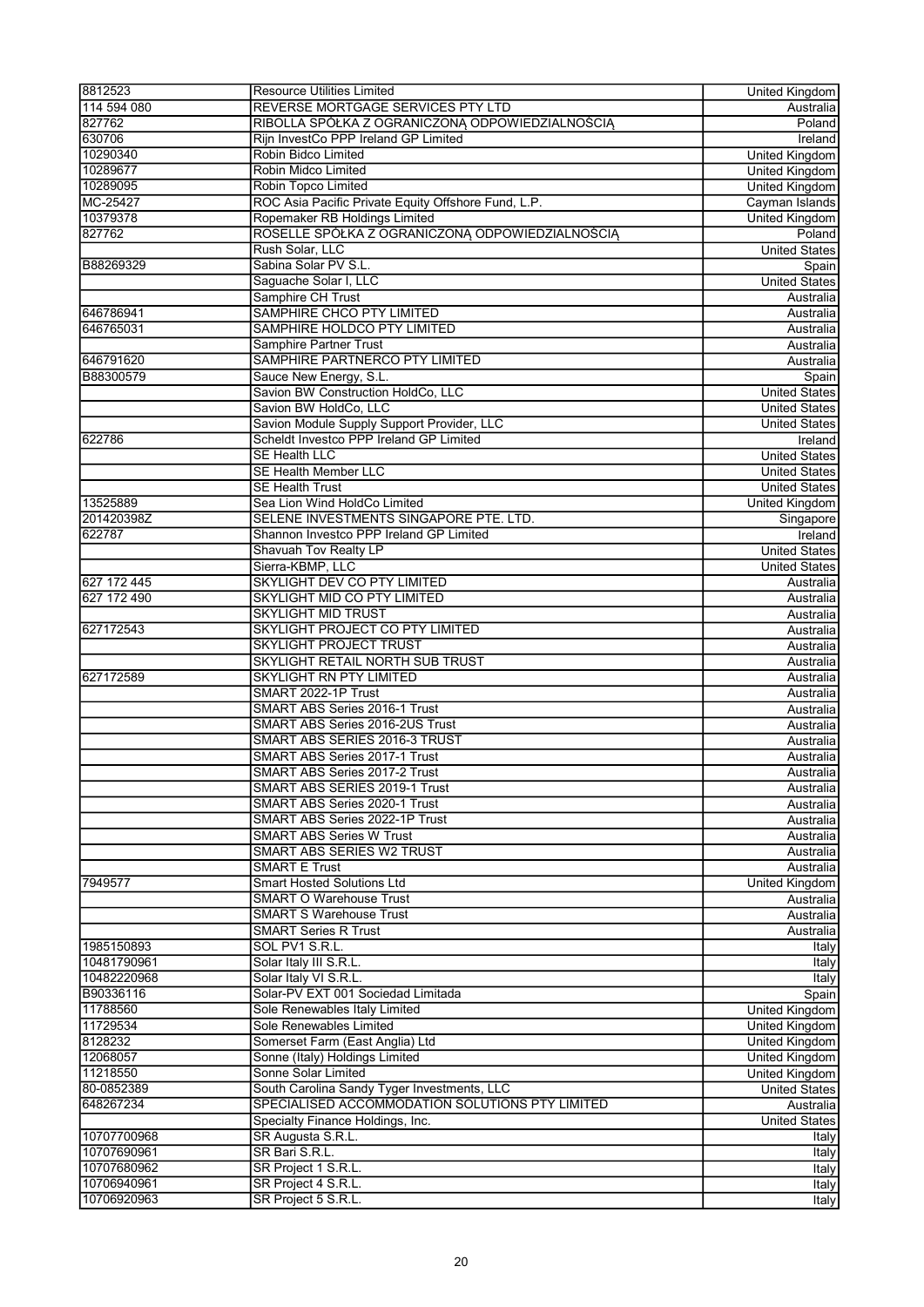| 10706730966                                                            | SR San Giuseppe S.R.L.                                                   | Italy                 |
|------------------------------------------------------------------------|--------------------------------------------------------------------------|-----------------------|
| 10706720967                                                            | SR Taranto S.R.L.                                                        | Italy                 |
| 10706710968                                                            | SR Torino S.R.L.                                                         |                       |
|                                                                        |                                                                          | Italy                 |
| 10706700969                                                            | SR Trapani S.R.L.                                                        | Italy                 |
| 13639535                                                               | <b>Steep Housing Holdings Limited</b>                                    | <b>United Kingdom</b> |
| 692062                                                                 | <b>Steep Housing Investments Limited</b>                                 | Ireland               |
| 34298324                                                               | Stichting Security Trustee E-MAC DE 2009-I                               | Netherlands           |
| Not Registered                                                         | <b>Summer Housing SDA Trust</b>                                          | Australia             |
|                                                                        | <b>Summerset Holdings LLC</b>                                            | <b>United States</b>  |
|                                                                        | Summerset Intermediate Holdings 2 LLC                                    | <b>United States</b>  |
|                                                                        |                                                                          |                       |
| 12726010                                                               | Sundon Green Limited                                                     | <b>United Kingdom</b> |
| MC189033                                                               | SYNTHETIC ASSET FUNDING ENTITY 2 LIMITED                                 | Cayman Islands        |
|                                                                        | TA Trust                                                                 | Australia             |
| 12428321                                                               | <b>Taranis Bidco Limited</b>                                             | <b>United Kingdom</b> |
| 12412264                                                               | Taranis Midco Limited                                                    | <b>United Kingdom</b> |
| 12415435                                                               | Taranis Parentco Limited                                                 | <b>United Kingdom</b> |
| 12409681                                                               | <b>Taranis Topco Limited</b>                                             | United Kingdom        |
| U40300TG2020FTC140936                                                  | <b>Tasoula Energy Private Limited</b>                                    |                       |
|                                                                        |                                                                          | India                 |
| 20-5474013                                                             | Tax Ease CA, LLC                                                         | <b>United States</b>  |
| 37-1750174                                                             | Tax Ease Company LLC                                                     | <b>United States</b>  |
| 20-2937172                                                             | Tax Ease Employee Services Company LLC                                   | <b>United States</b>  |
| 75-3130882                                                             | Tax Ease Financial Services, LP                                          | <b>United States</b>  |
| 41-2228674                                                             | Tax Ease FL REO, LLC                                                     | <b>United States</b>  |
| 75-3130887                                                             | Tax Ease Funding GP LLC                                                  | <b>United States</b>  |
| 90-0909796                                                             |                                                                          | <b>United States</b>  |
|                                                                        | Tax Ease Funding Two, LLC                                                |                       |
| 75-3130885                                                             | Tax Ease Funding, LLC                                                    | <b>United States</b>  |
| 20-2937047                                                             | <b>Tax Ease Holdings LLC</b>                                             | <b>United States</b>  |
| 20-2937080                                                             | Tax Ease Lien Investments 1, LLC                                         | <b>United States</b>  |
| 26-4377481                                                             | Tax Ease Lien Servicing, LLC                                             | <b>United States</b>  |
| 46-5586117                                                             | <b>Tax Ease NV LLC</b>                                                   | <b>United States</b>  |
| 20-2937103                                                             | Tax Ease Ohio, LLC                                                       | <b>United States</b>  |
| 42-1664041                                                             | Tax Ease PA, LLC                                                         | <b>United States</b>  |
|                                                                        |                                                                          |                       |
|                                                                        | Tax Ease REO I, LLC                                                      | <b>United States</b>  |
|                                                                        | Tax Ease REO II, LLC                                                     | <b>United States</b>  |
| 655672254                                                              | TC AKARUA 1 PTY LIMITED                                                  | Australia             |
| 624 520 556                                                            | TC AKARUA 2 PTY LIMITED                                                  | Australia             |
| WC-374858                                                              | <b>TC Feeder GP Ltd</b>                                                  | Cayman Islands        |
| 202105903W                                                             | TC Singapore Holdings GP Pte Ltd                                         | Singapore             |
| 655646772                                                              | TC YORK OFFICE 1 PTY LIMITED                                             | Australia             |
| 656117930                                                              |                                                                          |                       |
|                                                                        | TC YORK OFFICE 2 PTY LIMITED                                             | Australia             |
| 656133345                                                              | TC YORK OFFICE 3 PTY LIMITED                                             | Australia             |
| 202132829Z                                                             | TCK Holdings 1 GP Pte. Ltd.                                              | Singapore             |
|                                                                        | <b>Tech and Energy Transition Corporation</b>                            | <b>United States</b>  |
|                                                                        | <b>Tech and Energy Transition Sponsor LLC</b>                            | United States         |
| 113508160                                                              | TELBANE 2 PTY LIMITED                                                    | Australia             |
| 70142951                                                               | <b>TELBANE PTY LTD</b>                                                   | Australia             |
| 12035922                                                               | <b>Tenacity Capital Limited</b>                                          | United Kingdom        |
|                                                                        |                                                                          |                       |
| B-88284153                                                             | Tencata Servicios Empresariales, S.L.                                    | Spain                 |
| OC315196                                                               | The Bluebell Transportation LLP                                          | <b>United Kingdom</b> |
| 3678027                                                                |                                                                          |                       |
|                                                                        | The Excell Group Limited                                                 | United Kingdom        |
| OC315171                                                               | The Goonzaran LLP                                                        | <b>United Kingdom</b> |
| IT1935/08                                                              | THE MACQUARIE TOPI40 INVESTMENT TRUST                                    | South Africa          |
| 13152295                                                               |                                                                          |                       |
|                                                                        | <b>Thetis BidCo Limited</b>                                              | <b>United Kingdom</b> |
| 13169124                                                               | Thetis MidCo Limited                                                     | <b>United Kingdom</b> |
| 13150629                                                               | <b>Thetis ParentCo Limited</b>                                           | <b>United Kingdom</b> |
|                                                                        | <b>Thetis TopCo Limited</b>                                              | <b>United Kingdom</b> |
| B-88282181                                                             | Ticopa Servicios Empresariales, S.L.                                     | Spain                 |
| 80-0939458                                                             | TN - PTH, LLC                                                            | <b>United States</b>  |
|                                                                        | <b>Tornado Acquisitions Bidco Limited</b>                                | <b>United Kingdom</b> |
| 12156815                                                               | Tornado Acquisitions Midco Limited                                       | United Kingdom        |
|                                                                        |                                                                          |                       |
| 12157015                                                               | Tornado Acquisitions Parentco Limited                                    | <b>United Kingdom</b> |
|                                                                        | <b>Tornado Acquisitions Topco Limited</b>                                | United Kingdom        |
| OC332571                                                               | Townley Network Solutions (UK) LLP                                       | United Kingdom        |
| 5318259                                                                | <b>Townley Network Solutions Ltd</b>                                     | <b>United Kingdom</b> |
|                                                                        | TRAMS ABS Series 2015-1                                                  | Australia             |
| 2764070906                                                             | Trisol 81 S.r.l.                                                         | Italy                 |
| 2764090904                                                             | Trisol 82 S.r.l.                                                         | Italy                 |
| 2012853459                                                             | Tristone Capital Global Inc.                                             | Canada                |
|                                                                        |                                                                          |                       |
|                                                                        | Tristone Capital Inc.                                                    | Canada                |
| 13167752<br>12159282<br>12156673<br>208568022<br>1782120<br>2012712838 | Tristone Capital SA (Argentine Branch)<br><b>Tristone Capital SA Ltd</b> | Argentina<br>Canada   |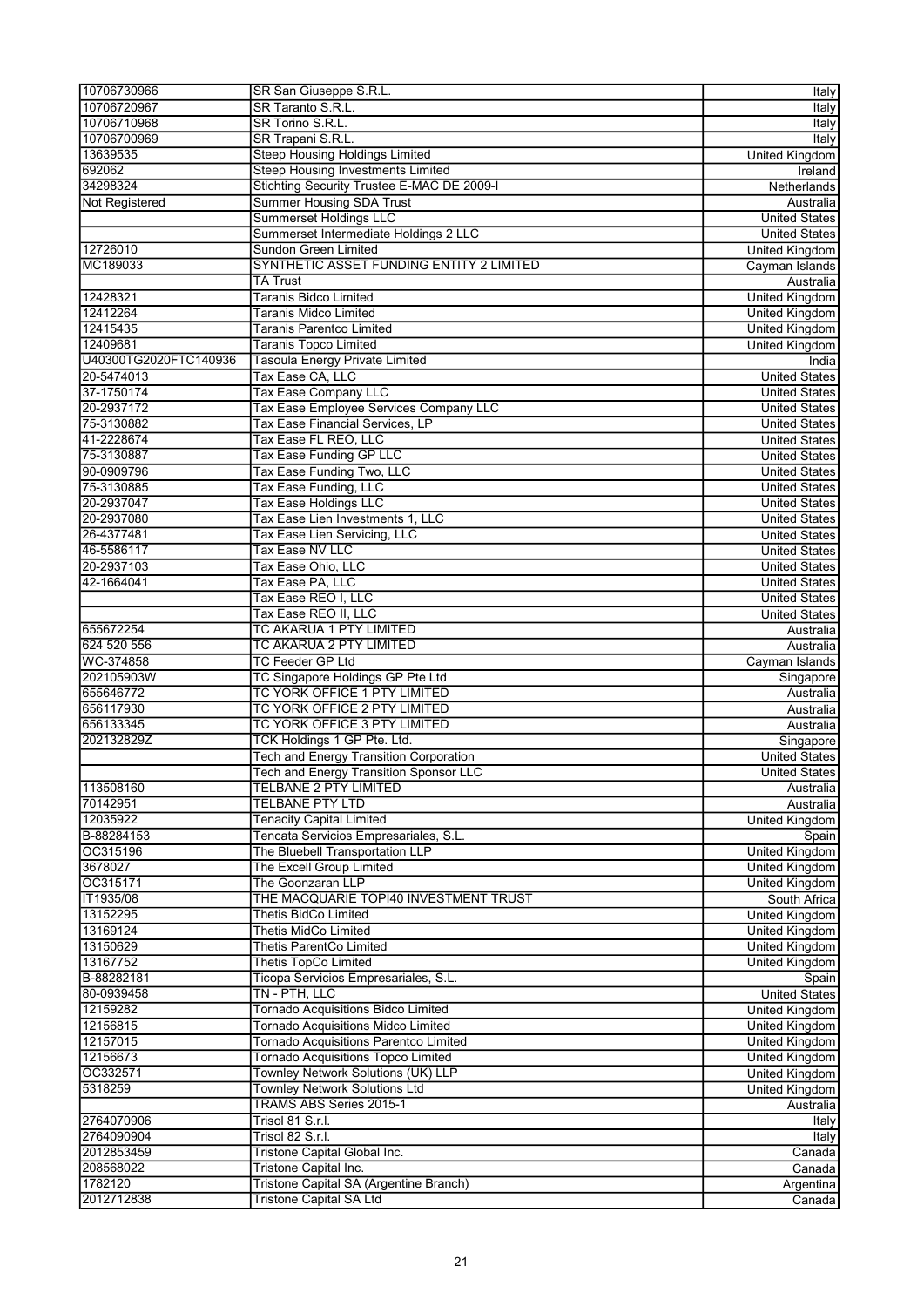| 5061907                                        | TTG (Southern) Limited                                                                     | <b>United Kingdom</b>                        |
|------------------------------------------------|--------------------------------------------------------------------------------------------|----------------------------------------------|
|                                                | Tunica Solar, LLC                                                                          | <b>United States</b>                         |
|                                                | Tunnel Hill Blocker, LLC                                                                   | <b>United States</b>                         |
| 986 736 565                                    | <b>Tysvaer Vindpark AS</b>                                                                 | Norway                                       |
| 7064975                                        | <b>UK Gas Transportation Limited</b>                                                       | <b>United Kingdom</b>                        |
| 9243327                                        | <b>UK Green Community Lending Limited</b>                                                  | <b>United Kingdom</b>                        |
| SC424067                                       | <b>UK Green Investment Bank Limited</b>                                                    | <b>United Kingdom</b>                        |
| 9568027                                        | UK Green Investment Climate International Limited                                          | <b>United Kingdom</b>                        |
| 9648750                                        | <b>UK NPD Investments GP Limited</b>                                                       | United Kingdom                               |
| 10636785                                       | <b>UK Platform GP Limited</b>                                                              | <b>United Kingdom</b>                        |
| 10637715                                       | <b>UK Platform Partner Limited</b>                                                         | United Kingdom                               |
| 6339585                                        | <b>UK Power Distribution Limited</b>                                                       | <b>United Kingdom</b>                        |
| 9316859                                        | UK PPP Investments GP Limited                                                              | <b>United Kingdom</b>                        |
| 12330605                                       | <b>UK PPP Transportation GP Limited</b>                                                    | United Kingdom                               |
| 661644                                         | UK PPP Transportation No 3 Limited                                                         | Ireland                                      |
| 12332255                                       | <b>UK PPP Transportation Partner Limited</b>                                               | <b>United Kingdom</b>                        |
| 32134118                                       | Urja Seventh B.V.                                                                          | Netherlands                                  |
| 3705740                                        | <b>Utility Metering Services Limited</b>                                                   | United Kingdom                               |
| 12980402                                       | Vanadium Holdco Limited                                                                    | United Kingdom                               |
|                                                | Vantage Commodities Financial Services II, LLC                                             | <b>United States</b>                         |
| U40100TG2021FTC157349                          | Vantage Commodities Financial Services LLC<br><b>VEH Aarush Renewables Private Limited</b> | <b>United States</b>                         |
|                                                |                                                                                            | India                                        |
| U40102TG2015FTC097559<br>U40100TG2021FTC157117 | <b>VEH Global India Pvt Ltd</b><br>VEH Jayin Renewables Private Limited                    | India<br>India                               |
| U40106TG2021FTC157202                          |                                                                                            |                                              |
| U40106TG2021FTC157036                          | VEH Mitra Energy Private Limited<br><b>VEH Renewables Private Limited</b>                  | India<br>India                               |
| U40106TG2021FTC156436                          | <b>VEH Srishti Energy Private Limited</b>                                                  | India                                        |
| U40300TG2021FTC157482                          | <b>VEH Surya Energy Private Limited</b>                                                    | India                                        |
| 201544292E                                     | Vibrant Energy Holdings Pte. Ltd.                                                          | Singapore                                    |
| 9944694                                        | Vibrant Energy Holdings UK Ltd                                                             | <b>United Kingdom</b>                        |
| 201610864Z                                     | Vibrant Energy India Pte. Ltd.                                                             | Singapore                                    |
| 2021020007075-00                               | VIND ENERGY CORP.                                                                          | Philippines                                  |
| 90-0423397                                     | W & R Corporate LLC                                                                        | <b>United States</b>                         |
| 51-0261715                                     | Waddell & Reed Financial, Inc.                                                             | <b>United States</b>                         |
| 43-1244426                                     | <b>Waddell &amp; Reed Services Company</b>                                                 | <b>United States</b>                         |
| 12517507                                       | <b>Walpole Green Limited</b>                                                               | <b>United Kingdom</b>                        |
| 12725706                                       | <b>Warley Green Limited</b>                                                                | <b>United Kingdom</b>                        |
| 158126936000                                   | Wattcrop Hellas Developments & Services I.K.E.                                             | Greece                                       |
| 151637036000                                   | WattCrop Hellas I.K.E                                                                      | Greece                                       |
| 13433898                                       | <b>Wattcrop Projects UK Limited</b>                                                        | United Kingdom                               |
| 13181262                                       | Wattcrop UK Developments & Services Ltd                                                    | United Kingdom                               |
|                                                | WaveCrest Energy Services, LLC                                                             | <b>United States</b>                         |
|                                                | <b>WaveCrest Energy, LLC</b>                                                               | <b>United States</b>                         |
| 9056366                                        | Wavenet (Holdings) Limited                                                                 | United Kingdom                               |
| 11486047                                       | Wavenet Group Holdings Limited                                                             | <b>United Kingdom</b>                        |
| 3919664                                        | <b>Wavenet Limited</b>                                                                     | United Kingdom                               |
|                                                | <b>WCE Holdings, LLC</b>                                                                   | <b>United States</b>                         |
|                                                | <b>Whole Loan Trust</b>                                                                    | <b>United States</b>                         |
|                                                | Wholesale DC Asset Holdings LLC                                                            | <b>United States</b>                         |
|                                                | WI RNG Hub North HoldCo LLC                                                                | <b>United States</b>                         |
| 85-2105927                                     | WI RNG Hub North LLC                                                                       | <b>United States</b>                         |
|                                                | <b>Willow Depositor LLC</b>                                                                | <b>United States</b>                         |
| 20-2937224                                     | Winslow Lien Investments, LLC                                                              | <b>United States</b>                         |
| 54813080                                       | WOODROSS NOMINEES PTY. LIMITED                                                             | Australia                                    |
|                                                | Woodway Bluebonnet Pipeline LLC                                                            | <b>United States</b>                         |
|                                                | Woodway Energy Infrastructure LLC                                                          | <b>United States</b>                         |
|                                                | <b>Woodway Holdings LLC</b><br>Woodway Management Holdings LLC                             | <b>United States</b>                         |
|                                                | <b>Woodway Management LLC</b>                                                              | <b>United States</b><br><b>United States</b> |
|                                                | Woodway Midstream Holdings LLC                                                             | <b>United States</b>                         |
|                                                | <b>Woodway Texas Pipeline LLC</b>                                                          | <b>United States</b>                         |
| 12726341                                       | Wylfa Green Limited                                                                        | United Kingdom                               |
| 127338783                                      | YENDON WINDFARM PTY LTD                                                                    | Australia                                    |
| 1449995                                        | Yorkton Capital Partners II Inc.                                                           | Canada                                       |
| 1430727                                        | Yorkton Capital Partners Inc.                                                              | Canada                                       |
| <b>Not Registered</b>                          | YoungMac Trust                                                                             | Australia                                    |
|                                                | Zhonghe Fengtai Equity Investment (Tianjin) Partnership                                    | China                                        |
|                                                |                                                                                            |                                              |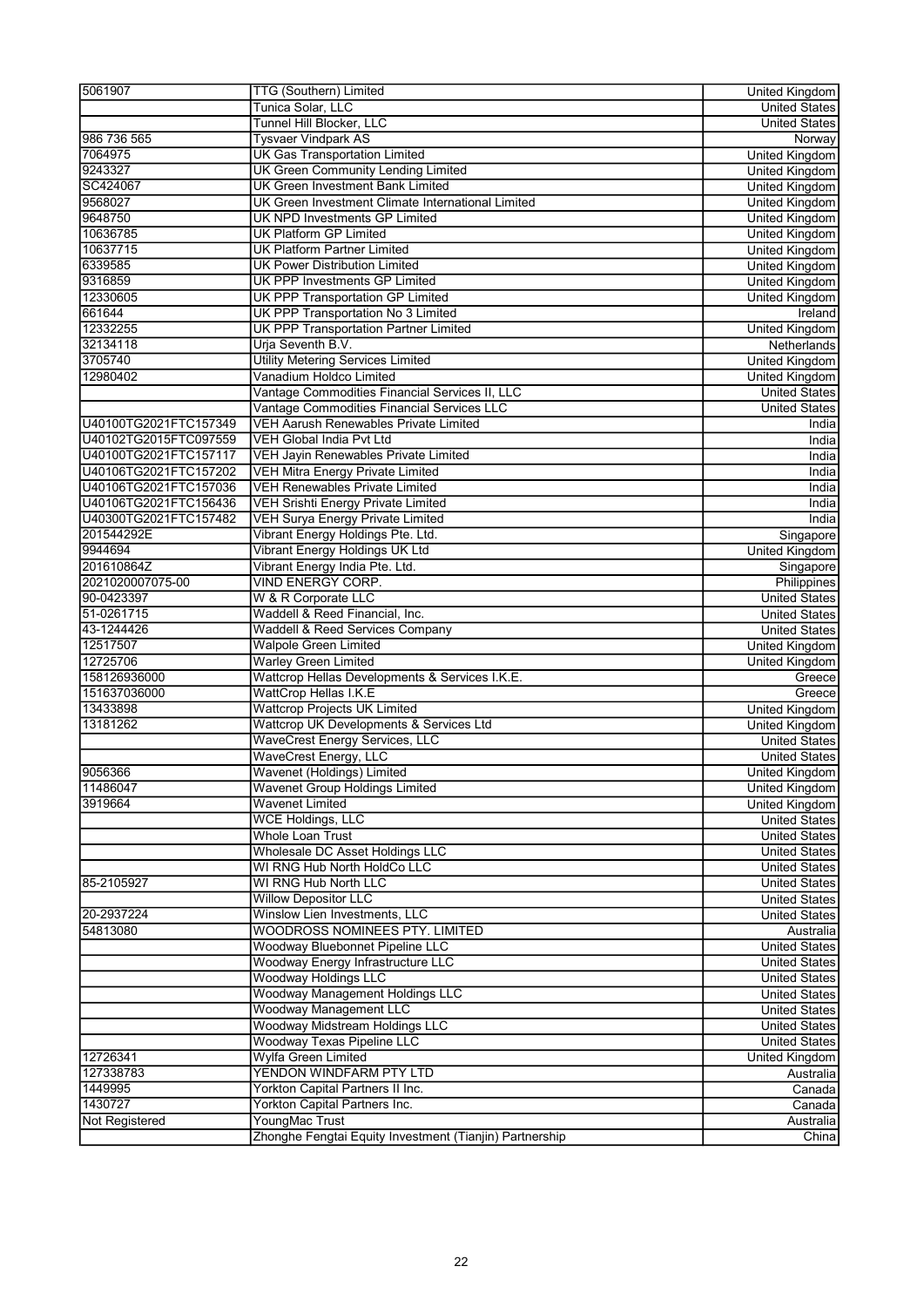#### ANNEXURE 'B'

This is the annexure marked 'B' of 1 page(s) referred to in the Notice of ceasing to be a substantial holder.

Dennis Leong Company Secretary, Macquarie Group Limited 30 March 2022

| Date of<br>change | <b>Person whose</b><br>relevant interest<br>changed | Nature of change          | Consideration<br>per security | Number of<br>securities<br>affected | Class      | Person's votes<br>affected |
|-------------------|-----------------------------------------------------|---------------------------|-------------------------------|-------------------------------------|------------|----------------------------|
| 25-Mar-22         | <b>MBL</b>                                          | <b>Borrow Delivery</b>    | AUD 0.000                     | 100.000                             | <b>FPO</b> | 100,000                    |
| 25-Mar-22         | <b>MBL</b>                                          | <b>Borrow Delivery</b>    | AUD 0.000                     | 500.000                             | <b>FPO</b> | 500,000                    |
| 25-Mar-22         | <b>MBL</b>                                          | <b>Borrow Return</b>      | AUD 0.000                     | $-135,700$                          | <b>FPO</b> | 135,700                    |
| 25-Mar-22         | <b>MBL</b>                                          | Collateral Receive Return | AUD 0.000                     | $-10,000,000$                       | <b>FPO</b> | 10,000,000                 |
| 25-Mar-22         | <b>MBL</b>                                          | <b>Borrow Delivery</b>    | AUD 0.000                     | 2.198                               | <b>FPO</b> | 2,198                      |
| 25-Mar-22         | <b>MBL</b>                                          | <b>Borrow Delivery</b>    | AUD 0.000                     | 6,496                               | <b>FPO</b> | 6,496                      |
| 25-Mar-22         | <b>MBL</b>                                          | <b>Borrow Delivery</b>    | AUD 0.000                     | 86.102                              | <b>FPO</b> | 86,102                     |
| 25-Mar-22         | <b>MBL</b>                                          | <b>Borrow Delivery</b>    | AUD 0.000                     | 500.000                             | <b>FPO</b> | 500,000                    |
| 25-Mar-22         | <b>MBL</b>                                          | <b>Borrow Delivery</b>    | AUD 0.000                     | 1,501,830                           | <b>FPO</b> | 1,501,830                  |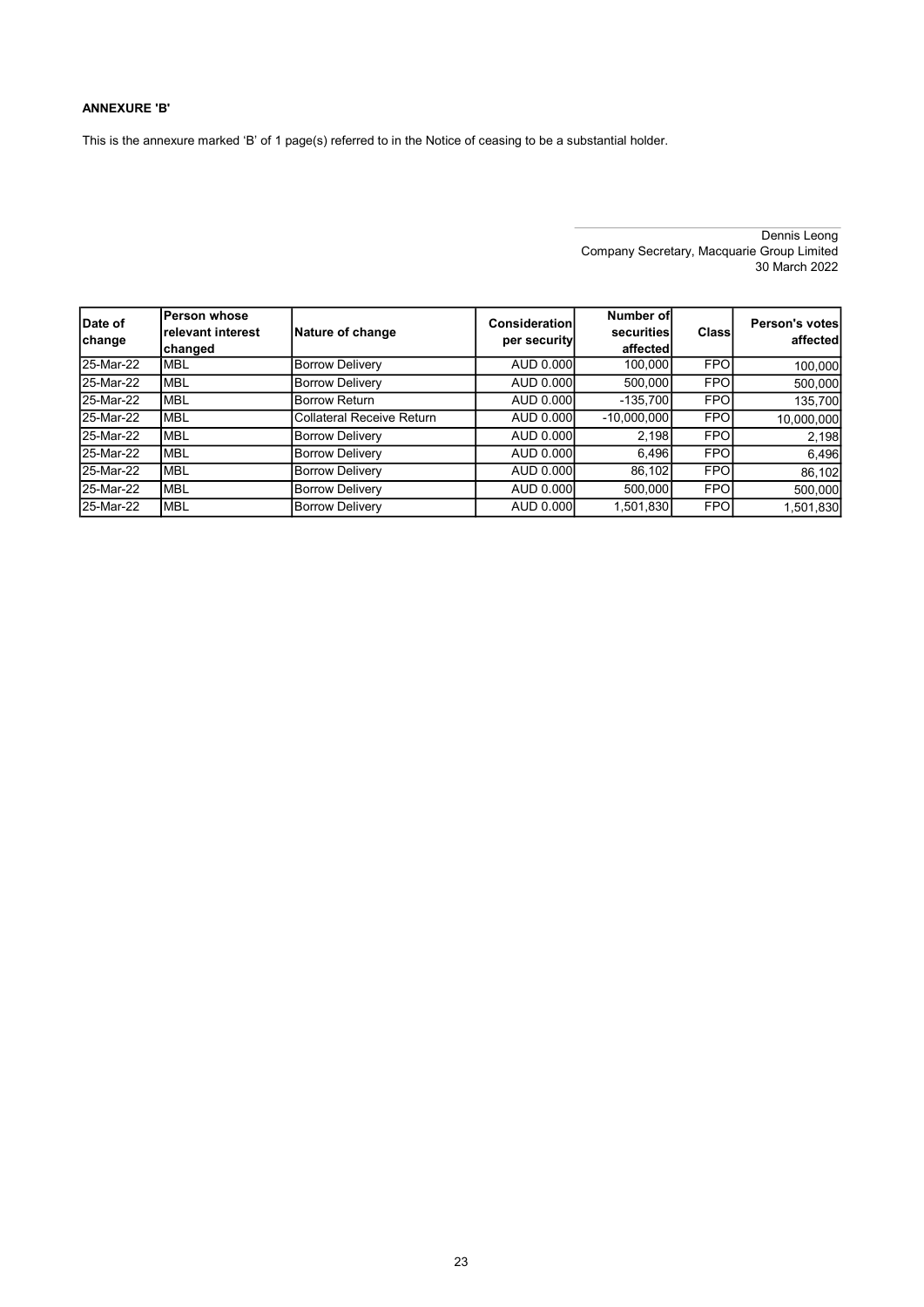#### ANNEXURE 'C'

This is the annexure marked 'C' of 1 page referred to in the Notice of ceasing to be a substantial holder.

| <b>Type of agreement</b>                             | Securities Lending Agreement                                                                                                                                                               |
|------------------------------------------------------|--------------------------------------------------------------------------------------------------------------------------------------------------------------------------------------------|
| <b>Parties to agreement</b>                          | (i) Macquarie Bank Limited ("MBL") and                                                                                                                                                     |
|                                                      | (ii) Client (Please refer to Annexure C-1.)                                                                                                                                                |
| <b>Transfer date</b>                                 | Please refer to Annexure C-1 against Lender.                                                                                                                                               |
| <b>Holder of voting rights</b>                       | <b>MBL</b>                                                                                                                                                                                 |
| Are there any restrictions on<br>voting rights?      | As all rights and title in the securities pass to the<br>transferee/Borrower, the transferee/Borrower has the right<br>to vote or not to vote at its discretion.                           |
|                                                      | However in certain circumstances agreed between the<br>parties, the transferee/Borrower may seek to exercise<br>voting rights in accordance with instructions of the<br>transferor/Lender. |
| Scheduled return date<br>(if any)                    | N/A                                                                                                                                                                                        |
| Does the Borrower have the<br>right to return early? | Yes, the Borrower has the right to return at its discretion<br>and with notice.                                                                                                            |
| Does the Lender have the                             | Yes, with notice given to the other party before close of                                                                                                                                  |
| right to recall early?                               | Business on a Business Day.                                                                                                                                                                |
| Will securities be returned on<br>settlement?        | Yes, Borrower will redeliver securities.                                                                                                                                                   |

Dennis Leong Company Secretary, Macquarie Group Limited 30 March 2022